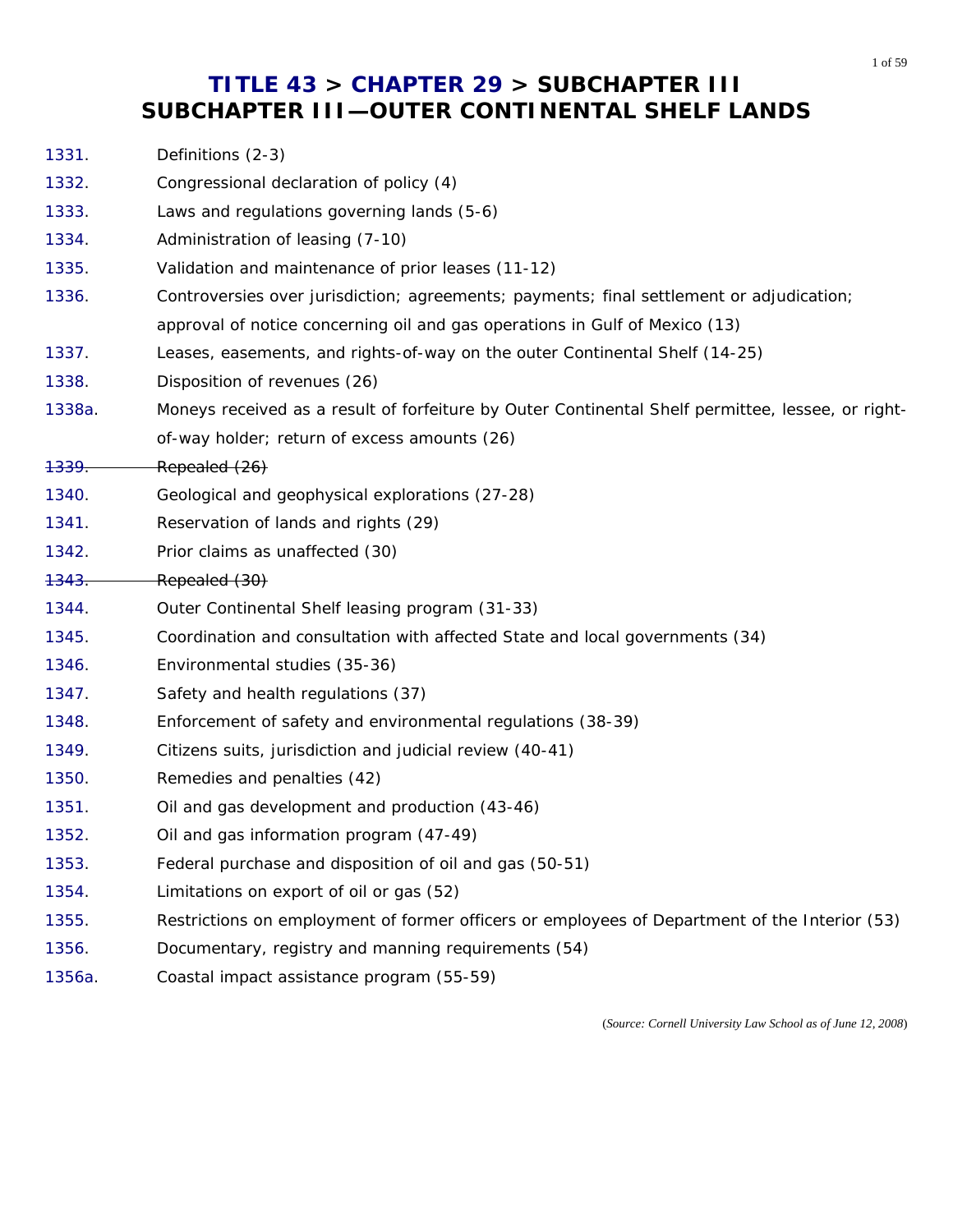## 1331. Definitions

When used in this subchapter—

**(a)** The term "outer Continental Shelf" means all submerged lands lying seaward and outside of the area of lands beneath navigable waters as defined in section 1301 of this title, and of which the subsoil and seabed appertain to the United States and are subject to its jurisdiction and control;

**(b)** The term "Secretary" means the Secretary of the Interior, except that with respect to functions under this subchapter transferred to, or vested in, the Secretary of Energy or the Federal Energy Regulatory Commission by or pursuant to the Department of Energy Organization Act (42 U.S.C. 7101 et seq.), the term "Secretary" means the Secretary of Energy, or the Federal Energy Regulatory Commission, as the case may be;

**(c)** The term "lease" means any form of authorization which is issued under section 1337 of this title or maintained under section 1335 of this title and which authorizes exploration for, and development and production of, minerals;

**(d)** The term "person" includes, in addition to a natural person, an association, a State, a political subdivision of a State, or a private, public, or municipal corporation;

**(e)** The term "coastal zone" means the coastal waters (including the lands therein and thereunder) and the adjacent shorelands (including the waters therein and thereunder), strongly influenced by each other and in proximity to the shorelines of the several coastal States, and includes islands, transition and intertidal areas, salt marshes, wetlands, and beaches, which zone extends seaward to the outer limit of the United States territorial sea and extends inland from the shorelines to the extent necessary to control shorelands, the uses of which have a direct and significant impact on the coastal waters, and the inward boundaries of which may be identified by the several coastal States, pursuant to the authority of section 1454 (b)(1) of title 16;

**(f)** The term "affected State" means, with respect to any program, plan, lease sale, or other activity, proposed, conducted, or approved pursuant to the provisions of this subchapter, any State—

**(1)** the laws of which are declared, pursuant to section 1333 (a)(2) of this title, to be the law of the United States for the portion of the outer Continental Shelf on which such activity is, or is proposed to be, conducted;

**(2)** which is, or is proposed to be, directly connected by transportation facilities to any artificial island or structure referred to in section 1333 (a)(1) of this title;

**(3)** which is receiving, or in accordance with the proposed activity will receive, oil for processing, refining, or transshipment which was extracted from the outer Continental Shelf and transported directly to such State by means of vessels or by a combination of means including vessels;

**(4)** which is designated by the Secretary as a State in which there is a substantial probability of significant impact on or damage to the coastal, marine, or human environment, or a State in which there will be significant changes in the social, governmental, or economic infrastructure, resulting from the exploration, development, and production of oil and gas anywhere on the outer Continental Shelf; or

**(5)** in which the Secretary finds that because of such activity there is, or will be, a significant risk of serious damage, due to factors such as prevailing winds and currents, to the marine or coastal environment in the event of any oilspill, blowout, or release of oil or gas from vessels, pipelines, or other transshipment facilities;

**(g)** The term "marine environment" means the physical, atmospheric, and biological components, conditions, and factors which interactively determine the productivity, state, condition, and quality of the marine ecosystem, including the waters of the high seas, the contiguous zone, transitional and intertidal areas, salt marshes, and wetlands within the coastal zone and on the outer Continental Shelf;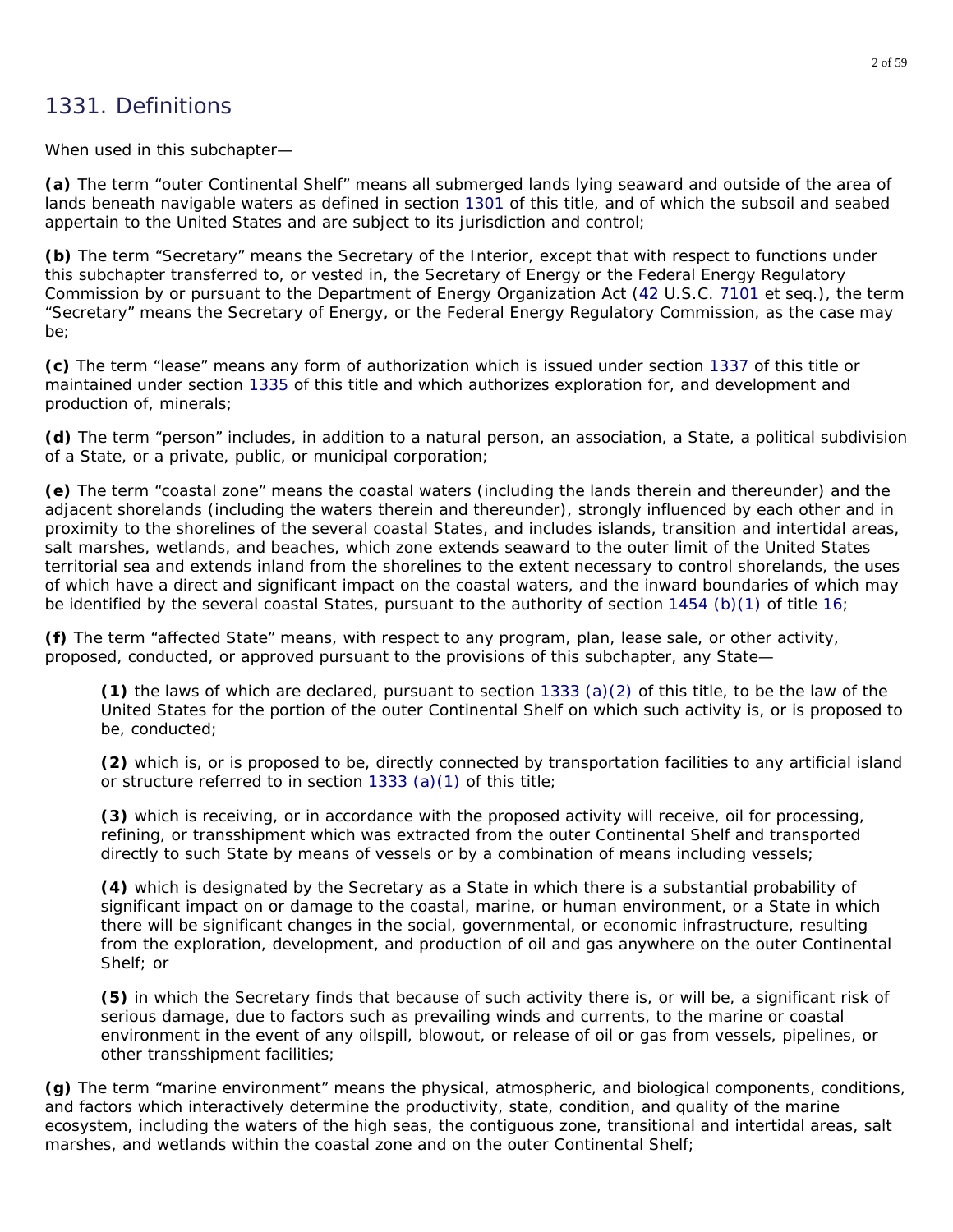**(h)** The term "coastal environment" means the physical atmospheric, and biological components, conditions, and factors which interactively determine the productivity, state, condition, and quality of the terrestrial ecosystem from the shoreline inward to the boundaries of the coastal zone;

**(i)** The term "human environment" means the physical, social, and economic components, conditions, and factors which interactively determine the state, condition, and quality of living conditions, employment, and health of those affected, directly or indirectly, by activities occurring on the outer Continental Shelf;

**(j)** The term "Governor" means the Governor of a State, or the person or entity designated by, or pursuant to, State law to exercise the powers granted to such Governor pursuant to this subchapter;

**(k)** The term "exploration" means the process of searching for minerals, including

**(1)** geophysical surveys where magnetic, gravity, seismic, or other systems are used to detect or imply the presence of such minerals, and

**(2)** any drilling, whether on or off known geological structures, including the drilling of a well in which a discovery of oil or natural gas in paying quantities is made and the drilling of any additional delineation well after such discovery which is needed to delineate any reservoir and to enable the lessee to determine whether to proceed with development and production;

**(l)** The term "development" means those activities which take place following discovery of minerals in paying quantities, including geophysical activity, drilling, platform construction, and operation of all onshore support facilities, and which are for the purpose of ultimately producing the minerals discovered;

**(m)** The term "production" means those activities which take place after the successful completion of any means for the removal of minerals, including such removal, field operations, transfer of minerals to shore, operation monitoring, maintenance, and work-over drilling;

**(n)** The term "antitrust law" means—

- **(1)** the Sherman Act (15 U.S.C. 1 et seq.);
- **(2)** the Clayton Act (15 U.S.C. 12 et seq.);
- **(3)** the Federal Trade Commission Act (15 U.S.C. 41 et seq.);
- **(4)** the Wilson Tariff Act (15 U.S.C. 8 et seq.); or
- **(5)** the Act of June 19, 1936, chapter 592 (15 U.S.C. 13, 13a, 13b, and 21a);

**(o)** The term "fair market value" means the value of any mineral

**(1)** computed at a unit price equivalent to the average unit price at which such mineral was sold pursuant to a lease during the period for which any royalty or net profit share is accrued or reserved to the United States pursuant to such lease, or

**(2)** if there were no such sales, or if the Secretary finds that there were an insufficient number of such sales to equitably determine such value, computed at the average unit price at which such mineral was sold pursuant to other leases in the same region of the outer Continental Shelf during such period, or

**(3)** if there were no sales of such mineral from such region during such period, or if the Secretary finds that there are an insufficient number of such sales to equitably determine such value, at an appropriate price determined by the Secretary;

**(p)** The term "major Federal action" means any action or proposal by the Secretary which is subject to the provisions of section 4332 (2)(C) of title 42; and

**(q)** The term "minerals" includes oil, gas, sulphur, geopressured-geothermal and associated resources, and all other minerals which are authorized by an Act of Congress to be produced from "public lands" as defined in section 1702 of this title.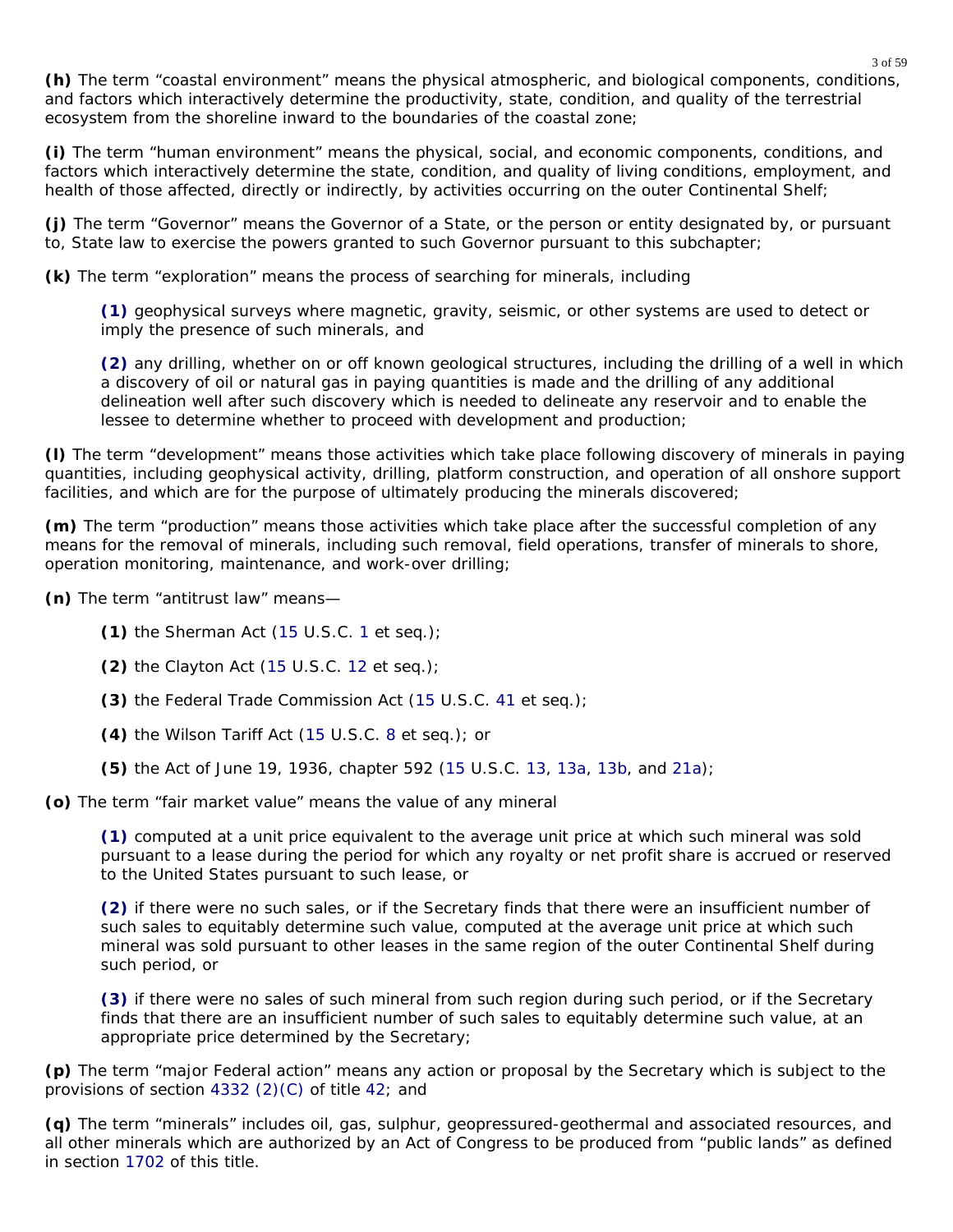# 1332. Congressional declaration of policy

It is hereby declared to be the policy of the United States that—

**(1)** the subsoil and seabed of the outer Continental Shelf appertain to the United States and are subject to its jurisdiction, control, and power of disposition as provided in this subchapter;

**(2)** this subchapter shall be construed in such a manner that the character of the waters above the outer Continental Shelf as high seas and the right to navigation and fishing therein shall not be affected;

**(3)** the outer Continental Shelf is a vital national resource reserve held by the Federal Government for the public, which should be made available for expeditious and orderly development, subject to environmental safeguards, in a manner which is consistent with the maintenance of competition and other national needs;

**(4)** since exploration, development, and production of the minerals of the outer Continental Shelf will have significant impacts on coastal and non-coastal areas of the coastal States, and on other affected States, and, in recognition of the national interest in the effective management of the marine, coastal, and human environments—

**(A)** such States and their affected local governments may require assistance in protecting their coastal zones and other affected areas from any temporary or permanent adverse effects of such impacts;

**(B)** the distribution of a portion of the receipts from the leasing of mineral resources of the outer Continental Shelf adjacent to State lands, as provided under section 1337 (g) of this title, will provide affected coastal States and localities with funds which may be used for the mitigation of adverse economic and environmental effects related to the development of such resources; and

**(C)** such States, and through such States, affected local governments, are entitled to an opportunity to participate, to the extent consistent with the national interest, in the policy and planning decisions made by the Federal Government relating to exploration for, and development and production of, minerals of the outer Continental Shelf.

**(5)** the rights and responsibilities of all States and, where appropriate, local governments, to preserve and protect their marine, human, and coastal environments through such means as regulation of land, air, and water uses, of safety, and of related development and activity should be considered and recognized; and

**(6)** operations in the outer Continental Shelf should be conducted in a safe manner by well-trained personnel using technology, precautions, and techniques sufficient to prevent or minimize the likelihood of blowouts, loss of well control, fires, spillages, physical obstruction to other users of the waters or subsoil and seabed, or other occurrences which may cause damage to the environment or to property, or endanger life or health.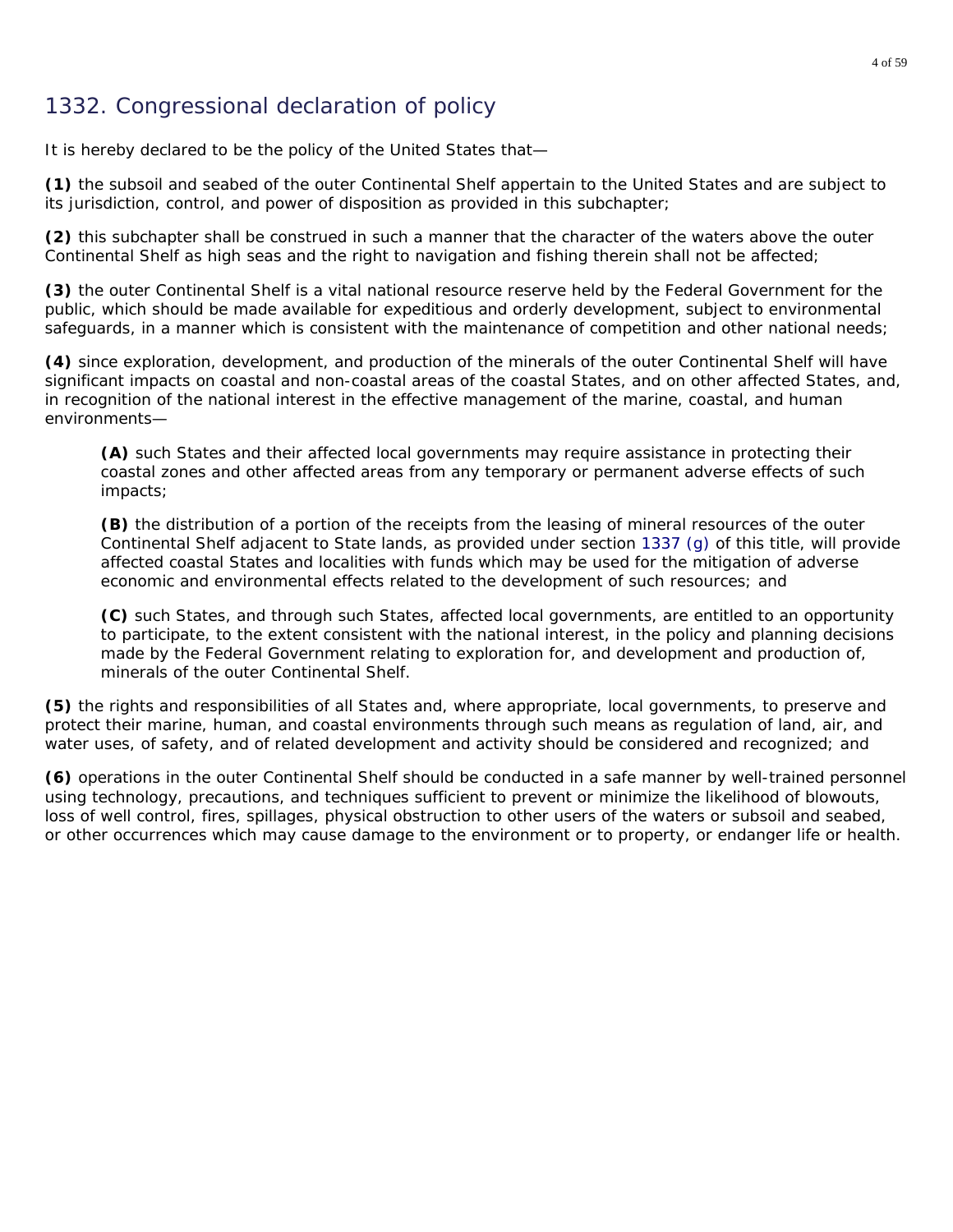### 1333. Laws and regulations governing lands

#### **(a) Constitution and United States laws; laws of adjacent States; publication of projected State lines; international boundary disputes; restriction on State taxation and jurisdiction**

**(1)** The Constitution and laws and civil and political jurisdiction of the United States are extended to the subsoil and seabed of the outer Continental Shelf and to all artificial islands, and all installations and other devices permanently or temporarily attached to the seabed, which may be erected thereon for the purpose of exploring for, developing, or producing resources therefrom, or any such installation or other device (other than a ship or vessel) for the purpose of transporting such resources, to the same extent as if the outer Continental Shelf were an area of exclusive Federal jurisdiction located within a State: Provided, however, That mineral leases on the outer Continental Shelf shall be maintained or issued only under the provisions of this subchapter.

#### **(2)**

**(A)** To the extent that they are applicable and not inconsistent with this subchapter or with other Federal laws and regulations of the Secretary now in effect or hereafter adopted, the civil and criminal laws of each adjacent State, now in effect or hereafter adopted, amended, or repealed are declared to be the law of the United States for that portion of the subsoil and seabed of the outer Continental Shelf, and artificial islands and fixed structures erected thereon, which would be within the area of the State if its boundaries were extended seaward to the outer margin of the outer Continental Shelf, and the President shall determine and publish in the Federal Register such projected lines extending seaward and defining each such area. All of such applicable laws shall be administered and enforced by the appropriate officers and courts of the United States. State taxation laws shall not apply to the outer Continental Shelf.

**(B)** Within one year after September 18, 1978, the President shall establish procedures for settling any outstanding international boundary dispute respecting the outer Continental Shelf.

**(3)** The provisions of this section for adoption of State law as the law of the United States shall never be interpreted as a basis for claiming any interest in or jurisdiction on behalf of any State for any purpose over the seabed and subsoil of the outer Continental Shelf, or the property and natural resources thereof or the revenues therefrom.

#### **(b) Longshore and Harbor Workers' Compensation Act applicable; definitions**

With respect to disability or death of an employee resulting from any injury occurring as the result of operations conducted on the outer Continental Shelf for the purpose of exploring for, developing, removing, or transporting by pipeline the natural resources, or involving rights to the natural resources, of the subsoil and seabed of the outer Continental Shelf, compensation shall be payable under the provisions of the Longshore and Harbor Workers' Compensation Act [33 U.S.C. 901 et seq.]. For the purposes of the extension of the provisions of the Longshore and Harbor Workers' Compensation Act under this section—

**(1)** the term "employee" does not include a master or member of a crew of any vessel, or an officer or employee of the United States or any agency thereof or of any State or foreign government, or of any political subdivision thereof;

**(2)** the term "employer" means an employer any of whose employees are employed in such operations; and

**(3)** the term "United States" when used in a geographical sense includes the outer Continental Shelf and artificial islands and fixed structures thereon.

#### **(c) National Labor Relations Act applicable**

For the purposes of the National Labor Relations Act, as amended [29 U.S.C. 151 et seq.], any unfair labor practice, as defined in such Act, occurring upon any artificial island, installation, or other device referred to in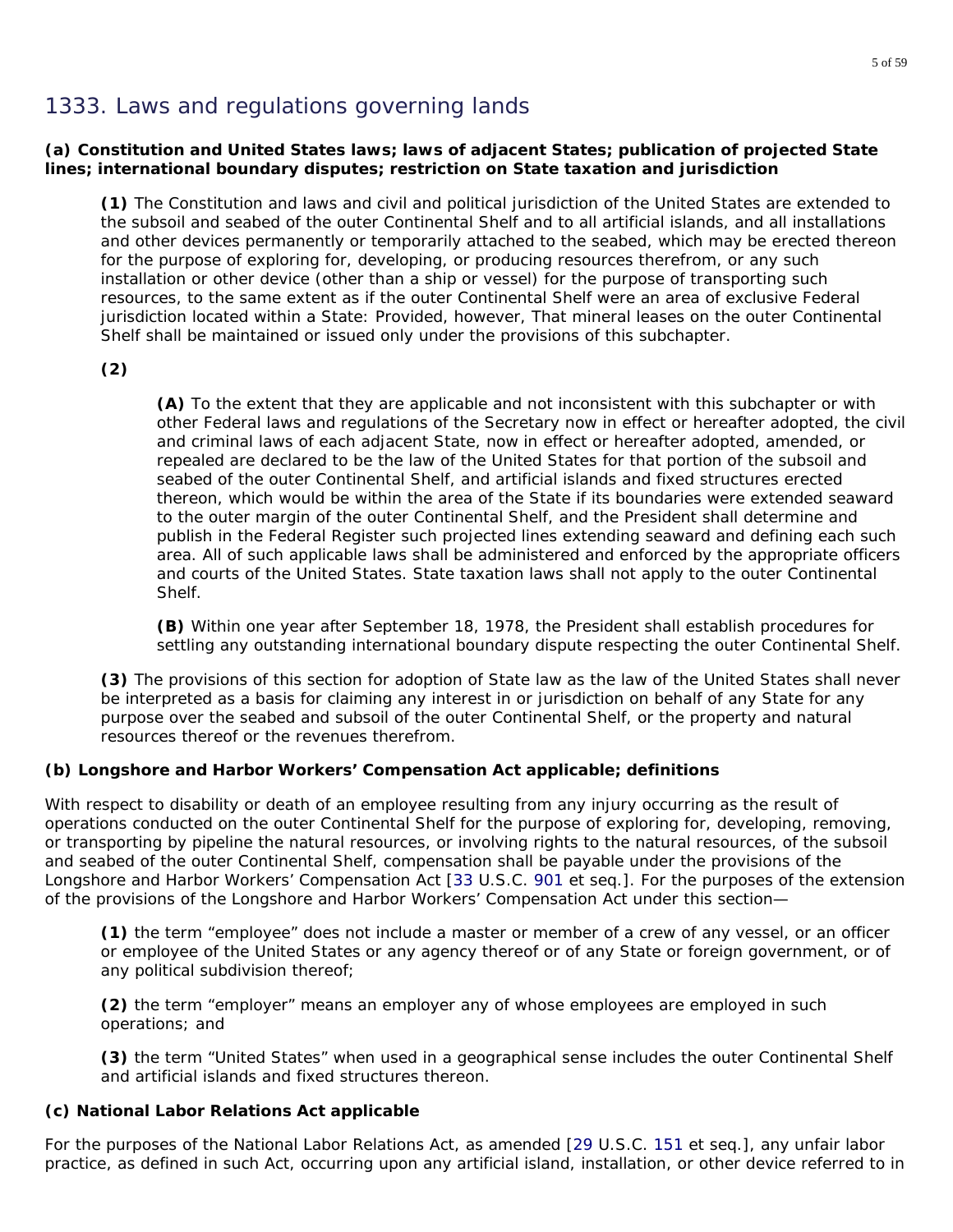subsection (a) of this section shall be deemed to have occurred within the judicial district of the State, the laws of which apply to such artificial island, installation, or other device pursuant to such subsection, except that until the President determines the areas within which such State laws are applicable, the judicial district shall be that of the State nearest the place of location of such artificial island, installation, or other device.

#### **(d) Coast Guard regulations; marking of artificial islands, installations, and other devices; failure of owner suitably to mark according to regulations**

**(1)** The Secretary of the Department in which the Coast Guard is operating shall have authority to promulgate and enforce such reasonable regulations with respect to lights and other warning devices, safety equipment, and other matters relating to the promotion of safety of life and property on the artificial islands, installations, and other devices referred to in subsection (a) of this section or on the waters adjacent thereto, as he may deem necessary.

**(2)** The Secretary of the Department in which the Coast Guard is operating may mark for the protection of navigation any artificial island, installation, or other device referred to in subsection (a) of this section whenever the owner has failed suitably to mark such island, installation, or other device in accordance with regulations issued under this subchapter, and the owner shall pay the cost of such marking.

#### **(e) Authority of Secretary of the Army to prevent obstruction to navigation**

The authority of the Secretary of the Army to prevent obstruction to navigation in the navigable waters of the United States is extended to the artificial islands, installations, and other devices referred to in subsection (a) of this section.

#### **(f) Provisions as nonexclusive**

The specific application by this section of certain provisions of law to the subsoil and seabed of the outer Continental Shelf and the artificial islands, installations, and other devices referred to in subsection (a) of this section or to acts or offenses occurring or committed thereon shall not give rise to any inference that the application to such islands and structures, acts, or offenses of any other provision of law is not intended.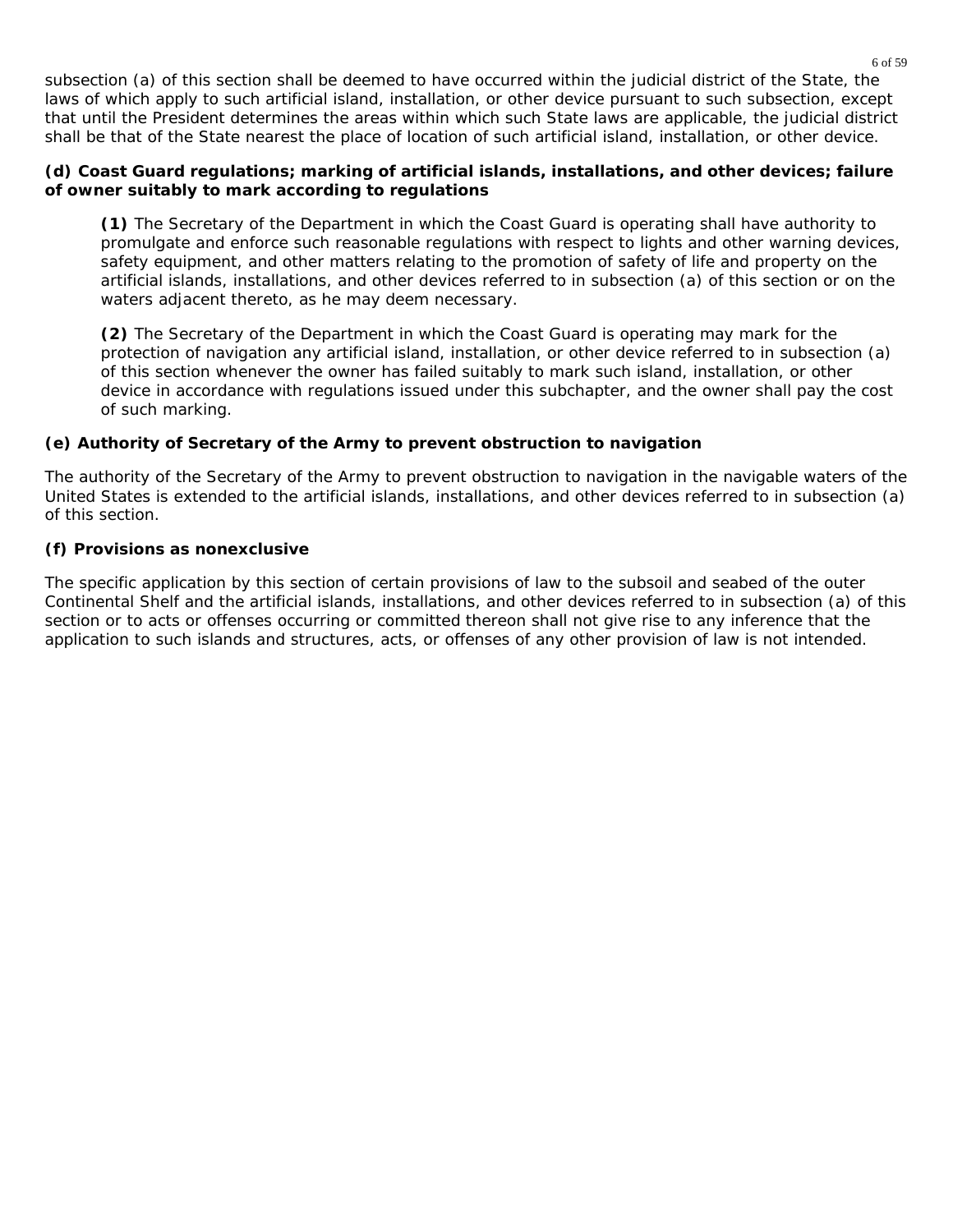### 1334. Administration of leasing

#### **(a) Rules and regulations; amendment; cooperation with State agencies; subject matter and scope of regulations**

The Secretary shall administer the provisions of this subchapter relating to the leasing of the outer Continental Shelf, and shall prescribe such rules and regulations as may be necessary to carry out such provisions. The Secretary may at any time prescribe and amend such rules and regulations as he determines to be necessary and proper in order to provide for the prevention of waste and conservation of the natural resources of the outer Continental Shelf, and the protection of correlative rights therein, and, notwithstanding any other provisions herein, such rules and regulations shall, as of their effective date, apply to all operations conducted under a lease issued or maintained under the provisions of this subchapter. In the enforcement of safety, environmental, and conservation laws and regulations, the Secretary shall cooperate with the relevant departments and agencies of the Federal Government and of the affected States. In the formulation and promulgation of regulations, the Secretary shall request and give due consideration to the views of the Attorney General with respect to matters which may affect competition. In considering any regulations and in preparing any such views, the Attorney General shall consult with the Federal Trade Commission. The regulations prescribed by the Secretary under this subsection shall include, but not be limited to, provisions—

**(1)** for the suspension or temporary prohibition of any operation or activity, including production, pursuant to any lease or permit

**(A)** at the request of a lessee, in the national interest, to facilitate proper development of a lease or to allow for the construction or negotiation for use of transportation facilities, or

**(B)** if there is a threat of serious, irreparable, or immediate harm or damage to life (including fish and other aquatic life), to property, to any mineral deposits (in areas leased or not leased), or to the marine, coastal, or human environment, and for the extension of any permit or lease affected by suspension or prohibition under clause (A) or (B) by a period equivalent to the period of such suspension or prohibition, except that no permit or lease shall be so extended when such suspension or prohibition is the result of gross negligence or willful violation of such lease or permit, or of regulations issued with respect to such lease or permit;

**(2)** with respect to cancellation of any lease or permit—

**(A)** that such cancellation may occur at any time, if the Secretary determines, after a hearing, that—

**(i)** continued activity pursuant to such lease or permit would probably cause serious harm or damage to life (including fish and other aquatic life), to property, to any mineral (in areas leased or not leased), to the national security or defense, or to the marine, coastal, or human environment;

**(ii)** the threat of harm or damage will not disappear or decrease to an acceptable extent within a reasonable period of time; and

**(iii)** the advantages of cancellation outweigh the advantages of continuing such lease or permit force;

**(B)** that such cancellation shall not occur unless and until operations under such lease or permit shall have been under suspension, or temporary prohibition, by the Secretary, with due extension of any lease or permit term continuously for a period of five years, or for a lesser period upon request of the lessee;

**(C)** that such cancellation shall entitle the lessee to receive such compensation as he shows to the Secretary as being equal to the lesser of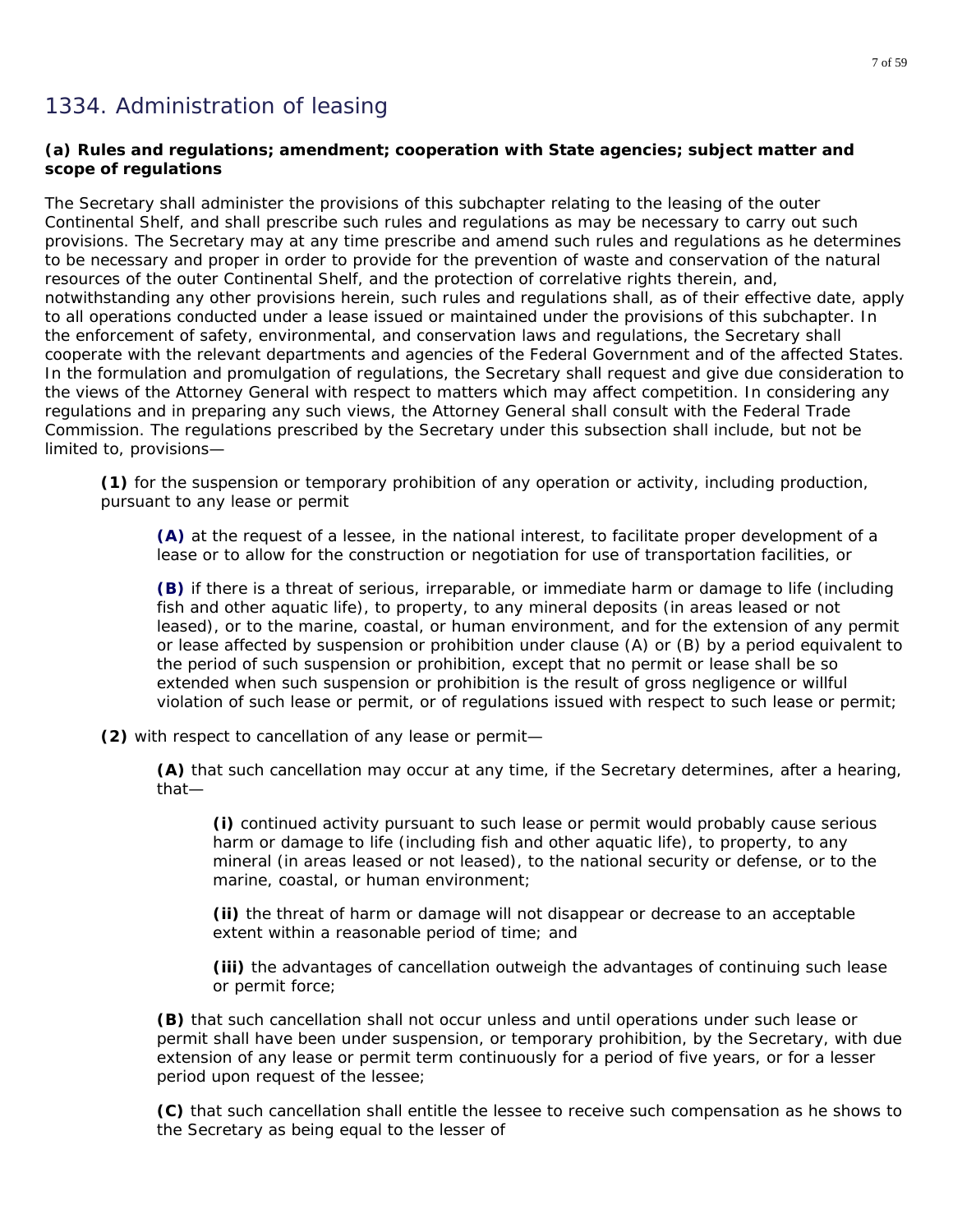**(i)** the fair value of the canceled rights as of the date of cancellation, taking account of both anticipated revenues from the lease and anticipated costs, including costs of compliance with all applicable regulations and operating orders, liability for cleanup costs or damages, or both, in the case of an oilspill, and all other costs reasonably anticipated on the lease, or

**(ii)** the excess, if any, over the lessee's revenues, from the lease (plus interest thereon from the date of receipt to date of reimbursement) of all consideration paid for the lease and all direct expenditures made by the lessee after the date of issuance of such lease and in connection with exploration or development, or both, pursuant to the lease (plus interest on such consideration and such expenditures from date of payment to date of reimbursement), except that

**(I)** with respect to leases issued before September 18, 1978, such compensation shall be equal to the amount specified in clause (i) of this subparagraph; and

**(II)** in the case of joint leases which are canceled due to the failure of one or more partners to exercise due diligence, the innocent parties shall have the right to seek damages for such loss from the responsible party or parties and the right to acquire the interests of the negligent party or parties and be issued the lease in question;

**(3)** for the assignment or relinquishment of a lease;

**(4)** for unitization, pooling, and drilling agreements;

**(5)** for the subsurface storage of oil and gas from any source other than by the Federal Government;

**(6)** for drilling or easements necessary for exploration, development, and production;

**(7)** for the prompt and efficient exploration and development of a lease area; and

**(8)** for compliance with the national ambient air quality standards pursuant to the Clean Air Act (42 U.S.C. 7401 et seq.), to the extent that activities authorized under this subchapter significantly affect the air quality of any State.

**(b) Compliance with regulations as condition for issuance, continuation, assignment, or other transfer of leases:** The issuance and continuance in effect of any lease, or of any assignment or other transfer of any lease, under the provisions of this subchapter shall be conditioned upon compliance with regulations issued under this subchapter.

**(c) Cancellation of nonproducing lease:** Whenever the owner of a nonproducing lease fails to comply with any of the provisions of this subchapter, or of the lease, or of the regulations issued under this subchapter, such lease may be canceled by the Secretary, subject to the right of judicial review as provided in this subchapter, if such default continues for the period of thirty days after mailing of notice by registered letter to the lease owner at his record post office address.

**(d) Cancellation of producing lease:** Whenever the owner of any producing lease fails to comply with any of the provisions of this subchapter, of the lease, or of the regulations issued under this subchapter, such lease may be forfeited and canceled by an appropriate proceeding in any United States district court having jurisdiction under the provisions of this subchapter.

**(e) Pipeline rights-of-way; forfeiture of grant:** Rights-of-way through the submerged lands of the outer Continental Shelf, whether or not such lands are included in a lease maintained or issued pursuant to this subchapter, may be granted by the Secretary for pipeline purposes for the transportation of oil, natural gas, sulphur, or other minerals, or under such regulations and upon such conditions as may be prescribed by the Secretary, or where appropriate the Secretary of Transportation, including (as provided in section 1347 (b) of this title) assuring maximum environmental protection by utilization of the best available and safest technologies, including the safest practices for pipeline burial and upon the express condition that oil or gas pipelines shall transport or purchase without discrimination, oil or natural gas produced from submerged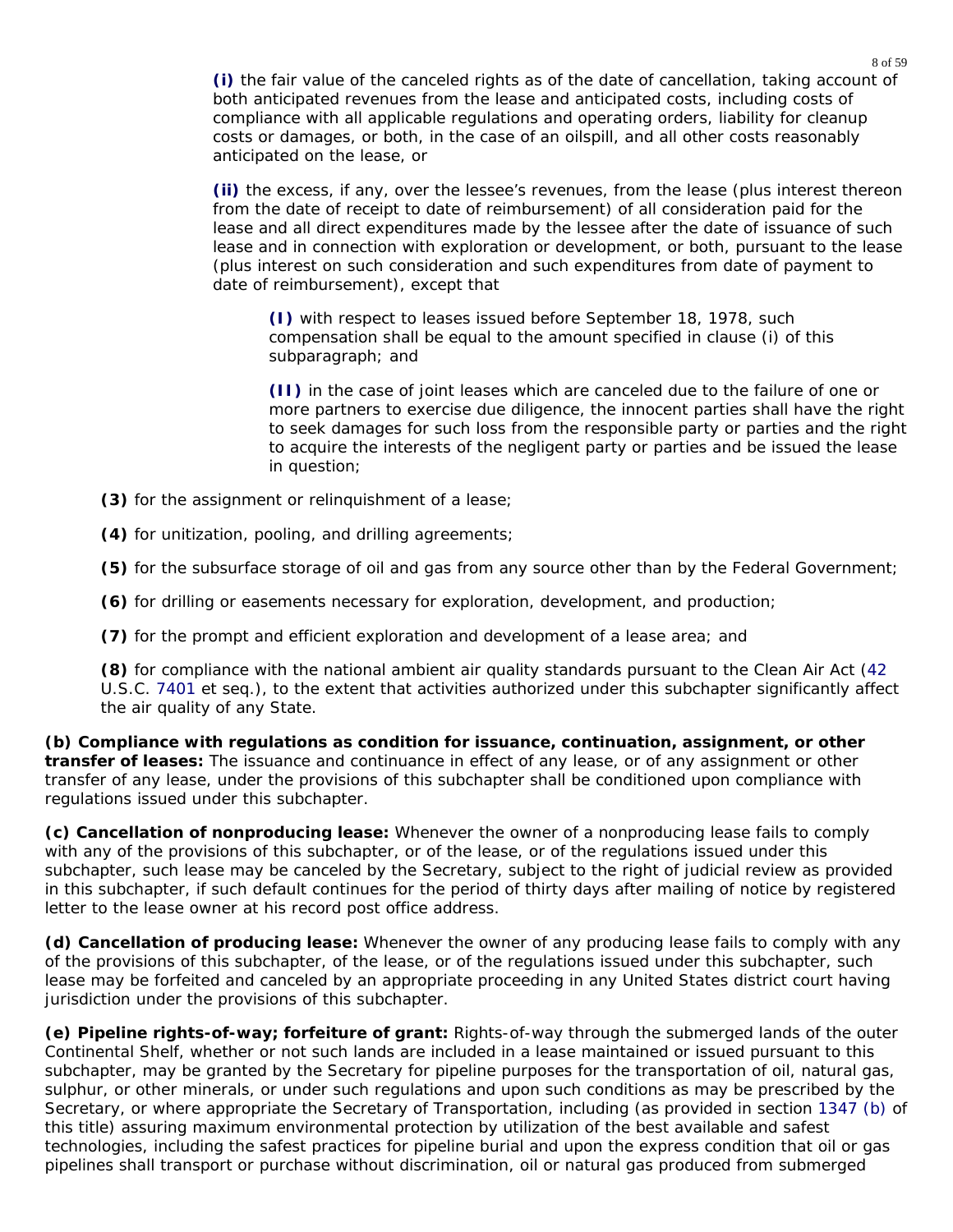lands or outer Continental Shelf lands in the vicinity of the pipelines in such proportionate amounts as the Federal Energy Regulatory Commission, in consultation with the Secretary of Energy, may, after a full hearing with due notice thereof to the interested parties, determine to be reasonable, taking into account, among other things, conservation and the prevention of waste. Failure to comply with the provisions of this section or the regulations and conditions prescribed under this section shall be grounds for forfeiture of the grant in an appropriate judicial proceeding instituted by the United States in any United States district court having jurisdiction under the provisions of this subchapter.

#### **(f) Competitive principles governing pipeline operation**

**(1)** Except as provided in paragraph (2), every permit, license, easement, right-of-way, or other grant of authority for the transportation by pipeline on or across the outer Continental Shelf of oil or gas shall require that the pipeline be operated in accordance with the following competitive principles:

**(A)** The pipeline must provide open and nondiscriminatory access to both owner and nonowner shippers.

**(B)** Upon the specific request of one or more owner or nonowner shippers able to provide a guaranteed level of throughput, and on the condition that the shipper or shippers requesting such expansion shall be responsible for bearing their proportionate share of the costs and risks related thereto, the Federal Energy Regulatory Commission may, upon finding, after a full hearing with due notice thereof to the interested parties, that such expansion is within technological limits and economic feasibility, order a subsequent expansion of throughput capacity of any pipeline for which the permit, license, easement, right-of-way, or other grant of authority is approved or issued after September 18, 1978. This subparagraph shall not apply to any such grant of authority approved or issued for the Gulf of Mexico or the Santa Barbara Channel.

**(2)** The Federal Energy Regulatory Commission may, by order or regulation, exempt from any or all of the requirements of paragraph (1) of this subsection any pipeline or class of pipelines which feeds into a facility where oil and gas are first collected or a facility where oil and gas are first separated, dehydrated, or otherwise processed.

**(3)** The Secretary of Energy and the Federal Energy Regulatory Commission shall consult with and give due consideration to the views of the Attorney General on specific conditions to be included in any permit, license, easement, right-of-way, or grant of authority in order to ensure that pipelines are operated in accordance with the competitive principles set forth in paragraph (1) of this subsection. In preparing any such views, the Attorney General shall consult with the Federal Trade Commission.

**(4)** Nothing in this subsection shall be deemed to limit, abridge, or modify any authority of the United States under any other provision of law with respect to pipelines on or across the outer Continental Shelf.

#### **(g) Rates of production**

**(1)** The lessee shall produce any oil or gas, or both, obtained pursuant to an approved development and production plan, at rates consistent with any rule or order issued by the President in accordance with any provision of law.

**(2)** If no rule or order referred to in paragraph (1) has been issued, the lessee shall produce such oil or gas, or both, at rates consistent with any regulation promulgated by the Secretary of Energy which is to assure the maximum rate of production which may be sustained without loss of ultimate recovery of oil or gas, or both, under sound engineering and economic principles, and which is safe for the duration of the activity covered by the approved plan. The Secretary may permit the lessee to vary such rates if he finds that such variance is necessary.

**(h) Federal action affecting outer Continental Shelf; notification; recommended changes:** The head of any Federal department or agency who takes any action which has a direct and significant effect on the outer Continental Shelf or its development shall promptly notify the Secretary of such action and the Secretary shall thereafter notify the Governor of any affected State and the Secretary may thereafter recommend such changes in such action as are considered appropriate.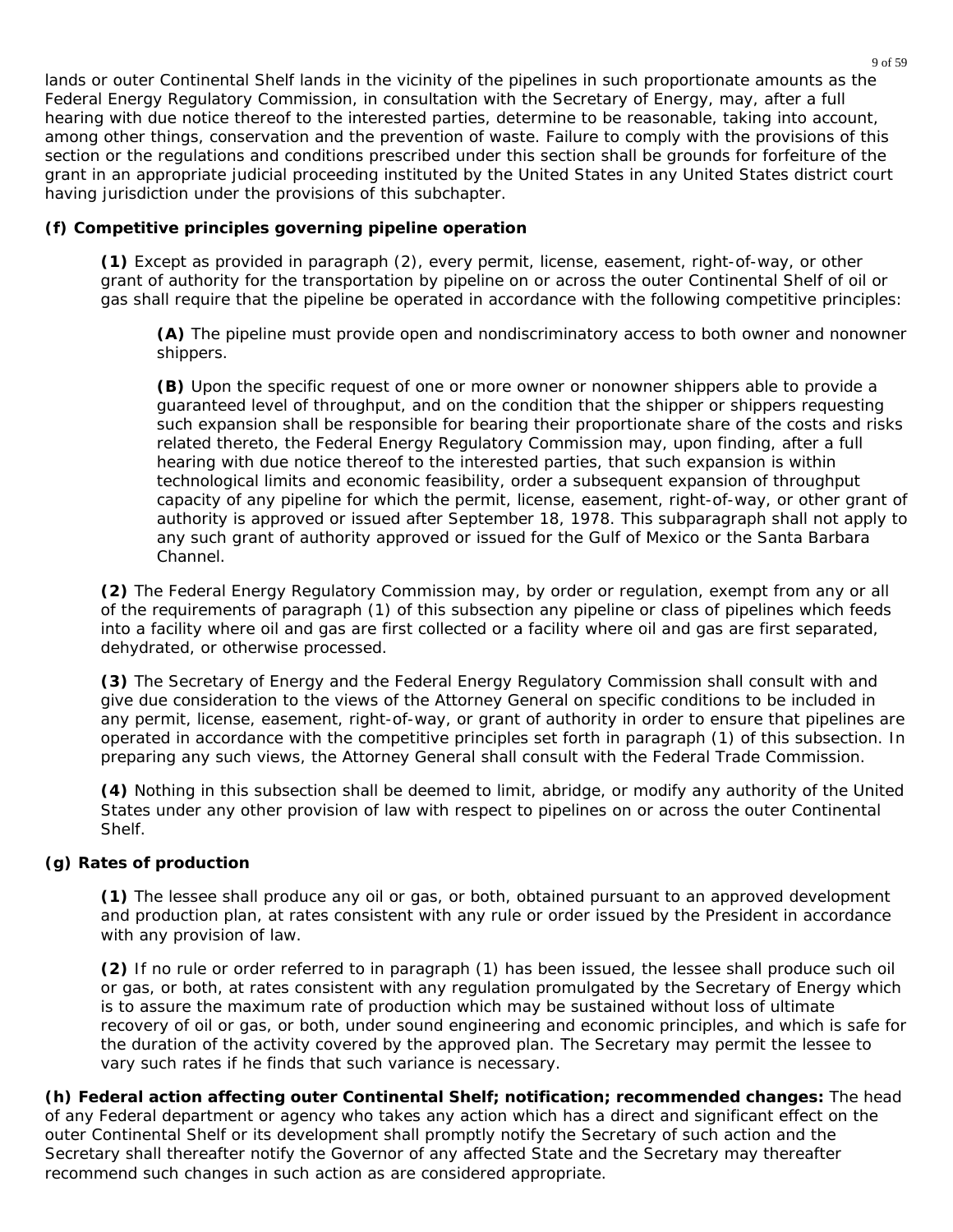**(i) Flaring of natural gas:** After September 18, 1978, no holder of any oil and gas lease issued or maintained pursuant to this subchapter shall be permitted to flare natural gas from any well unless the Secretary finds that there is no practicable way to complete production of such gas, or that such flaring is necessary to alleviate a temporary emergency situation or to conduct testing or work-over operations.

#### **(j) Cooperative development of common hydrocarbon-bearing areas**

#### **(1) Findings**

**(A)** The Congress of the United States finds that the unrestrained competitive production of hydrocarbons from a common hydrocarbon-bearing geological area underlying the Federal and State boundary may result in a number of harmful national effects, including—

**(i)** the drilling of unnecessary wells, the installation of unnecessary facilities and other imprudent operating practices that result in economic waste, environmental damage, and damage to life and property;

**(ii)** the physical waste of hydrocarbons and an unnecessary reduction in the amounts of hydrocarbons that can be produced from certain hydrocarbon-bearing areas; and

**(iii)** the loss of correlative rights which can result in the reduced value of national hydrocarbon resources and disorders in the leasing of Federal and State resources.

**(2) Prevention of harmful effects:** The Secretary shall prevent, through the cooperative development of an area, the harmful effects of unrestrained competitive production of hydrocarbons from a common hydrocarbon-bearing area underlying the Federal and State boundary.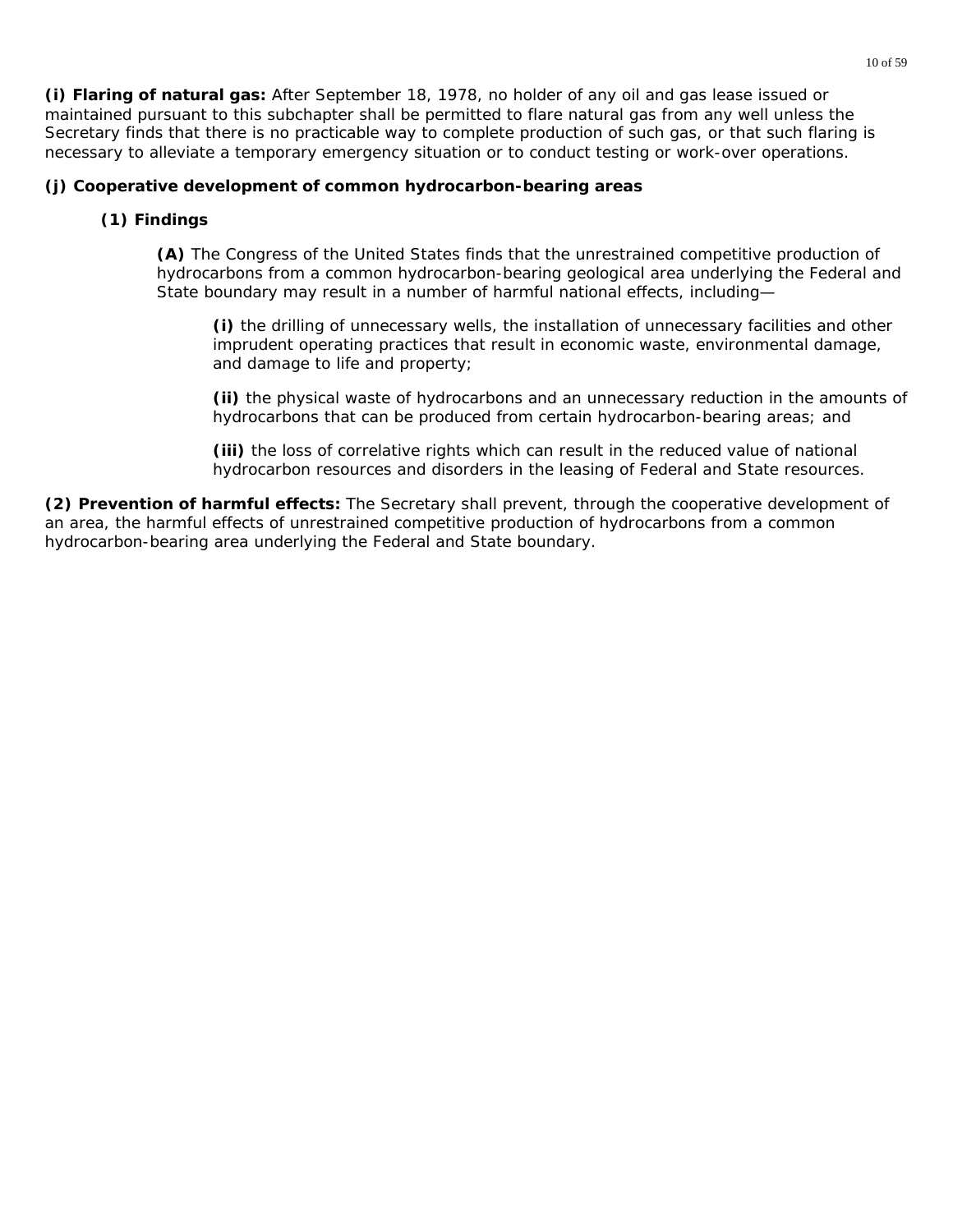### 1335. Validation and maintenance of prior leases

**(a) Requirements for validation:** The provisions of this section shall apply to any mineral lease covering submerged lands of the outer Continental Shelf issued by any State (including any extension, renewal, or replacement thereof heretofore granted pursuant to such lease or under the laws of such State) if—

**(1)** such lease, or a true copy thereof, is filed with the Secretary by the lessee or his duly authorized agent within ninety days from August 7, 1953, or within such further period or periods as provided in section 1336 of this title or as may be fixed from time to time by the Secretary;

**(2)** such lease was issued prior to December 21, 1948, and would have been on June 5, 1950, in force and effect in accordance with its terms and provisions and the law of the State issuing it had the State had the authority to issue such lease;

**(3)** there is filed with the Secretary, within the period or periods specified in paragraph (1) of this subsection,

**(A)** a certificate issued by the State official or agency having jurisdiction over such lease stating that it would have been in force and effect as required by the provisions of paragraph (2) of this subsection, or

**(B)** in the absence of such certificate, evidence in the form of affidavits, receipts, canceled checks, or other documents that may be required by the Secretary, sufficient to prove that such lease would have been so in force and effect;

**(4)** except as otherwise provided in section 1336 of this title hereof, all rents, royalties, and other sums payable under such lease between June 5, 1950, and August 7, 1953, which have not been paid in accordance with the provisions thereof, or to the Secretary or to the Secretary of the Navy, are paid to the Secretary within the period or periods specified in paragraph (1) of this subsection, and all rents, royalties, and other sums payable under such lease after August 7, 1953, are paid to the Secretary, who shall deposit such payments in the Treasury in accordance with section 1338 of this title;

**(5)** the holder of such lease certifies that such lease shall continue to be subject to the overriding royalty obligations existing on August 7, 1953;

**(6)** such lease was not obtained by fraud or misrepresentation;

**(7)** such lease, if issued on or after June 23, 1947, was issued upon the basis of competitive bidding;

**(8)** such lease provides for a royalty to the lessor on oil and gas of not less than 121/2 per centum and on sulphur of not less than 5 per centum in amount or value of the production saved, removed, or sold from the lease, or, in any case in which the lease provides for a lesser royalty, the holder thereof consents in writing, filed with the Secretary, to the increase of the royalty to the minimum herein specified;

**(9)** the holder thereof pays to the Secretary within the period or periods specified in paragraph (1) of this subsection an amount equivalent to any severance, gross production, or occupation taxes imposed by the State issuing the lease on the production from the lease, less the State's royalty interest in such production, between June 5, 1950, and August 7, 1953 and not heretofore paid to the State, and thereafter pays to the Secretary as an additional royalty on the production from the lease, less the United States' royalty interest in such production, a sum of money equal to the amount of the severance, gross production, or occupation taxes which would have been payable on such production to the State issuing the lease under its laws as they existed on August 7, 1953;

**(10)** such lease will terminate within a period of not more than five years from August 7, 1953 in the absence of production or operations for drilling, or, in any case in which the lease provides for a longer period, the holder thereof consents in writing, filed with the Secretary, to the reduction of such period so that it will not exceed the maximum period herein specified; and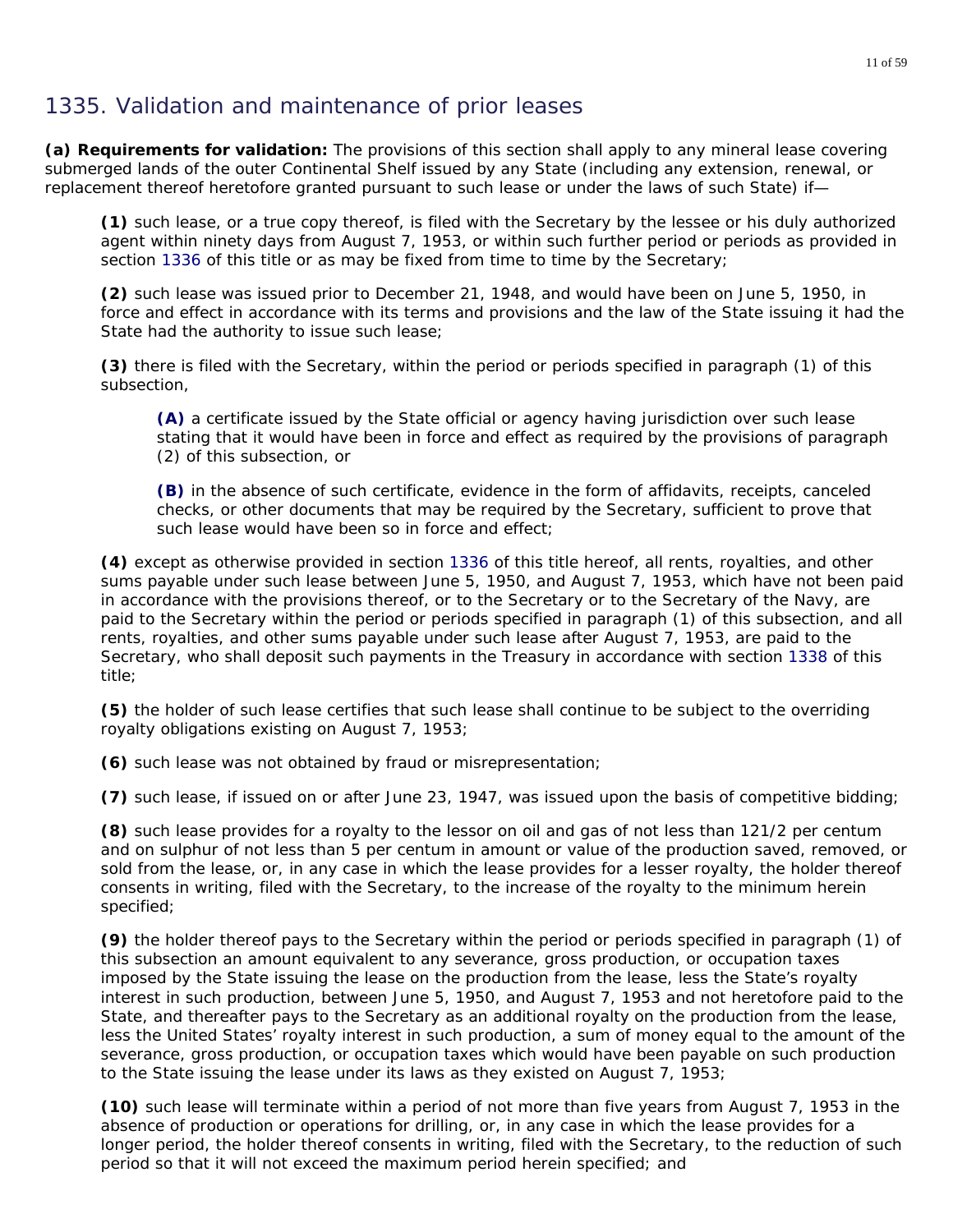**(11)** the holder of such lease furnishes such surety bond, if any, as the Secretary may require and complies with such other reasonable requirements as the Secretary may deem necessary to protect the interests of the United States.

**(b) Conduct of operations under lease; sulphur rights:** Any person holding a mineral lease, which as determined by the Secretary meets the requirements of subsection (a) of this section, may continue to maintain such lease, and may conduct operations thereunder, in accordance with

**(1)** its provisions as to the area, the minerals covered, rentals and, subject to the provisions of paragraphs (8)– (10) of subsection (a) of this section, as to royalties and as to the term thereof and of any extensions, renewals, or replacements authorized therein or heretofore authorized by the laws of the State issuing such lease, or, if oil or gas was not being produced in paying quantities from such lease on or before December 11, 1950, or if production in paying quantities has ceased since June 5, 1950, or if the primary term of such lease has expired since December 11, 1950, then for a term from August 7, 1953 equal to the term remaining unexpired on December 11, 1950, under the provisions of such lease or any extensions, renewals, or replacements authorized therein, or heretofore authorized by the laws of such State, and

**(2)** such regulations as the Secretary may under section 1334 of this title prescribe within ninety days after making his determination that such lease meets the requirements of subsection (a) of this section: Provided, however, That any rights to sulphur under any lease maintained under the provisions of this subsection shall not extend beyond the primary term of such lease or any extension thereof under the provisions of this subsection unless sulphur is being produced in paying quantities or drilling, well reworking, plant construction, or other operations for the production of sulphur, as approved by the Secretary, are being conducted on the area covered by such lease on the date of expiration of such primary term or extension: Provided further, That if sulphur is being produced in paying quantities on such date, then such rights shall continue to be maintained in accordance with such lease and the provisions of this subchapter: Provided further, That, if the primary term of a lease being maintained under this subsection has expired prior to August 7, 1953 and oil or gas is being produced in paying quantities on such date, then such rights to sulphur as the lessee may have under such lease shall continue for twenty-four months from August 7, 1953 and as long thereafter as sulphur is produced in paying quantities, or drilling, well working, plant construction, or other operations for the production of sulphur, as approved by the Secretary, are being conducted on the area covered by the lease.

**(c) Nonwaiver of United States claims:** The permission granted in subsection (b) of this section shall not be construed to be a waiver of such claims, if any, as the United States may have against the lessor or the lessee or any other person respecting sums payable or paid for or under the lease, or respecting activities conducted under the lease, prior to August 7, 1953.

**(d) Judicial review of determination:** Any person complaining of a negative determination by the Secretary of the Interior under this section may have such determination reviewed by the United States District Court for the District of Columbia by filing a petition for review within sixty days after receiving notice of such action by the Secretary.

**(e) Lands beneath navigable waters:** In the event any lease maintained under this section covers lands beneath navigable waters, as that term is used in the Submerged Lands Act [43 U.S.C. 1301 et seq.], as well as lands of the outer Continental Shelf, the provisions of this section shall apply to such lease only insofar as it covers lands of the outer Continental Shelf.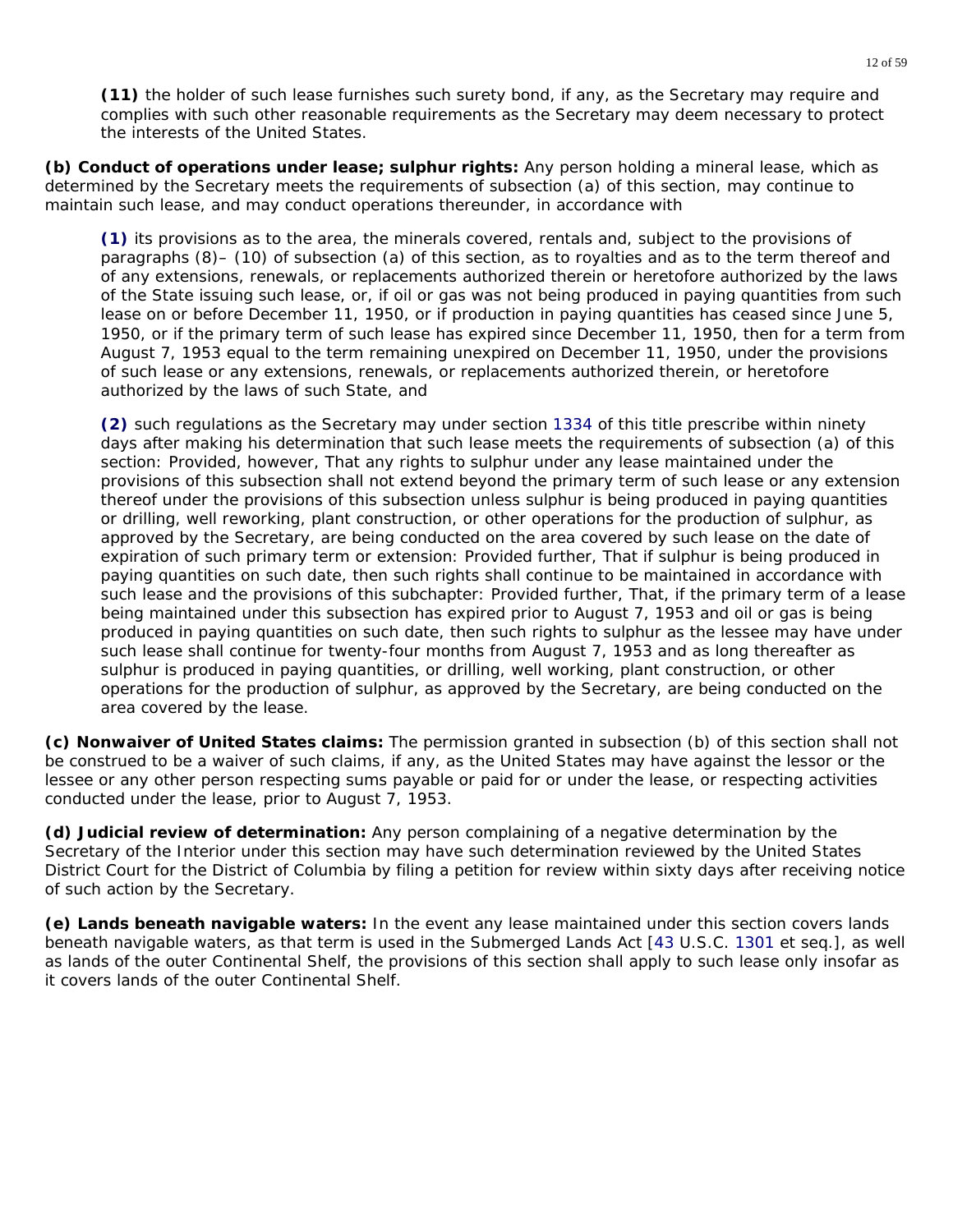## 1336. Controversies over jurisdiction; agreements; payments; final settlement or adjudication; approval of notice concerning oil and gas operations in Gulf of Mexico

In the event of a controversy between the United States and a State as to whether or not lands are subject to the provisions of this subchapter, the Secretary is authorized, notwithstanding the provisions of section 1335 (a) and (b) of this title and with the concurrence of the Attorney General of the United States, to negotiate and enter into agreements with the State, its political subdivision or grantee or a lessee thereof, respecting operations under existing mineral leases and payment and impounding of rents, royalties, and other sums payable thereunder, or with the State, its political subdivision or grantee, respecting the issuance or nonissuance of new mineral leases pending the settlement or adjudication of the controversy. The authorization contained in the preceding sentence of this section shall not be construed to be a limitation upon the authority conferred on the Secretary in other sections of this subchapter. Payments made pursuant to such agreement, or pursuant to any stipulation between the United States and a State, shall be considered as compliance with section 1335 (a)(4) of this title. Upon the termination of such agreement or stipulation by reason of the final settlement or adjudication of such controversy, if the lands subject to any mineral lease are determined to be in whole or in part lands subject to the provisions of this subchapter, the lessee, if he has not already done so, shall comply with the requirements of section 1335 (a) of this title, and thereupon the provisions of section 1335 (b) of this title shall govern such lease. The notice concerning "Oil and Gas Operations in the Submerged Coastal Lands of the Gulf of Mexico" issued by the Secretary on December 11, 1950 (15 F.R. 8835), as amended by the notice dated January 26, 1951 (16 F.R. 953), and as supplemented by the notices dated February 2, 1951 (16 F.R. 1203), March 5, 1951 (16 F.R. 2195), April 23, 1951 (16 F.R. 3623), June 25, 1951 (16 F.R. 6404), August 22, 1951 (16 F.R. 8720), October 24, 1951 (16 F.R. 10998), December 21, 1951 (17 F.R. 43), March 25, 1952 (17 F.R. 2821), June 26, 1952 (17 F.R. 5833), and December 24, 1952 (18 F.R. 48), respectively, is approved and confirmed.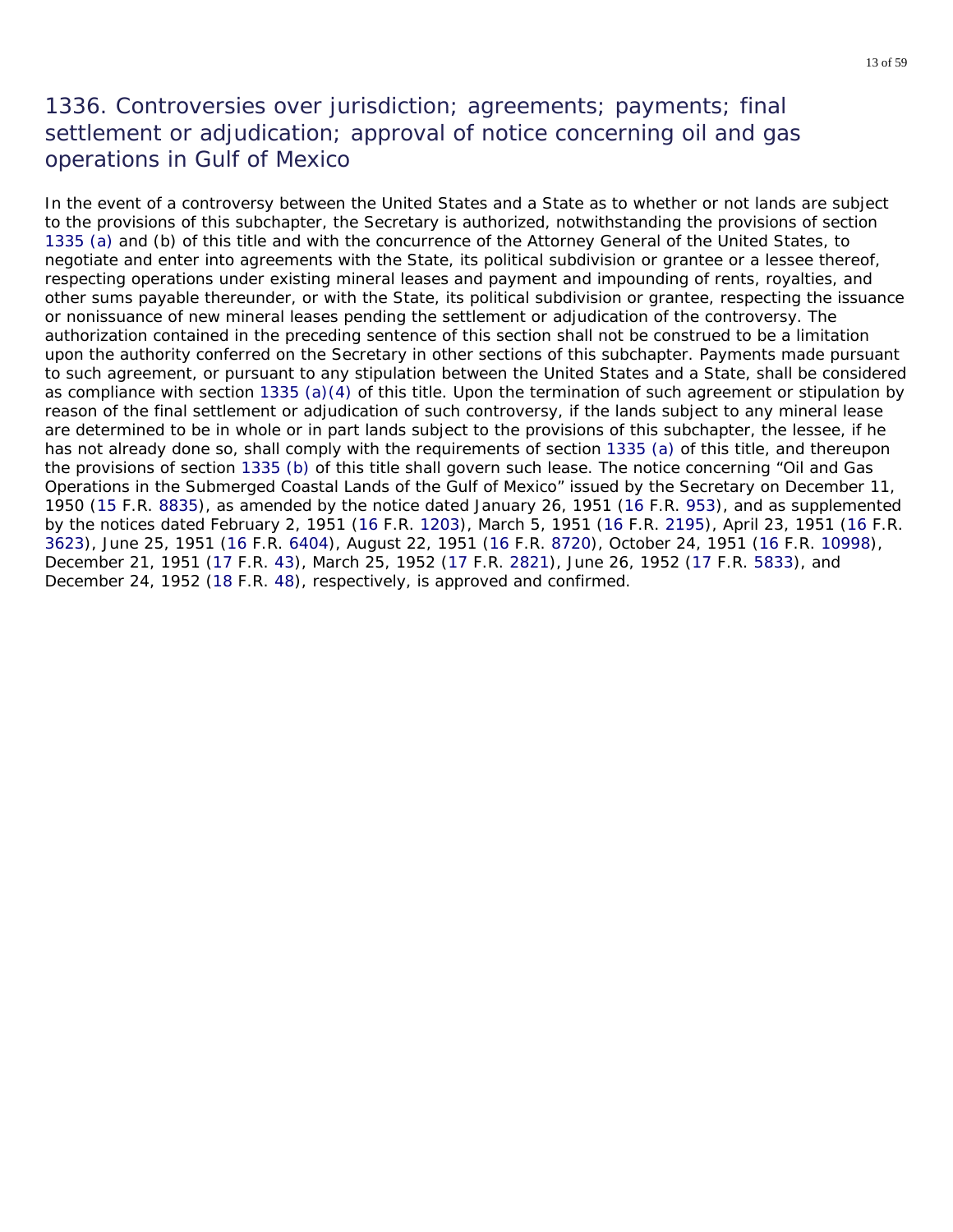## 1337. Leases, easements, and rights-of-way on the outer Continental Shelf

#### **(a) Oil and gas leases; award to highest responsible qualified bidder; method of bidding; royalty relief; Congressional consideration of bidding system; notice**

**(1)** The Secretary is authorized to grant to the highest responsible qualified bidder or bidders by competitive bidding, under regulations promulgated in advance, any oil and gas lease on submerged lands of the outer Continental Shelf which are not covered by leases meeting the requirements of subsection (a) of section 1335 of this title. Such regulations may provide for the deposit of cash bids in an interest-bearing account until the Secretary announces his decision on whether to accept the bids, with the interest earned thereon to be paid to the Treasury as to bids that are accepted and to the unsuccessful bidders as to bids that are rejected. The bidding shall be by sealed bid and, at the discretion of the Secretary, on the basis of—

**(A)** cash bonus bid with a royalty at not less than 121/2 per centum fixed by the Secretary in amount or value of the production saved, removed, or sold;

**(B)** variable royalty bid based on a per centum in amount or value of the production saved, removed, or sold, with either a fixed work commitment based on dollar amount for exploration or a fixed cash bonus as determined by the Secretary, or both;

**(C)** cash bonus bid, or work commitment bid based on a dollar amount for exploration with a fixed cash bonus, and a diminishing or sliding royalty based on such formulae as the Secretary shall determine as equitable to encourage continued production from the lease area as resources diminish, but not less than 121/2 per centum at the beginning of the lease period in amount or value of the production saved, removed, or sold;

**(D)** cash bonus bid with a fixed share of the net profits of no less than 30 per centum to be derived from the production of oil and gas from the lease area;

**(E)** fixed cash bonus with the net profit share reserved as the bid variable;

**(F)** cash bonus bid with a royalty at no less than 121/2 per centum fixed by the Secretary in amount or value of the production saved, removed, or sold and a fixed per centum share of net profits of no less than 30 per centum to be derived from the production of oil and gas from the lease area;

**(G)** work commitment bid based on a dollar amount for exploration with a fixed cash bonus and a fixed royalty in amount or value of the production saved, removed, or sold;

**(H)** cash bonus bid with royalty at no less than 12 and 1/2 per centum fixed by the Secretary in amount or value of production saved, removed, or sold, and with suspension of royalties for a period, volume, or value of production determined by the Secretary, which suspensions may vary based on the price of production from the lease; or

**(I)** subject to the requirements of paragraph (4) of this subsection, any modification of bidding systems authorized in subparagraphs (A) through (G), or any other systems of bid variables, terms, and conditions which the Secretary determines to be useful to accomplish the purposes and policies of this subchapter, except that no such bidding system or modification shall have more than one bid variable.

**(2)** The Secretary may, in his discretion, defer any part of the payment of the cash bonus, as authorized in paragraph (1) of this subsection, according to a schedule announced at the time of the announcement of the lease sale, but such payment shall be made in total no later than five years after the date of the lease sale.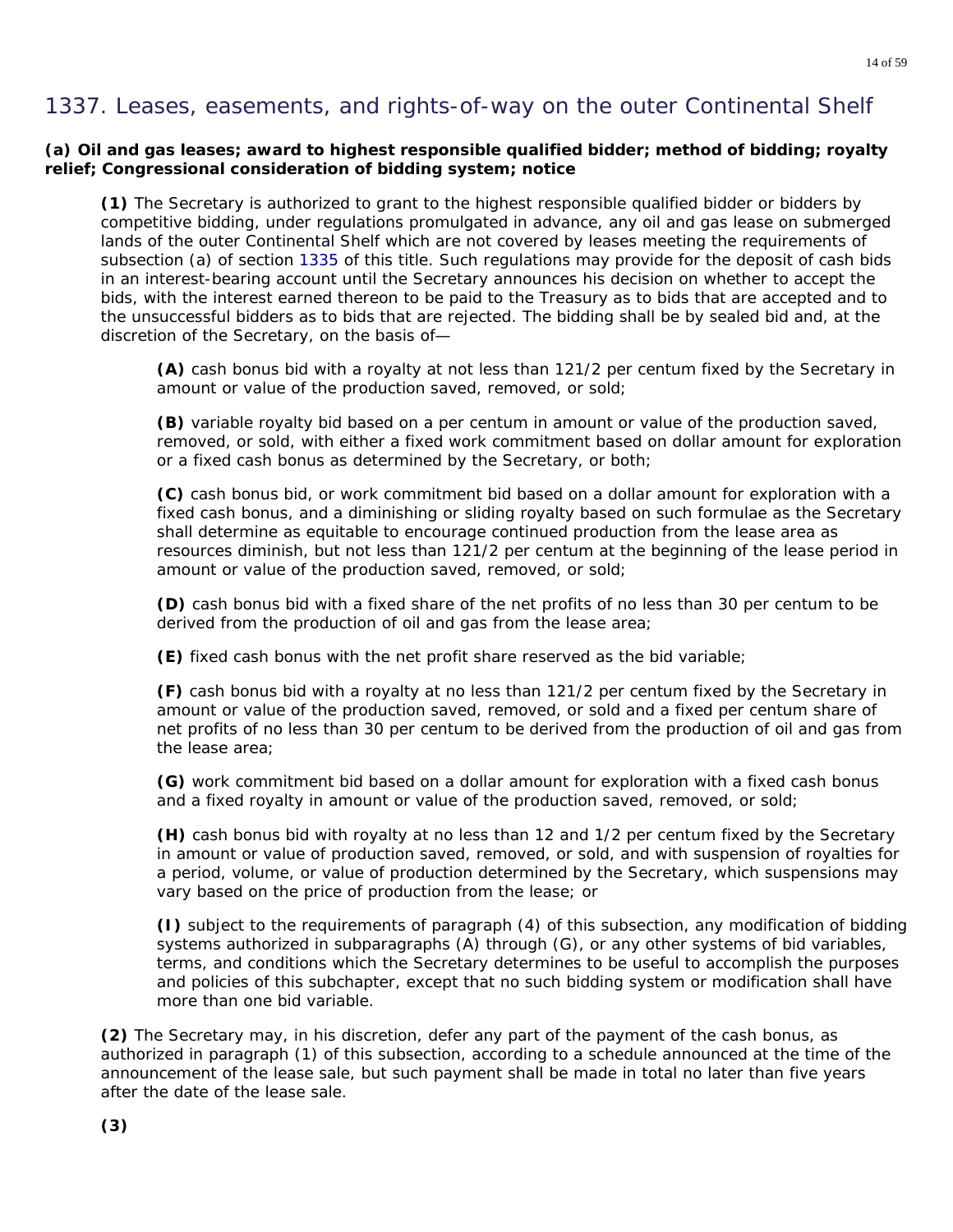**(A)** The Secretary may, in order to promote increased production on the lease area, through direct, secondary, or tertiary recovery means, reduce or eliminate any royalty or net profit share set forth in the lease for such area.

**(B)** In the Western and Central Planning Areas of the Gulf of Mexico and the portion of the Eastern Planning Area of the Gulf of Mexico encompassing whole lease blocks lying west of 87 degrees, 30 minutes West longitude and in the Planning Areas offshore Alaska, the Secretary may, in order to—

**(i)** promote development or increased production on producing or non-producing leases; or

**(ii)** encourage production of marginal resources on producing or non-producing leases;

through primary, secondary, or tertiary recovery means, reduce or eliminate any royalty or net profit share set forth in the lease(s). With the lessee's consent, the Secretary may make other modifications to the royalty or net profit share terms of the lease in order to achieve these purposes.

**(C)**

**(i)** Notwithstanding the provisions of this subchapter other than this subparagraph, with respect to any lease or unit in existence on November 28, 1995, meeting the requirements of this subparagraph, no royalty payments shall be due on new production, as defined in clause (iv) of this subparagraph, from any lease or unit located in water depths of 200 meters or greater in the Western and Central Planning Areas of the Gulf of Mexico, including that portion of the Eastern Planning Area of the Gulf of Mexico encompassing whole lease blocks lying west of 87 degrees, 30 minutes West longitude, until such volume of production as determined pursuant to clause (ii) has been produced by the lessee.

**(ii)** Upon submission of a complete application by the lessee, the Secretary shall determine within 180 days of such application whether new production from such lease or unit would be economic in the absence of the relief from the requirement to pay royalties provided for by clause (i) of this subparagraph. In making such determination, the Secretary shall consider the increased technological and financial risk of deep water development and all costs associated with exploring, developing, and producing from the lease. The lessee shall provide information required for a complete application to the Secretary prior to such determination. The Secretary shall clearly define the information required for a complete application under this section. Such application may be made on the basis of an individual lease or unit. If the Secretary determines that such new production would be economic in the absence of the relief from the requirement to pay royalties provided for by clause (i) of this subparagraph, the provisions of clause (i) shall not apply to such production. If the Secretary determines that such new production would not be economic in the absence of the relief from the requirement to pay royalties provided for by clause (i), the Secretary must determine the volume of production from the lease or unit on which no royalties would be due in order to make such new production economically viable; except that for new production as defined in clause (iv)(I), in no case will that volume be less than 17.5 million barrels of oil equivalent in water depths of 200 to 400 meters, 52.5 million barrels of oil equivalent in 400–800 meters of water, and 87.5 million barrels of oil equivalent in water depths greater than 800 meters. Redetermination of the applicability of clause (i) shall be undertaken by the Secretary when requested by the lessee prior to the commencement of the new production and upon significant change in the factors upon which the original determination was made. The Secretary shall make such redetermination within 120 days of submission of a complete application. The Secretary may extend the time period for making any determination or redetermination under this clause for 30 days, or longer if agreed to by the applicant, if circumstances so warrant. The lessee shall be notified in writing of any determination or redetermination and the reasons for and assumptions used for such determination. Any determination or redetermination under this clause shall be a final agency action. The Secretary's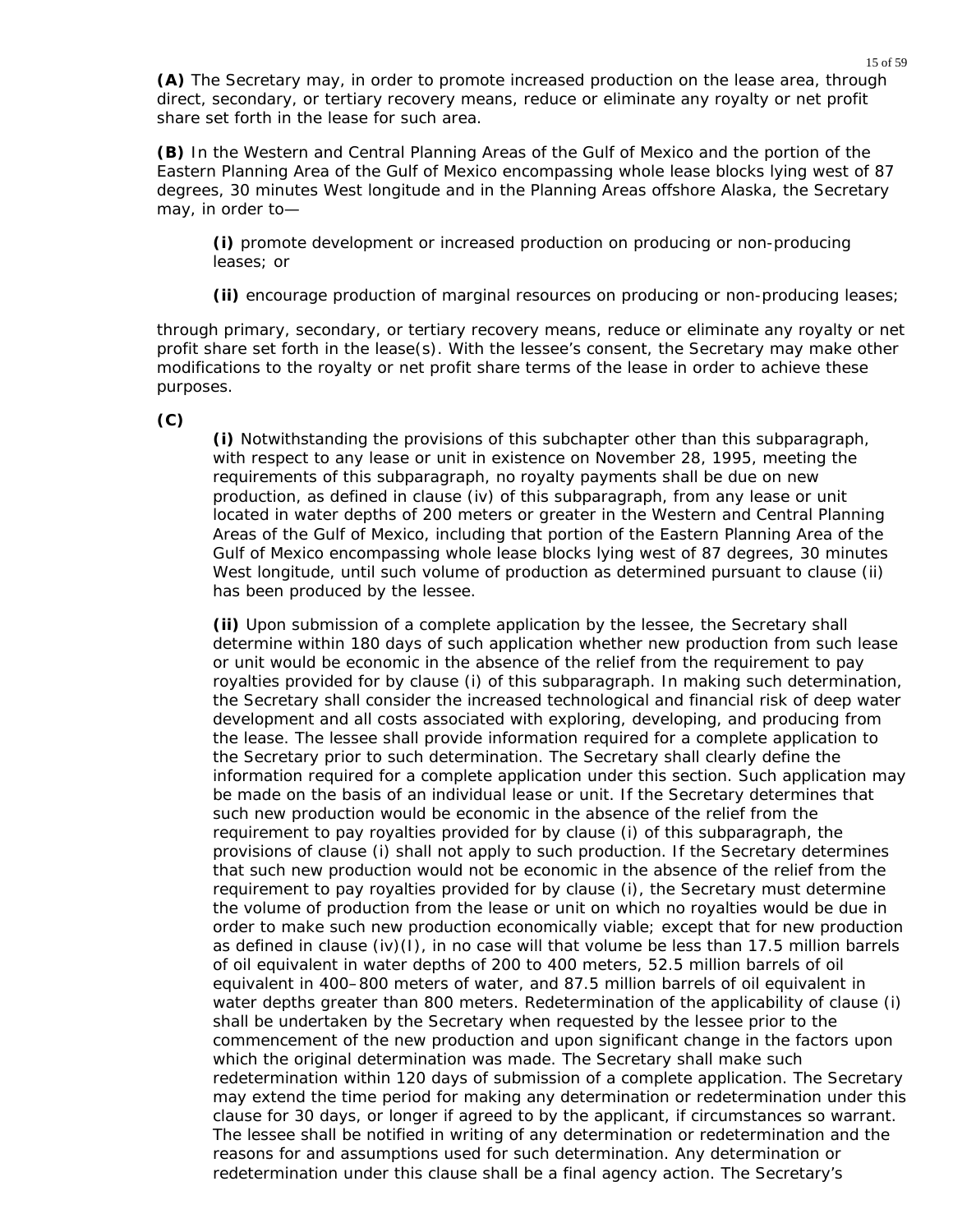determination or redetermination shall be judicially reviewable under section 702 of title 5, only for actions filed within 30 days of the Secretary's determination or redetermination.

16 of 59

**(iii)** In the event that the Secretary fails to make the determination or redetermination called for in clause (ii) upon application by the lessee within the time period, together with any extension thereof, provided for by clause (ii), no royalty payments shall be due on new production as follows:

**(I)** For new production, as defined in clause (iv)(I) of this subparagraph, no royalty shall be due on such production according to the schedule of minimum volumes specified in clause (ii) of this subparagraph.

**(II)** For new production, as defined in clause (iv)(II) of this subparagraph, no royalty shall be due on such production for one year following the start of such production.

**(iv)** For purposes of this subparagraph, the term "new production" is—

**(I)** any production from a lease from which no royalties are due on production, other than test production, prior to November 28, 1995; or

**(II)** any production resulting from lease development activities pursuant to a Development Operations Coordination Document, or supplement thereto that would expand production significantly beyond the level anticipated in the Development Operations Coordination Document, approved by the Secretary after November 28, 1995.

**(v)** During the production of volumes determined pursuant to clauses [1] (ii) or (iii) of this subparagraph, in any year during which the arithmetic average of the closing prices on the New York Mercantile Exchange for light sweet crude oil exceeds \$28.00 per barrel, any production of oil will be subject to royalties at the lease stipulated royalty rate. Any production subject to this clause shall be counted toward the production volume determined pursuant to clause (ii) or (iii). Estimated royalty payments will be made if such average of the closing prices for the previous year exceeds \$28.00. After the end of the calendar year, when the new average price can be calculated, lessees will pay any royalties due, with interest but without penalty, or can apply for a refund, with interest, of any overpayment.

**(vi)** During the production of volumes determined pursuant to clause (ii) or (iii) of this subparagraph, in any year during which the arithmetic average of the closing prices on the New York Mercantile Exchange for natural gas exceeds \$3.50 per million British thermal units, any production of natural gas will be subject to royalties at the lease stipulated royalty rate. Any production subject to this clause shall be counted toward the production volume determined pursuant to clauses  $[1]$  (ii) or (iii). Estimated royalty payments will be made if such average of the closing prices for the previous year exceeds \$3.50. After the end of the calendar year, when the new average price can be calculated, lessees will pay any royalties due, with interest but without penalty, or can apply for a refund, with interest, of any overpayment.

**(vii)** The prices referred to in clauses (v) and (vi) of this subparagraph shall be changed during any calendar year after 1994 by the percentage, if any, by which the implicit price deflator for the gross domestic product changed during the preceding calendar year.

**(4)**

**(A)** The Secretary of Energy shall submit any bidding system authorized in subparagraph (H) of paragraph (1) to the Senate and House of Representatives. The Secretary may institute such bidding system unless either the Senate or the House of Representatives passes a resolution of disapproval within thirty days after receipt of the bidding system.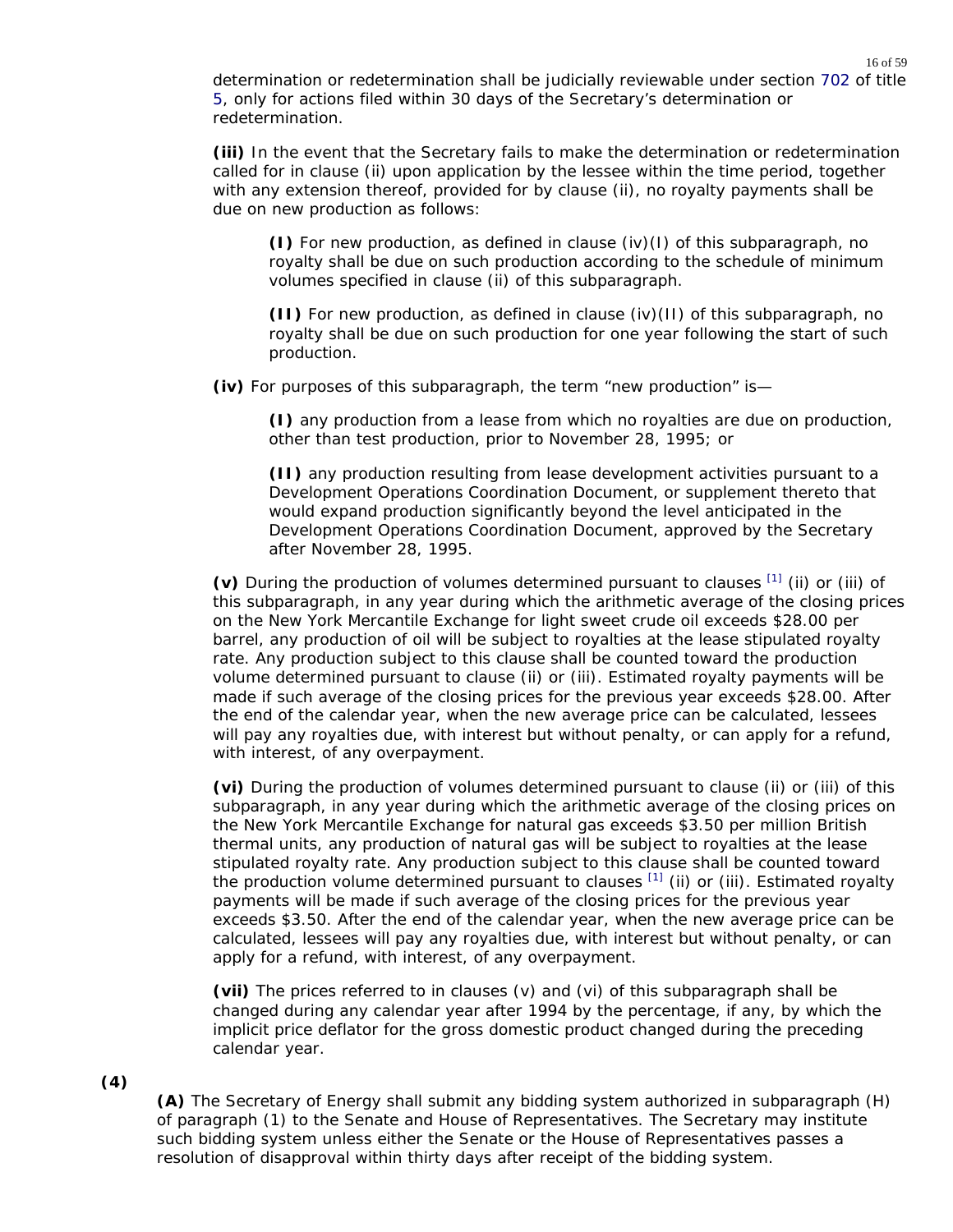**(B)** Subparagraphs (C) through (J) of this paragraph are enacted by Congress—

**(i)** as an exercise of the rulemaking power of the Senate and the House of Representatives, respectively, and as such they are deemed a part of the rules of each House, respectively, but they are applicable only with respect to the procedures to be followed in that House in the case of resolutions described by this paragraph, and they supersede other rules only to the extent that they are inconsistent therewith; and

**(ii)** with full recognition of the constitutional right of either House to change the rules (so far as relating to the procedure of that House) at any time, in the same manner, and to the same extent as in the case of any other rule of that House.

**(C)** A resolution disapproving a bidding system submitted pursuant to this paragraph shall immediately be referred to a committee (and all resolutions with respect to the same request shall be referred to the same committee) by the President of the Senate or the Speaker of the House of Representatives, as the case may be.

**(D)** If the committee to which has been referred any resolution disapproving the bidding system of the Secretary has not reported the resolution at the end of ten calendar days after its referral, it shall be in order to move either to discharge the committee from further consideration of the resolution or to discharge the committee from further consideration of any other resolution with respect to the same bidding system which has been referred to the committee.

**(E)** A motion to discharge may be made only by an individual favoring the resolution, shall be highly privileged (except that it may not be made after the committee has reported a resolution with respect to the same recommendation), and debate thereon shall be limited to not more than one hour, to be divided equally between those favoring and those opposing the resolution. An amendment to the motion shall not be in order, and it shall not be in order to move to reconsider the vote by which the motion is agreed to or disagreed to.

**(F)** If the motion to discharge is agreed to or disagreed to, the motion may not be renewed, nor may another motion to discharge the committee be made with respect to any other resolution with respect to the same bidding system.

**(G)** When the committee has reported, or has been discharged from further consideration of, a resolution as provided in this paragraph, it shall be at any time thereafter in order (even though a previous motion to the same effect has been disagreed to) to move to proceed to the consideration of the resolution. The motion shall be highly privileged and shall not be debatable. An amendment to the motion shall not be in order, and it shall not be in order to move to reconsider the vote by which the motion is agreed to or disagreed to.

**(H)** Debate on the resolution is limited to not more than two hours, to be divided equally between those favoring and those opposing the resolution. A motion further to limit debate is not debatable. An amendment to, or motion to recommit, the resolution is not in order, and it is not in order to move to reconsider the vote by which the resolution is agreed to or disagreed to.

**(I)** Motions to postpone, made with respect to the discharge from the committee, or the consideration of a resolution with respect to a bidding system, and motions to proceed to the consideration of other business, shall be decided without debate.

**(J)** Appeals from the decisions of the Chair relating to the application of the rules of the Senate or the House of Representatives, as the case may be, to the procedure relating to a resolution with respect to a bidding system shall be decided without debate.

#### **(5)**

**(A)** During the five-year period commencing on September 18, 1978, the Secretary may, in order to obtain statistical information to determine which bidding alternatives will best accomplish the purposes and policies of this subchapter, require, as to no more than 10 per centum of the tracts offered each year, each bidder to submit bids for any area of the outer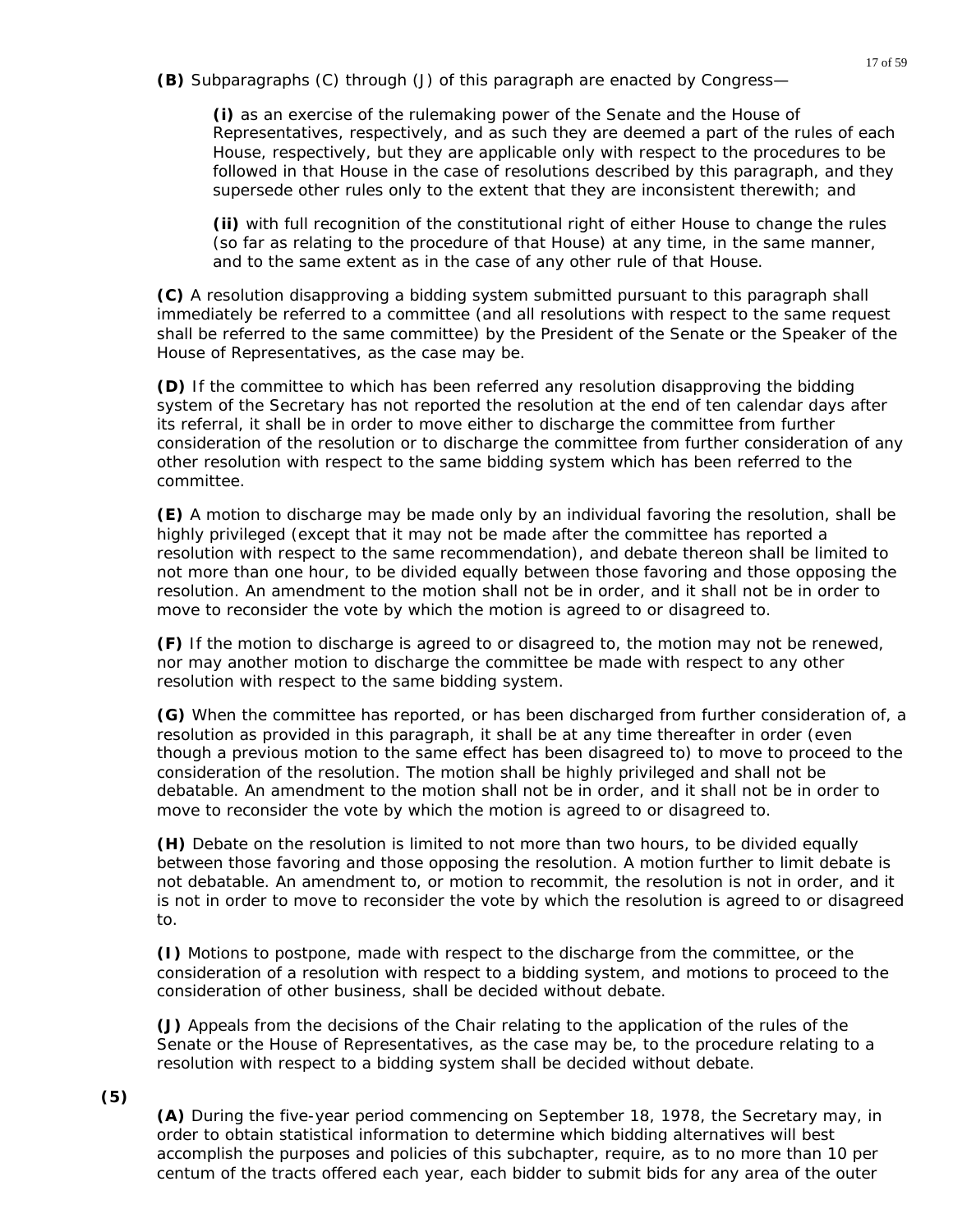Continental Shelf in accordance with more than one of the bidding systems set forth in paragraph (1) of this subsection. For such statistical purposes, leases may be awarded using a bidding alternative selected at random for the acquisition of valid statistical data if such bidding alternative is otherwise consistent with the provisions of this subchapter.

**(B)** The bidding systems authorized by paragraph (1) of this subsection, other than the system authorized by subparagraph (A), shall be applied to not less than 20 per centum and not more than 60 per centum of the total area offered for leasing each year during the five-year period beginning on September 18, 1978, unless the Secretary determines that the requirements set forth in this subparagraph are inconsistent with the purposes and policies of this subchapter.

**(6)** At least ninety days prior to notice of any lease sale under subparagraph (D), (E), (F), or, if appropriate, (H) of paragraph (1), the Secretary shall by regulation establish rules to govern the calculation of net profits. In the event of any dispute between the United States and a lessee concerning the calculation of the net profits under the regulation issued pursuant to this paragraph, the burden of proof shall be on the lessee.

**(7)** After an oil and gas lease is granted pursuant to any of the work commitment options of paragraph (1) of this subsection—

**(A)** the lessee, at its option, shall deliver to the Secretary upon issuance of the lease either

**(i)** a cash deposit for the full amount of the exploration work commitment, or

**(ii)** a performance bond in form and substance and with a surety satisfactory to the Secretary, in the principal amount of such exploration work commitment assuring the Secretary that such commitment shall be faithfully discharged in accordance with this section, regulations, and the lease; and for purposes of this subparagraph, the principal amount of such cash deposit or bond may, in accordance with regulations, be periodically reduced upon proof, satisfactory to the Secretary, that a portion of the exploration work commitment has been satisfied;

**(B)** 50 per centum of all exploration expenditures on, or directly related to, the lease, including, but not limited to

**(i)** geological investigations and related activities,

**(ii)** geophysical investigations including seismic, geomagnetic, and gravity surveys, data processing and interpretation, and

**(iii)** exploratory drilling, core drilling, redrilling, and well completion or abandonment, including the drilling of wells sufficient to determine the size and a real extent of any newly discovered field, and including the cost of mobilization and demobilization of drilling equipment, shall be included in satisfaction of the commitment, except that the lessee's general overhead cost shall not be so included against the work commitment, but its cost (including employee benefits) of employees directly assigned to such exploration work shall be so included; and

**(C)** if at the end of the primary term of the lease, including any extension thereof, the full dollar amount of the exploration work commitment has not been satisfied, the balance shall then be paid in cash to the Secretary.

**(8)** Not later than thirty days before any lease sale, the Secretary shall submit to the Congress and publish in the Federal Register a notice—

**(A)** identifying any bidding system which will be utilized for such lease sale and the reasons for the utilization of such bidding system; and

**(B)** designating the lease tracts selected which are to be offered in such sale under the bidding system authorized by subparagraph (A) of paragraph (1) and the lease tracts selected which are to be offered under any one or more of the bidding systems authorized by subparagraphs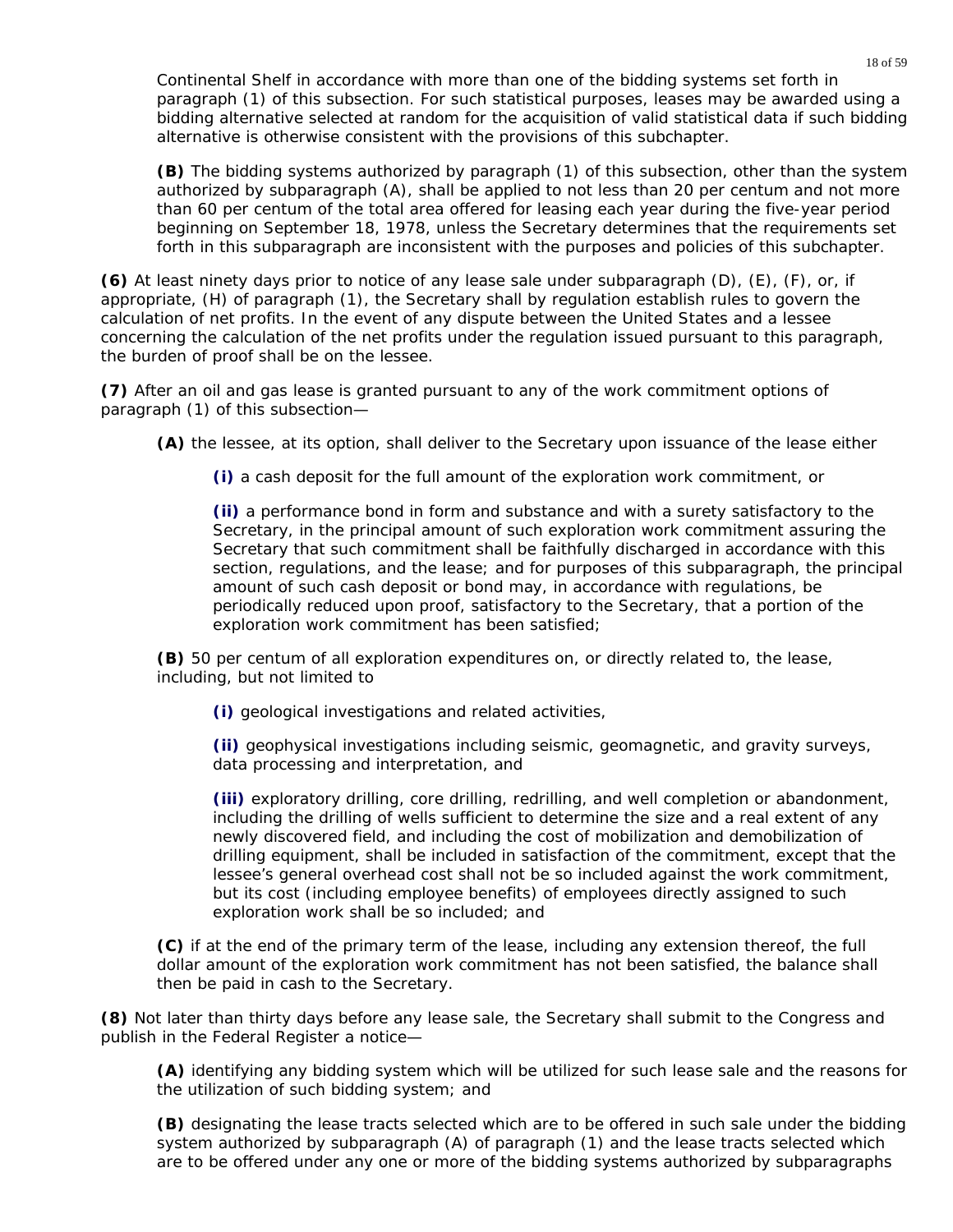(B) through (H) of paragraph (1), and the reasons such lease tracts are to be offered under a particular bidding system.

#### **(b) Terms and provisions of oil and gas leases:** An oil and gas lease issued pursuant to this section shall—

**(1)** be for a tract consisting of a compact area not exceeding five thousand seven hundred and sixty acres, as the Secretary may determine, unless the Secretary finds that a larger area is necessary to comprise a reasonable economic production unit;

**(2)** be for an initial period of—

**(A)** five years; or

**(B)** not to exceed ten years where the Secretary finds that such longer period is necessary to encourage exploration and development in areas because of unusually deep water or other unusually adverse conditions, and as long after such initial period as oil or gas is produced from the area in paying quantities, or drilling or well reworking operations as approved by the Secretary are conducted thereon;

**(3)** require the payment of amount or value as determined by one of the bidding systems set forth in subsection (a) of this section;

**(4)** entitle the lessee to explore, develop, and produce the oil and gas contained within the lease area, conditioned upon due diligence requirements and the approval of the development and production plan required by this subchapter;

**(5)** provide for suspension or cancellation of the lease during the initial lease term or thereafter pursuant to section 1334 of this title;

**(6)** contain such rental and other provisions as the Secretary may prescribe at the time of offering the area for lease; and

**(7)** provide a requirement that the lessee offer 20 per centum of the crude oil, condensate, and natural gas liquids produced on such lease, at the market value and point of delivery applicable to Federal royalty oil, to small or independent refiners as defined in the Emergency Petroleum Allocation Act of 1973 [15 U.S.C. 751 et seq.].

#### **(c) Antitrust review of lease sales**

**(1)** Following each notice of a proposed lease sale and before the acceptance of bids and the issuance of leases based on such bids, the Secretary shall allow the Attorney General, in consultation with the Federal Trade Commission, thirty days to review the results of such lease sale, except that the Attorney General, after consultation with the Federal Trade Commission, may agree to a shorter review period.

**(2)** The Attorney General may, in consultation with the Federal Trade Commission, conduct such antitrust review on the likely effects the issuance of such leases would have on competition as the Attorney General, after consultation with the Federal Trade Commission, deems appropriate and shall advise the Secretary with respect to such review. The Secretary shall provide such information as the Attorney General, after consultation with the Federal Trade Commission, may require in order to conduct any antitrust review pursuant to this paragraph and to make recommendations pursuant to paragraph (3) of this subsection.

**(3)** The Attorney General, after consultation with the Federal Trade Commission, may make such recommendations to the Secretary, including the nonacceptance of any bid, as may be appropriate to prevent any situation inconsistent with the antitrust laws. If the Secretary determines, or if the Attorney General advises the Secretary, after consultation with the Federal Trade Commission and prior to the issuance of any lease, that such lease may create or maintain a situation inconsistent with the antitrust laws, the Secretary may—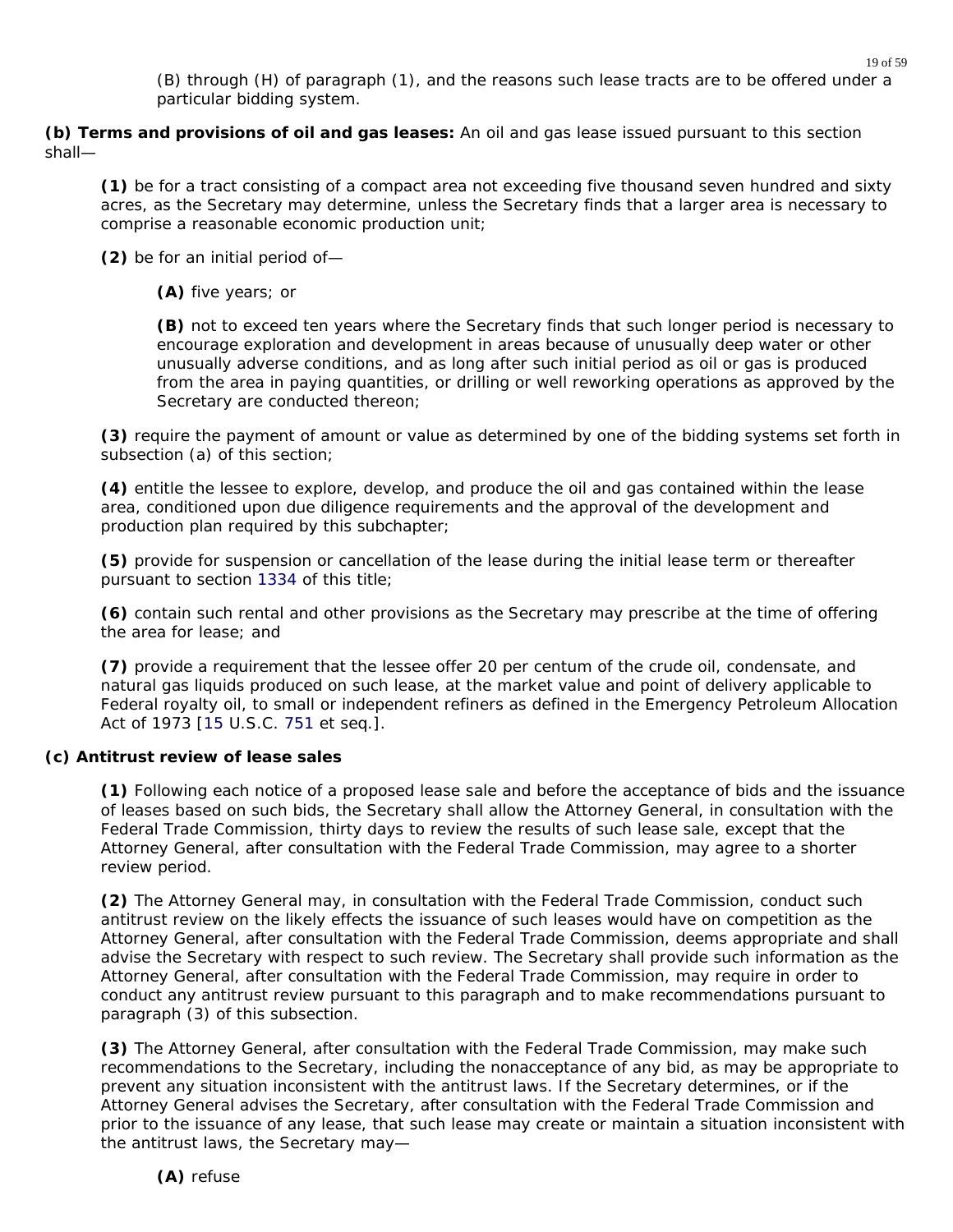- **(i)** to accept an otherwise qualified bid for such lease, or
- **(ii)** to issue such lease, notwithstanding subsection (a) of this section; or

**(B)** issue such lease, and notify the lessee and the Attorney General of the reason for such decision.

**(4)**

**(A)** Nothing in this subsection shall restrict the power under any other Act or the common law of the Attorney General, the Federal Trade Commission, or any other Federal department or agency to secure information, conduct reviews, make recommendations, or seek appropriate relief.

**(B)** Neither the issuance of a lease nor anything in this subsection shall modify or abridge any private right of action under the antitrust laws.

**(d) Due diligence:** No bid for a lease may be submitted if the Secretary finds, after notice and hearing, that the bidder is not meeting due diligence requirements on other leases.

**(e) Secretary's approval for sale, exchange, assignment, or other transfer of leases:** No lease issued under this subchapter may be sold, exchanged, assigned, or otherwise transferred except with the approval of the Secretary. Prior to any such approval, the Secretary shall consult with and give due consideration to the views of the Attorney General.

**(f) Antitrust immunity or defenses:** Nothing in this subchapter shall be deemed to convey to any person, association, corporation, or other business organization immunity from civil or criminal liability, or to create defenses to actions, under any antitrust law.

#### **(g) Leasing of lands within three miles of seaward boundaries of coastal States; deposit of revenues; distribution of revenues**

**(1)** At the time of soliciting nominations for the leasing of lands containing tracts wholly or partially within three nautical miles of the seaward boundary of any coastal State, and subsequently as new information is obtained or developed by the Secretary, the Secretary shall, in addition to the information required by section 1352 of this title, provide the Governor of such State—

**(A)** an identification and schedule of the areas and regions proposed to be offered for leasing;

**(B)** at the request of the Governor of such State, all information from all sources concerning the geographical, geological, and ecological characteristics of such tracts;

**(C)** an estimate of the oil and gas reserves in the areas proposed for leasing; and

**(D)** at the request of the Governor of such State, an identification of any field, geological structure, or trap located wholly or partially within three nautical miles of the seaward boundary of such coastal State, including all information relating to the entire field, geological structure, or trap.

The provisions of the first sentence of subsection (c) and the provisions of subsections  $(e)$ –(h) of section 1352 of this title shall be applicable to the release by the Secretary of any information to any coastal State under this paragraph. In addition, the provisions of subsections (c) and (e)–(h) of section 1352 of this title shall apply in their entirety to the release by the Secretary to any coastal State of any information relating to Federal lands beyond three nautical miles of the seaward boundary of such coastal State.

**(2)** Notwithstanding any other provision of this subchapter, the Secretary shall deposit into a separate account in the Treasury of the United States all bonuses, rents, and royalties, and other revenues (derived from any bidding system authorized under subsection (a)(1) of this section), excluding Federal income and windfall profits taxes, and derived from any lease issued after September 18, 1978 of any Federal tract which lies wholly (or, in the case of Alaska, partially until seven years from the date of settlement of any boundary dispute that is the subject of an agreement under section 1336 of this title entered into prior to January 1, 1986 or until April 15, 1993 with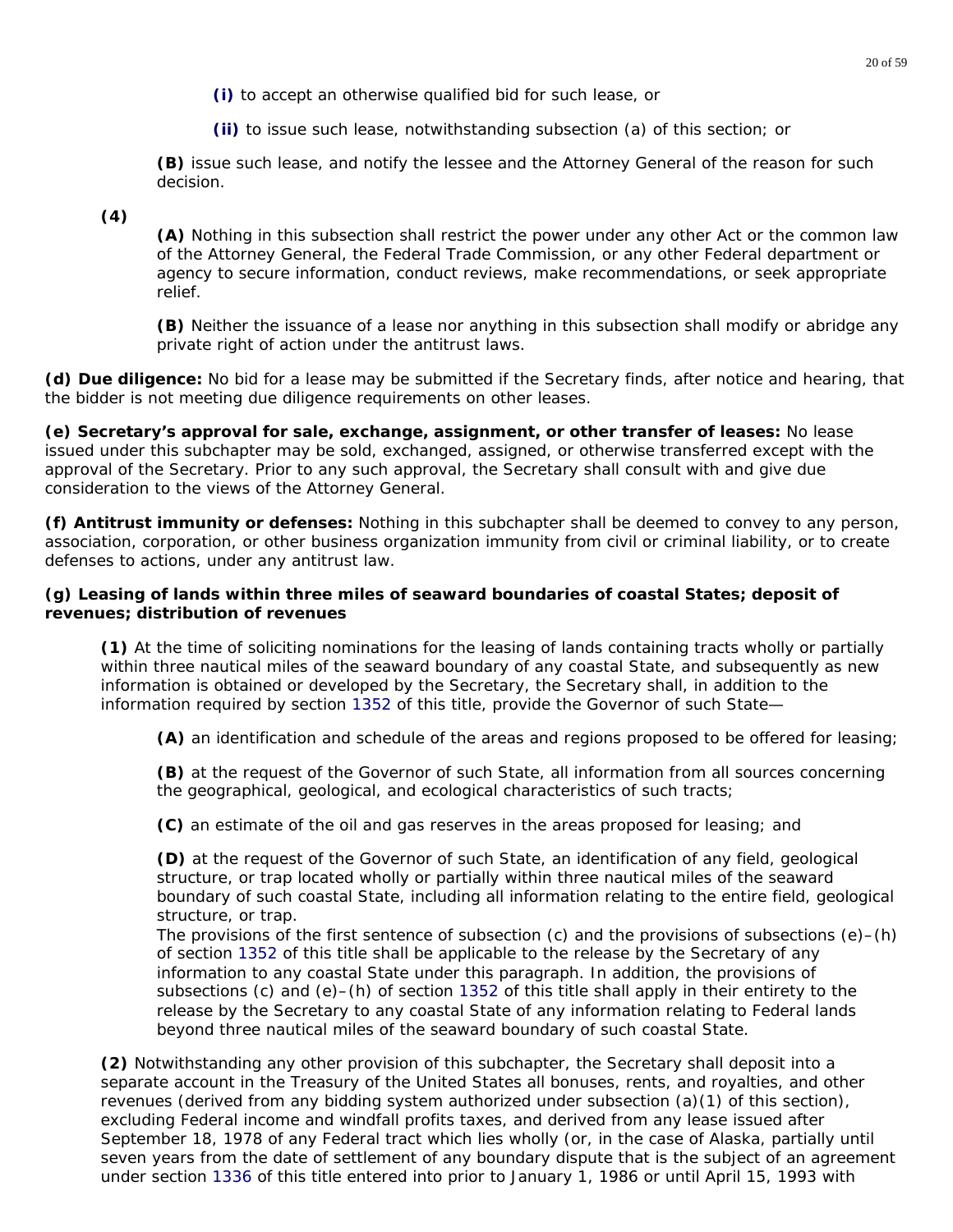respect to any other tract) within three nautical miles of the seaward boundary of any coastal State, or, (except as provided above for Alaska) in the case where a Federal tract lies partially within three nautical miles of the seaward boundary, a percentage of bonuses, rents, royalties, and other revenues (derived from any bidding system authorized under subsection (a)(1) of this section), excluding Federal income and windfall profits taxes, and derived from any lease issued after September 18, 1978 of such tract equal to the percentage of surface acreage of the tract that lies within such three nautical miles. Except as provided in paragraph (5) of this subsection, not later than the last business day of the month following the month in which those revenues are deposited in the Treasury, the Secretary shall transmit to such coastal State 27 percent of those revenues, together with all accrued interest thereon. The remaining balance of such revenues shall be transmitted simultaneously to the miscellaneous receipts account of the Treasury of the United States.

**(3)** Whenever the Secretary or the Governor of a coastal State determines that a common potentially hydrocarbon-bearing area may underlie the Federal and State boundary, the Secretary or the Governor shall notify the other party in writing of his determination and the Secretary shall provide to the Governor notice of the current and projected status of the tract or tracts containing the common potentially hydrocarbon-bearing area. If the Secretary has leased or intends to lease such tract or tracts, the Secretary and the Governor of the coastal State may enter into an agreement to divide the revenues from production of any common potentially hydrocarbon-bearing area, by unitization or other royalty sharing agreement, pursuant to existing law. If the Secretary and the Governor do not enter into an agreement, the Secretary may nevertheless proceed with the leasing of the tract or tracts. Any revenues received by the United States under such an agreement shall be subject to the requirements of paragraph (2).

**(4)** The deposits in the Treasury account described in this section shall be invested by the Secretary of the Treasury in securities backed by the full faith and credit of the United States having maturities suitable to the needs of the account and yielding the highest reasonably available interest rates as determined by the Secretary of the Treasury.

**(5)**

**(A)** When there is a boundary dispute between the United States and a State which is subject to an agreement under section 1336 of this title, the Secretary shall credit to the account established pursuant to such agreement all bonuses, rents, and royalties, and other revenues (derived from any bidding system authorized under subsection (a)(1) of this section), excluding Federal income and windfall profits taxes, and derived from any lease issued after September 18, 1978 of any Federal tract which lies wholly or partially within three nautical miles of the seaward boundary asserted by the State, if that money has not otherwise been deposited in such account. Proceeds of an escrow account established pursuant to an agreement under section 1336 of this title shall be distributed as follows:

**(i)** Twenty-seven percent of all bonuses, rents, and royalties, and other revenues (derived from any bidding system authorized under subsection (a)(1) of this section), excluding Federal income and windfall profits taxes, and derived from any lease issued after September 18, 1978, of any tract which lies wholly within three nautical miles of the seaward boundary asserted by the Federal Government in the boundary dispute, together with all accrued interest thereon, shall be paid to the State either—

**(I)** within thirty days of December 1, 1987, or

**(II)** by the last business day of the month following the month in which those revenues are deposited in the Treasury, whichever date is later.

**(ii)** Upon the settlement of a boundary dispute which is subject to a section 1336 of this title agreement between the United States and a State, the Secretary shall pay to such State any additional moneys due such State from amounts deposited in or credited to the escrow account. If there is insufficient money deposited in the escrow account, the Secretary shall transmit, from any revenues derived from any lease of Federal lands under this subchapter, the remaining balance due such State in accordance with the formula set forth in section 8004(b)(1)(B) of the Outer Continental Shelf Lands Act Amendments of 1985.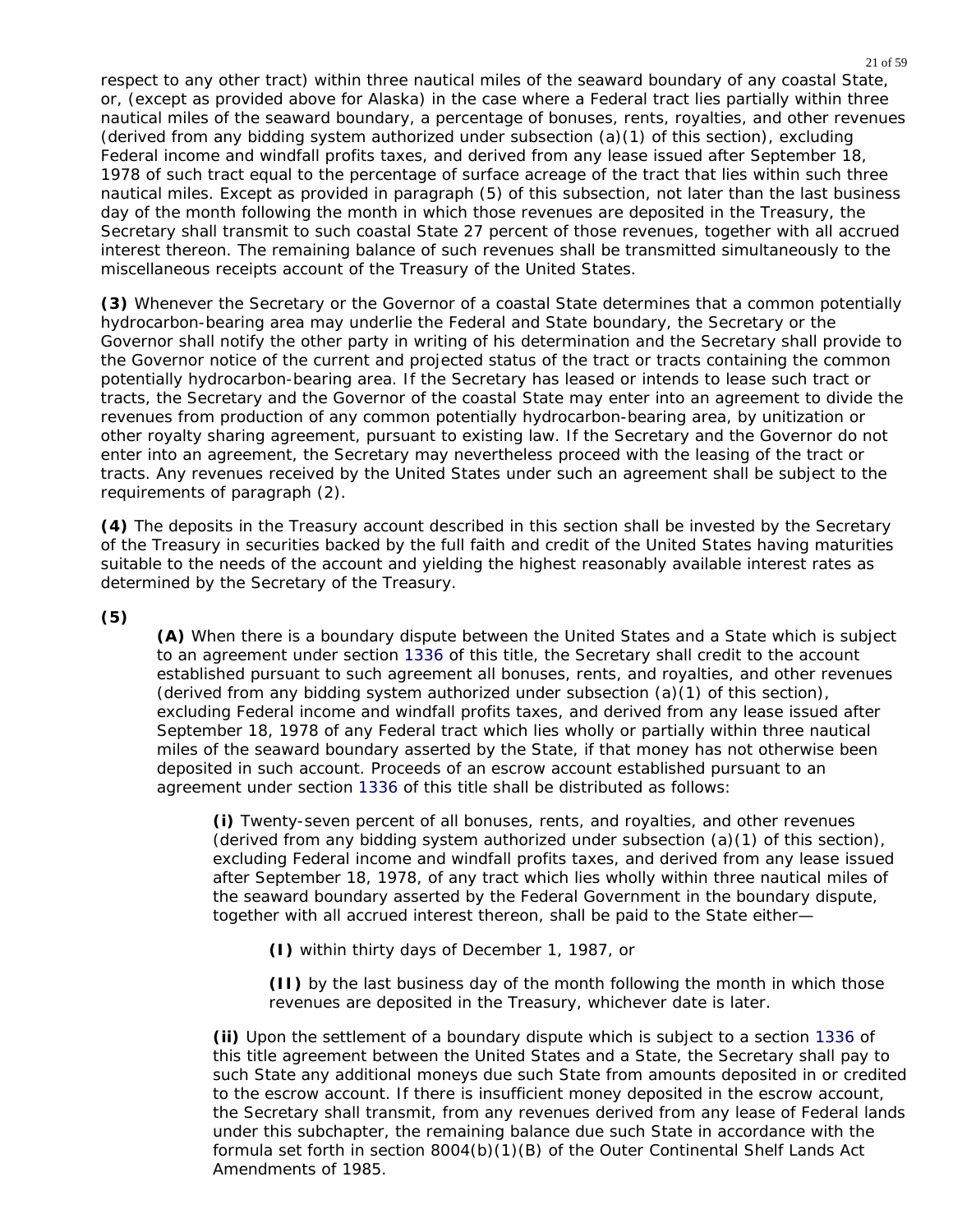**(B)** This paragraph applies to all Federal oil and gas lease sales, under this subchapter, including joint lease sales, occurring after September 18, 1978.

**(6)** This section shall be deemed to take effect on October 1, 1985, for purposes of determining the amounts to be deposited in the separate account and the States' shares described in paragraph (2).

**(7)** When the Secretary leases any tract which lies wholly or partially within three miles of the seaward boundary of two or more States, the revenues from such tract shall be distributed as otherwise provided by this section, except that the State's share of such revenues that would otherwise result under this section shall be divided equally among such States.

**(h) State claims to jurisdiction over submerged lands:** Nothing contained in this section shall be construed to alter, limit, or modify any claim of any State to any jurisdiction over, or any right, title, or interest in, any submerged lands.

**(i) Sulphur leases; award to highest bidder; method of bidding:** In order to meet the urgent need for further exploration and development of the sulphur deposits in the submerged lands of the outer Continental Shelf, the Secretary is authorized to grant to the qualified persons offering the highest cash bonuses on a basis of competitive bidding sulphur leases on submerged lands of the outer Continental Shelf, which are not covered by leases which include sulphur and meet the requirements of section 1335 (a) of this title, and which sulphur leases shall be offered for bid by sealed bids and granted on separate leases from oil and gas leases, and for a separate consideration, and without priority or preference accorded to oil and gas lessees on the same area.

**(j) Terms and provisions of sulphur leases:** A sulphur lease issued by the Secretary pursuant to this section shall

**(1)** cover an area of such size and dimensions as the Secretary may determine,

**(2)** be for a period of not more than ten years and so long thereafter as sulphur may be produced from the area in paying quantities or drilling, well reworking, plant construction, or other operations for the production of sulphur, as approved by the Secretary, are conducted thereon,

**(3)** require the payment to the United States of such royalty as may be specified in the lease but not less than 5 per centum of the gross production or value of the sulphur at the wellhead, and

**(4)** contain such rental provisions and such other terms and provisions as the Secretary may by regulation prescribe at the time of offering the area for lease.

#### **(k) Other mineral leases; award to highest bidder; terms and conditions; agreements for use of resources for shore protection, beach or coastal wetlands restoration, or other projects**

**(1)** The Secretary is authorized to grant to the qualified persons offering the highest cash bonuses on a basis of competitive bidding leases of any mineral other than oil, gas, and sulphur in any area of the outer Continental Shelf not then under lease for such mineral upon such royalty, rental, and other terms and conditions as the Secretary may prescribe at the time of offering the area for lease.

**(2)**

**(A)** Notwithstanding paragraph (1), the Secretary may negotiate with any person an agreement for the use of Outer Continental Shelf sand, gravel and shell resources—

**(i)** for use in a program of, or project for, shore protection, beach restoration, or coastal wetlands restoration undertaken by a Federal, State, or local government agency; or

**(ii)** for use in a construction project, other than a project described in clause (i), that is funded in whole or in part by or authorized by the Federal Government.

**(B)** In carrying out a negotiation under this paragraph, the Secretary may assess a fee based on an assessment of the value of the resources and the public interest served by promoting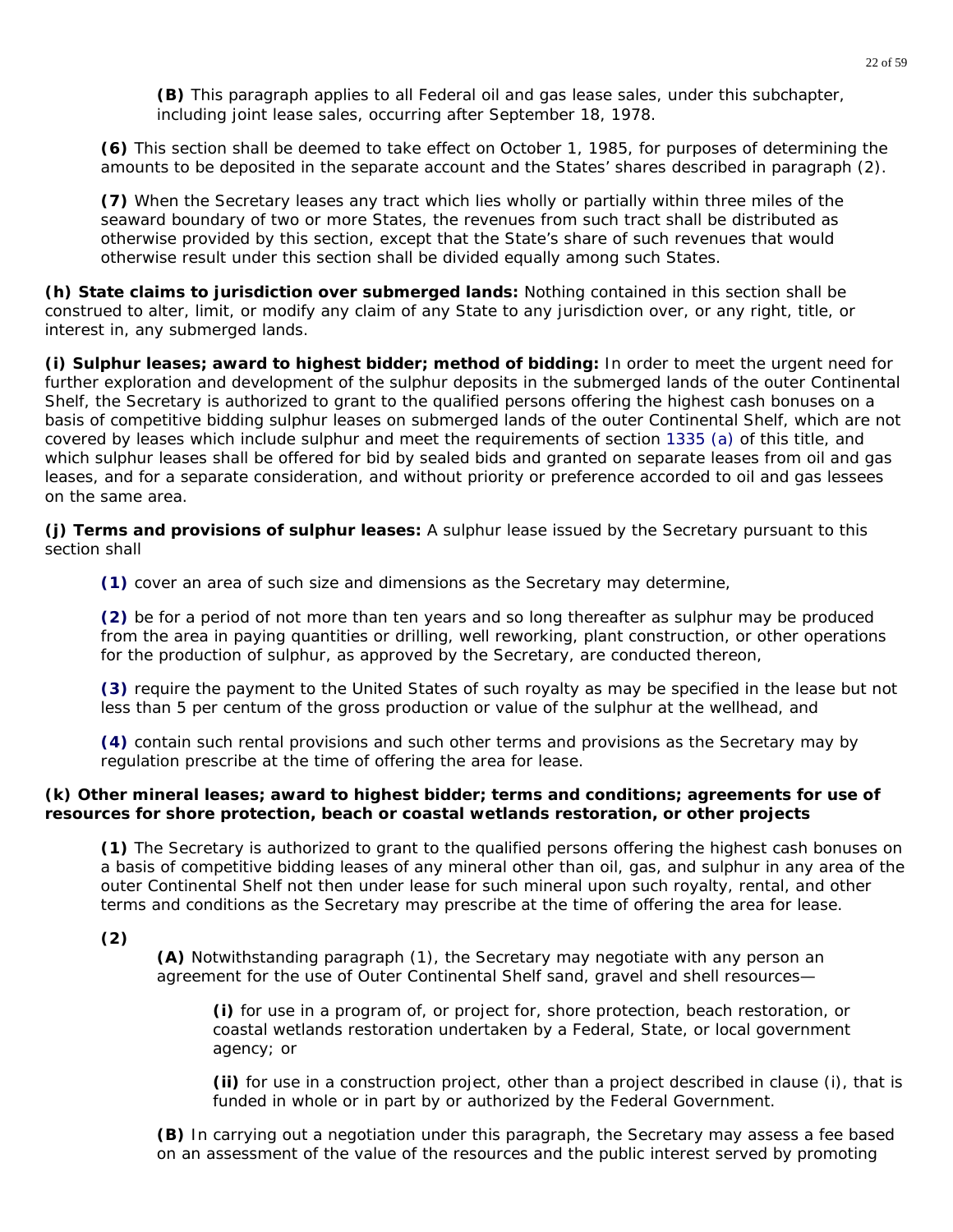development of the resources. No fee shall be assessed directly or indirectly under this subparagraph against a Federal, State, or local government agency.

**(C)** The Secretary may, through this paragraph and in consultation with the Secretary of Commerce, seek to facilitate projects in the coastal zone, as such term is defined in section 1453 of title 16, that promote the policy set forth in section 1452 of title 16.

**(D)** Any Federal agency which proposes to make use of sand, gravel and shell resources subject to the provisions of this subchapter shall enter into a Memorandum of Agreement with the Secretary concerning the potential use of those resources. The Secretary shall notify the Committee on Merchant Marine and Fisheries and the Committee on Natural Resources of the House of Representatives and the Committee on Energy and Natural Resources of the Senate on any proposed project for the use of those resources prior to the use of those resources.

**(l) Publication of notices of sale and terms of bidding:** Notice of sale of leases, and the terms of bidding, authorized by this section shall be published at least thirty days before the date of sale in accordance with rules and regulations promulgated by the Secretary.

**(m) Disposition of revenues:** All moneys paid to the Secretary for or under leases granted pursuant to this section shall be deposited in the Treasury in accordance with section 1338 of this title.

**(n) Issuance of lease as nonprejudicial to ultimate settlement or adjudication of controversies:**  The issuance of any lease by the Secretary pursuant to this subchapter, or the making of any interim arrangements by the Secretary pursuant to section 1336 of this title shall not prejudice the ultimate settlement or adjudication of the question as to whether or not the area involved is in the outer Continental Shelf.

**(o) Cancellation of leases for fraud:** The Secretary may cancel any lease obtained by fraud or misrepresentation.

#### **(p) Leases, easements, or rights-of-way for energy and related purposes**

**(1) In general:** The Secretary, in consultation with the Secretary of the Department in which the Coast Guard is operating and other relevant departments and agencies of the Federal Government, may grant a lease, easement, or right-of-way on the outer Continental Shelf for activities not otherwise authorized in this subchapter, the Deepwater Port Act of 1974 (33 U.S.C. 1501 et seq.), the Ocean Thermal Energy Conversion Act of 1980 (42 U.S.C. 9101 et seq.), or other applicable law, if those activities—

**(A)** support exploration, development, production, or storage of oil or natural gas, except that a lease, easement, or right-of-way shall not be granted in an area in which oil and gas preleasing, leasing, and related activities are prohibited by a moratorium;

**(B)** support transportation of oil or natural gas, excluding shipping activities;

**(C)** produce or support production, transportation, or transmission of energy from sources other than oil and gas; or

**(D)** use, for energy-related purposes or for other authorized marine-related purposes, facilities currently or previously used for activities authorized under this subchapter, except that any oil and gas energy-related uses shall not be authorized in areas in which oil and gas preleasing, leasing, and related activities are prohibited by a moratorium.

#### **(2) Payments and revenues**

**(A)** The Secretary shall establish royalties, fees, rentals, bonuses, or other payments to ensure a fair return to the United States for any lease, easement, or right-of-way granted under this subsection.

**(B)** The Secretary shall provide for the payment of 27 percent of the revenues received by the Federal Government as a result of payments under this section from projects that are located wholly or partially within the area extending three nautical miles seaward of State submerged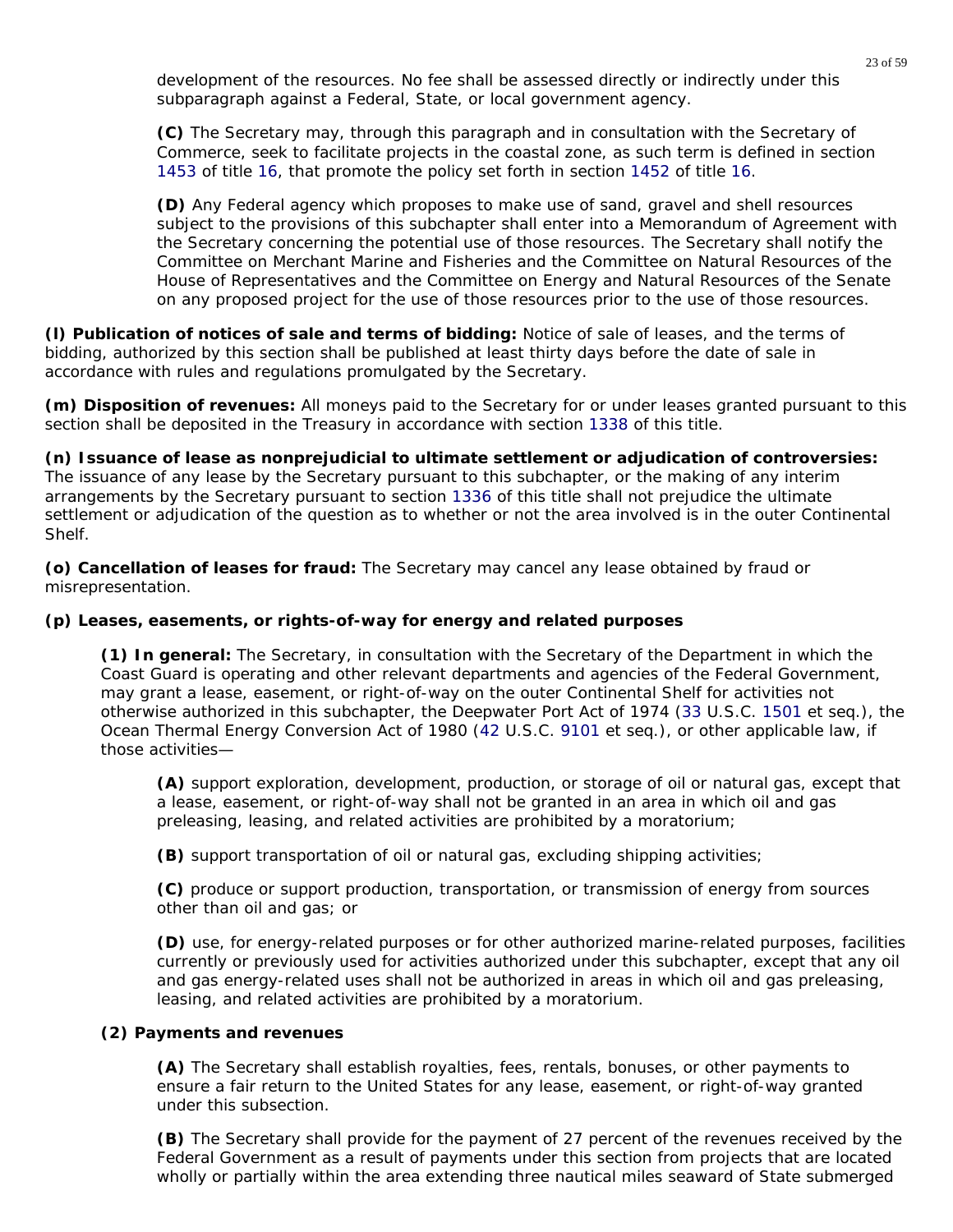lands. Payments shall be made based on a formula established by the Secretary by rulemaking no later than 180 days after August 8, 2005, that provides for equitable distribution, based on proximity to the project, among coastal states that have a coastline that is located within 15 miles of the geographic center of the project.

**(3) Competitive or noncompetitive basis:** Except with respect to projects that meet the criteria established under section 388(d) of the Energy Policy Act of 2005, the Secretary shall issue a lease, easement, or right-of-way under paragraph (1) on a competitive basis unless the Secretary determines after public notice of a proposed lease, easement, or right-of-way that there is no competitive interest.

**(4) Requirements:** The Secretary shall ensure that any activity under this subsection is carried out in a manner that provides for—

**(A)** safety;

**(B)** protection of the environment;

**(C)** prevention of waste;

**(D)** conservation of the natural resources of the outer Continental Shelf;

**(E)** coordination with relevant Federal agencies;

**(F)** protection of national security interests of the United States;

**(G)** protection of correlative rights in the outer Continental Shelf;

**(H)** a fair return to the United States for any lease, easement, or right-of-way under this subsection;

**(I)** prevention of interference with reasonable uses (as determined by the Secretary) of the exclusive economic zone, the high seas, and the territorial seas;

**(J)** consideration of—

**(i)** the location of, and any schedule relating to, a lease, easement, or right-of-way for an area of the outer Continental Shelf; and

**(ii)** any other use of the sea or seabed, including use for a fishery, a sealane, a potential site of a deepwater port, or navigation;

**(K)** public notice and comment on any proposal submitted for a lease, easement, or right-ofway under this subsection; and

**(L)** oversight, inspection, research, monitoring, and enforcement relating to a lease, easement, or right-of-way under this subsection.

**(5) Lease duration, suspension, and cancellation:** The Secretary shall provide for the duration, issuance, transfer, renewal, suspension, and cancellation of a lease, easement, or right-of-way under this subsection.

**(6) Security:** The Secretary shall require the holder of a lease, easement, or right-of-way granted under this subsection to—

**(A)** furnish a surety bond or other form of security, as prescribed by the Secretary;

**(B)** comply with such other requirements as the Secretary considers necessary to protect the interests of the public and the United States; and

**(C)** provide for the restoration of the lease, easement, or right-of-way.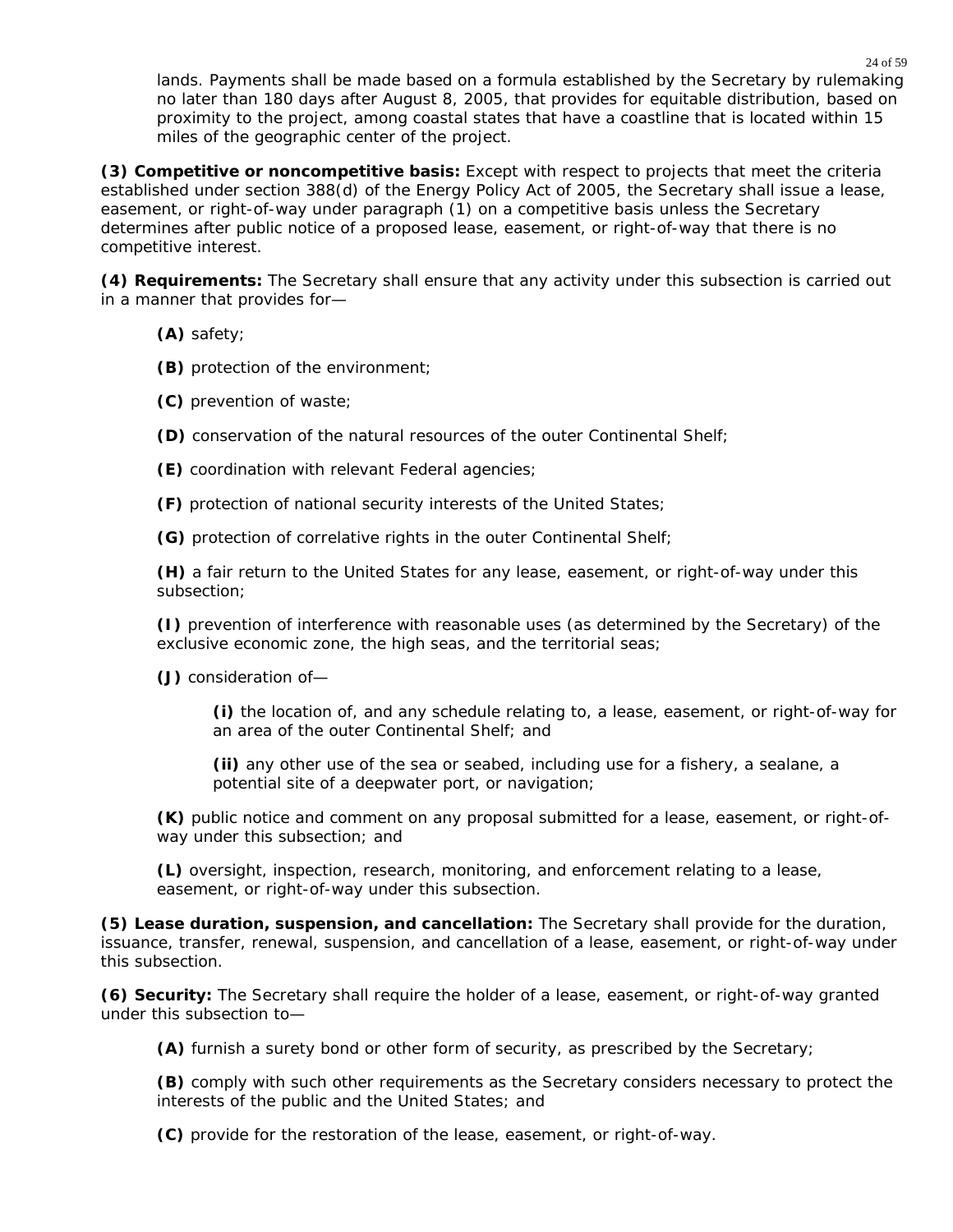**(7) Coordination and consultation with affected State and local governments:** The Secretary shall provide for coordination and consultation with the Governor of any State or the executive of any local government that may be affected by a lease, easement, or right-of-way under this subsection.

**(8) Regulations:** Not later than 270 days after August 8, 2005, the Secretary, in consultation with the Secretary of Defense, the Secretary of the Department in which the Coast Guard is operating, the Secretary of Commerce, heads of other relevant departments and agencies of the Federal Government, and the Governor of any affected State, shall issue any necessary regulations to carry out this subsection.

**(9) Effect of subsection:** Nothing in this subsection displaces, supersedes, limits, or modifies the jurisdiction, responsibility, or authority of any Federal or State agency under any other Federal law.

**(10) Applicability:** This subsection does not apply to any area on the outer Continental Shelf within the exterior boundaries of any unit of the National Park System, National Wildlife Refuge System, or National Marine Sanctuary System, or any National Monument.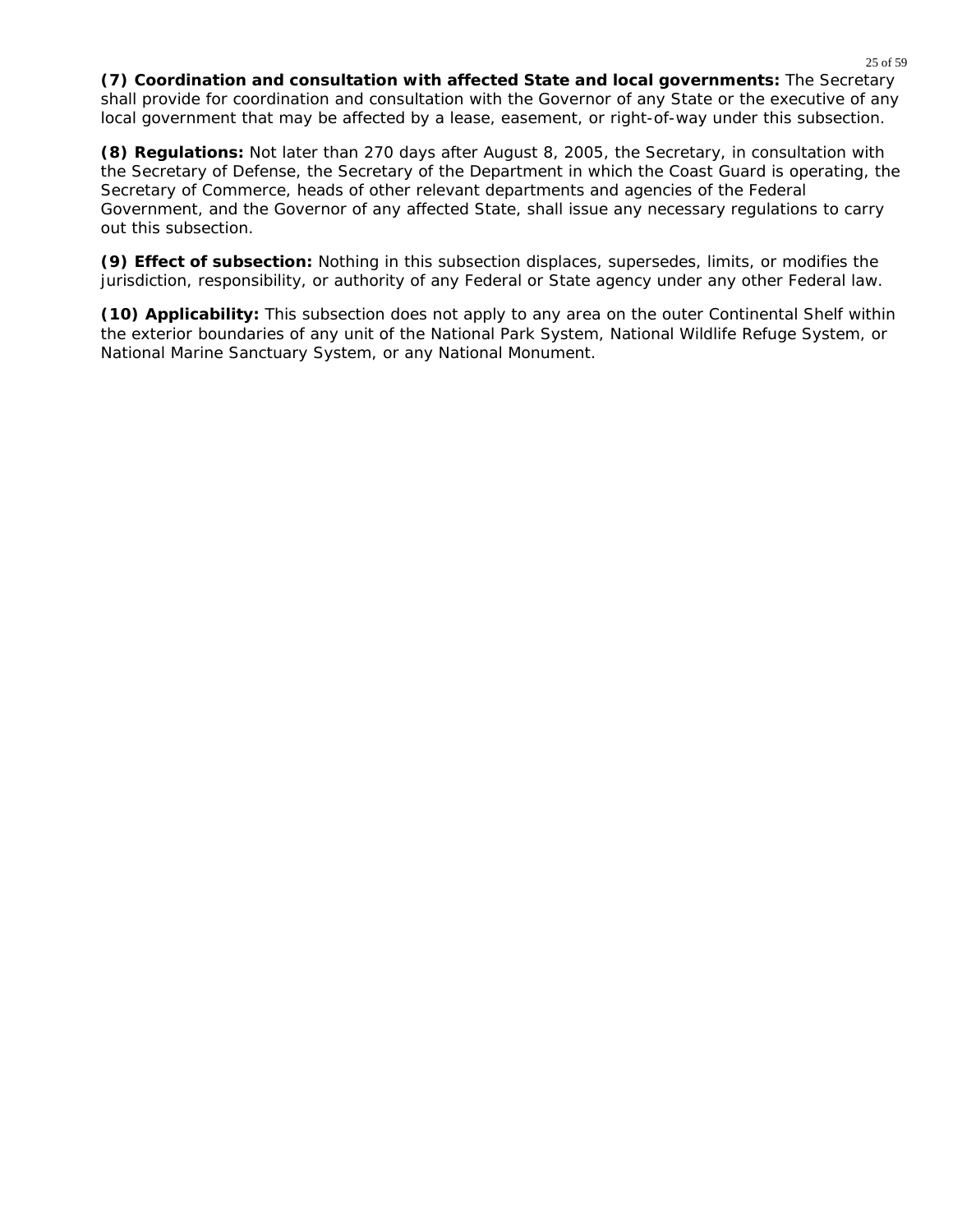### 1338. Disposition of revenues

All rentals, royalties, and other sums paid to the Secretary or the Secretary of the Navy under any lease on the outer Continental Shelf for the period from June 5, 1950, to date, and thereafter shall be deposited in the Treasury of the United States and credited to miscellaneous receipts.

### 1338a. Moneys received as a result of forfeiture by Outer Continental Shelf permittee, lessee, or right-of-way holder; return of excess amounts

Notwithstanding section 3302 of title 31, any moneys on and after November 5, 1990, received as a result of the forfeiture of a bond or other security by an Outer Continental Shelf permittee, lessee, or right-of-way holder which does not fulfill the requirements of its permit, lease, or right-of-way or does not comply with the regulations of the Secretary shall be credited to the royalty and offshore minerals management account of the Minerals Management Service to cover the cost to the United States of any improvement, protection, or rehabilitation work rendered necessary by the action or inaction that led to the forfeiture, to remain available until expended: Provided further, That any portion of the moneys so credited shall be returned to the permittee, lessee, or right-of-way holder to the extent that the money is in excess of the amount expended in performing the work necessitated by the action or inaction which led to their receipt or, if the bond or security was forfeited for failure to pay the civil penalty, in excess of the civil penalty imposed.

### 1339. Repealed. Pub. L. 104–185, 8(b), Aug. 13, 1996, 110 Stat. 1717

Section, act Aug. 7, 1953, ch. 345, 10, 67 Stat. 469, related to requirements for refund of excess payments.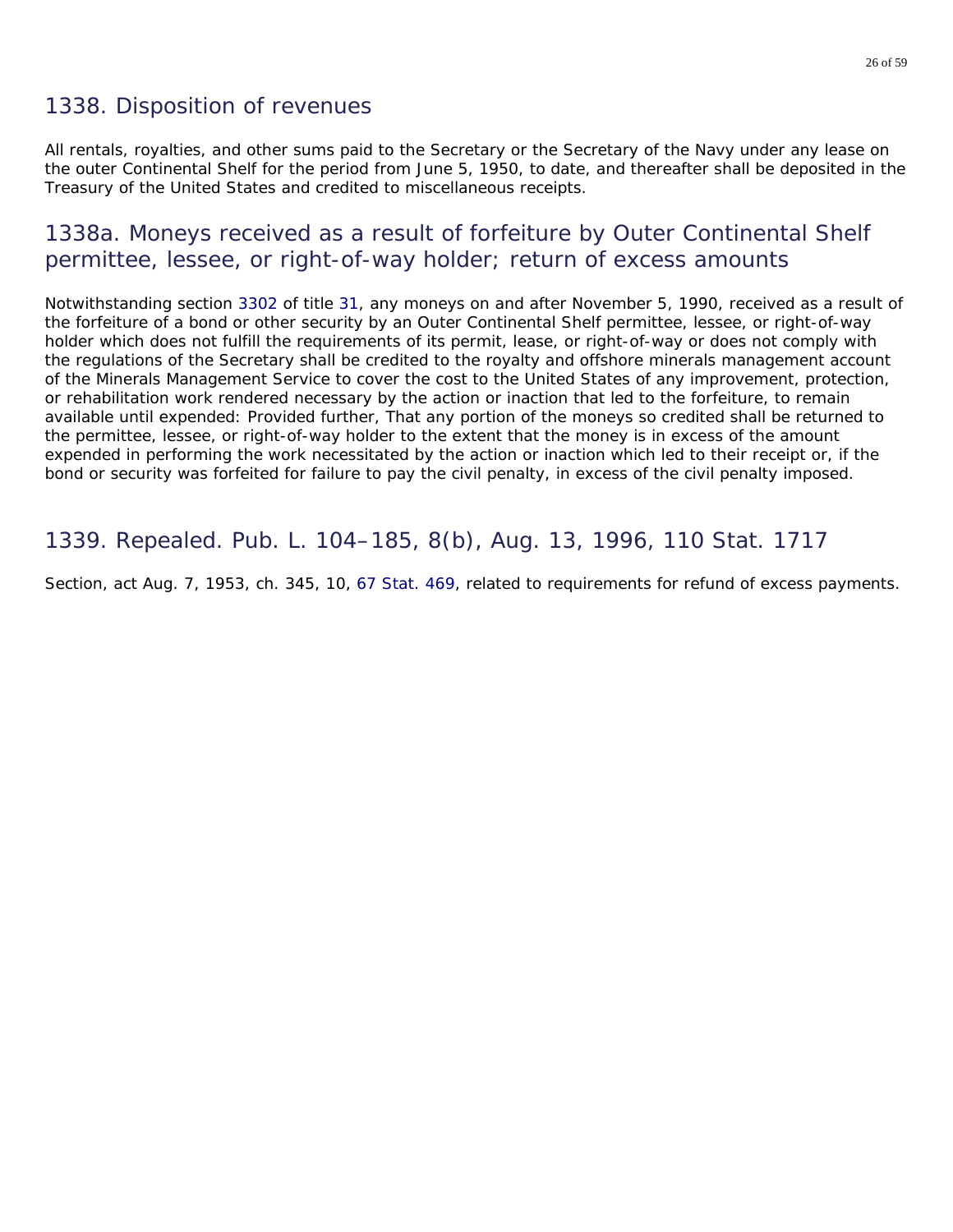### 1340. Geological and geophysical explorations

#### **(a) Approved exploration plans**

**(1)** Any agency of the United States and any person authorized by the Secretary may conduct geological and geophysical explorations in the outer Continental Shelf, which do not interfere with or endanger actual operations under any lease maintained or granted pursuant to this subchapter, and which are not unduly harmful to aquatic life in such area.

**(2)** The provisions of paragraph (1) of this subsection shall not apply to any person conducting explorations pursuant to an approved exploration plan on any area under lease to such person pursuant to the provisions of this subchapter.

**(b) Oil and gas exploration:** Except as provided in subsection (f) of this section, beginning ninety days after September 18, 1978, no exploration pursuant to any oil and gas lease issued or maintained under this subchapter may be undertaken by the holder of such lease, except in accordance with the provisions of this section.

#### **(c) Plan approval; State concurrence; plan provisions**

**(1)** Except as otherwise provided in this subchapter, prior to commencing exploration pursuant to any oil and gas lease issued or maintained under this subchapter, the holder thereof shall submit an exploration plan to the Secretary for approval. Such plan may apply to more than one lease held by a lessee in any one region of the outer Continental Shelf, or by a group of lessees acting under a unitization, pooling, or drilling agreement, and shall be approved by the Secretary if he finds that such plan is consistent with the provisions of this subchapter, regulations prescribed under this subchapter, including regulations prescribed by the Secretary pursuant to paragraph (8) of section 1334 (a) of this title, and the provisions of such lease. The Secretary shall require such modifications of such plan as are necessary to achieve such consistency. The Secretary shall approve such plan, as submitted or modified, within thirty days of its submission, except that the Secretary shall disapprove such plan if he determines that

**(A)** any proposed activity under such plan would result in any condition described in section 1334 (a) $(2)(A)(i)$  of this title, and

**(B)** such proposed activity cannot be modified to avoid such condition. If the Secretary disapproves a plan under the preceding sentence, he may, subject to section 1334  $(a)(2)(B)$  of this title, cancel such lease and the lessee shall be entitled to compensation in accordance with the regulations prescribed under section 1334 (a)(2)(C)(i) or (ii) of this title.

**(2)** The Secretary shall not grant any license or permit for any activity described in detail in an exploration plan and affecting any land use or water use in the coastal zone of a State with a coastal zone management program approved pursuant to section 1455 of title 16, unless the State concurs or is conclusively presumed to concur with the consistency certification accompanying such plan pursuant to section  $1456$  (c)(3)(B)(i) or (ii) of title 16, or the Secretary of Commerce makes the finding authorized by section  $1456$  (c)(3)(B)(iii) of title 16.

**(3)** An exploration plan submitted under this subsection shall include, in the degree of detail which the Secretary may by regulation require—

**(A)** a schedule of anticipated exploration activities to be undertaken;

**(B)** a description of equipment to be used for such activities;

**(C)** the general location of each well to be drilled; and

**(D)** such other information deemed pertinent by the Secretary.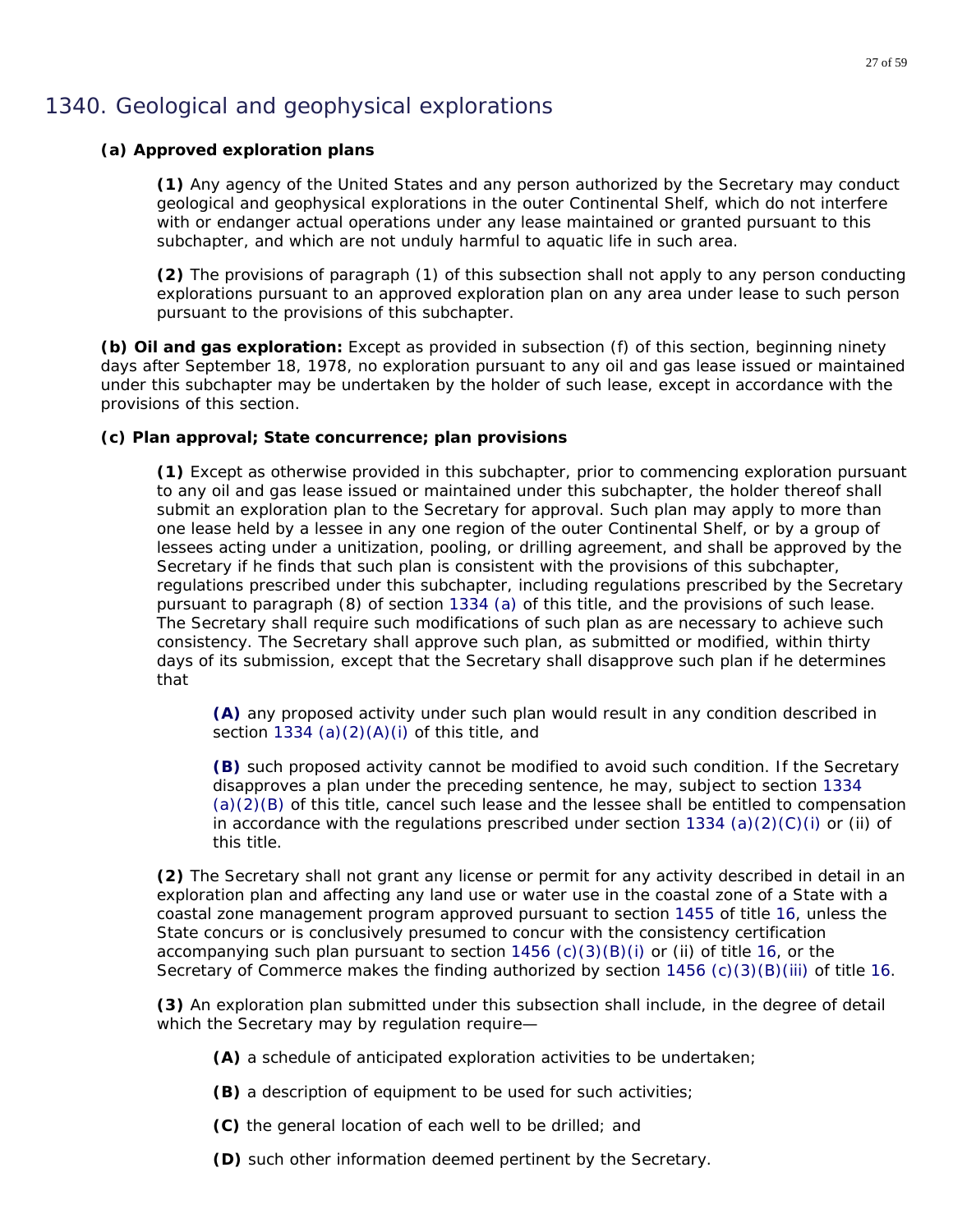**(4)** The Secretary may, by regulation, require that such plan be accompanied by a general statement of development and production intentions which shall be for planning purposes only and which shall not be binding on any party.

**(d) Drilling permit:** The Secretary may, by regulation, require any lessee operating under an approved exploration plan to obtain a permit prior to drilling any well in accordance with such plan.

#### **(e) Plan revisions; conduct of exploration activities**

**(1)** If a significant revision of an exploration plan approved under this subsection is submitted to the Secretary, the process to be used for the approval of such revision shall be the same as set forth in subsection (c) of this section.

**(2)** All exploration activities pursuant to any lease shall be conducted in accordance with an approved exploration plan or an approved revision of such plan.

#### **(f) Drilling permits issued and exploration plans approved within 90-day period after September 18, 1978**

**(1)** Exploration activities pursuant to any lease for which a drilling permit has been issued or for which an exploration plan has been approved, prior to ninety days after September 18, 1978, shall be considered in compliance with this section, except that the Secretary may, in accordance with section 1334 (a)(1)(B) of this title, order a suspension or temporary prohibition of any exploration activities and require a revised exploration plan.

**(2)** The Secretary may require the holder of a lease described in paragraph (1) of this subsection to supply a general statement in accordance with subsection (c)(4) of this section, or to submit other information.

**(3)** Nothing in this subsection shall be construed to amend the terms of any permit or plan to which this subsection applies.

**(g) Determinations requisite to issuance of permits:** Any permit for geological explorations authorized by this section shall be issued only if the Secretary determines, in accordance with regulations issued by the Secretary, that—

**(1)** the applicant for such permit is qualified;

**(2)** the exploration will not interfere with or endanger operations under any lease issued or maintained pursuant to this subchapter; and

**(3)** such exploration will not be unduly harmful to aquatic life in the area, result in pollution, create hazardous or unsafe conditions, unreasonably interfere with other uses of the area, or disturb any site, structure, or object of historical or archeological significance.

**(h) Lands beneath navigable waters adjacent to Phillip Burton Wilderness:** The Secretary shall not issue a lease or permit for, or otherwise allow, exploration, development, or production activities within fifteen miles of the boundaries of the Phillip Burton Wilderness as depicted on a map entitled "Wilderness Plan, Point Reyes National Seashore", numbered 612–90,000–B and dated September 1976, unless the State of California issues a lease or permit for, or otherwise allows, exploration, development, or production activities on lands beneath navigable waters (as such term is defined in section 1301 of this title) of such State which are adjacent to such Wilderness.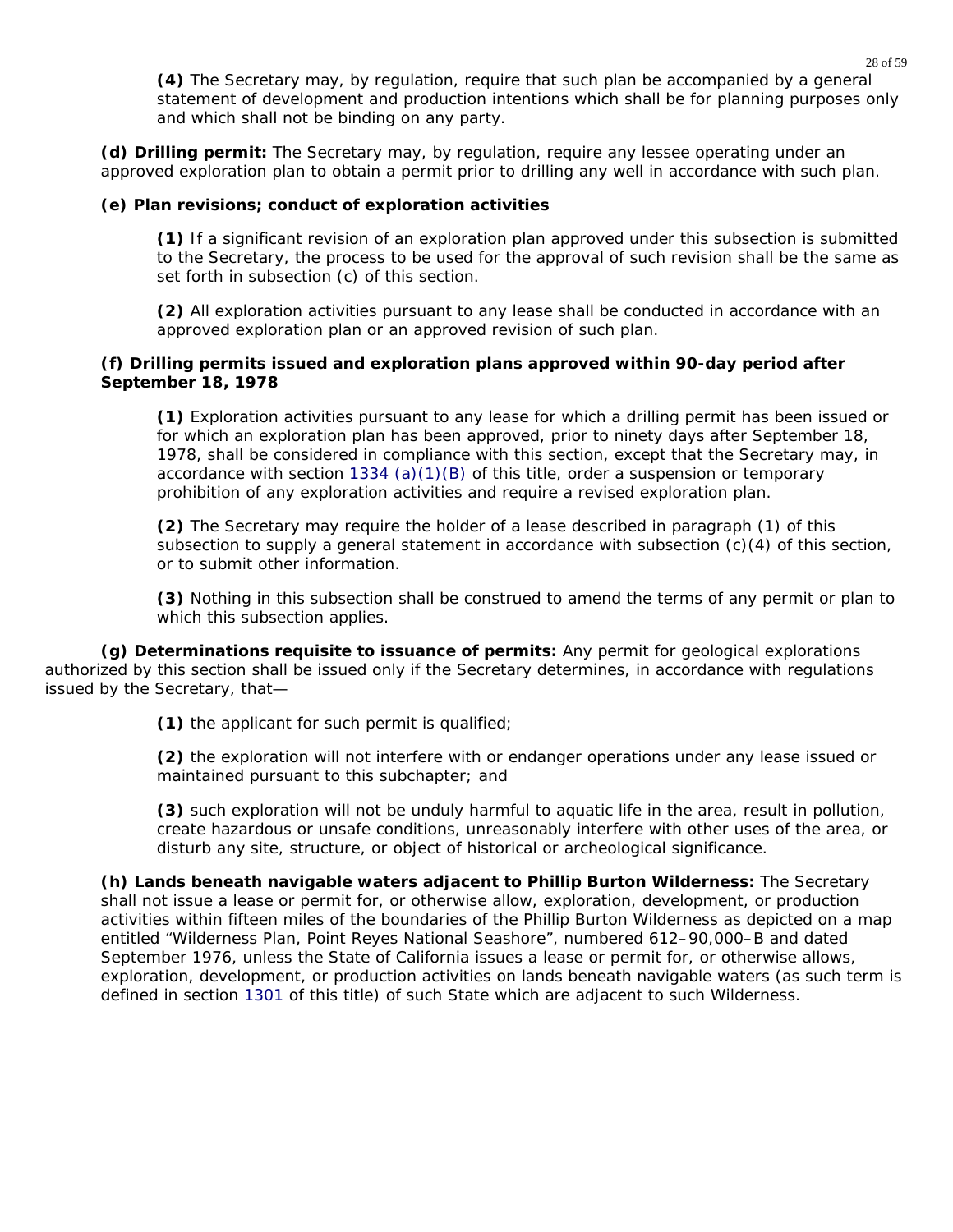## 1341. Reservation of lands and rights

**(a) Withdrawal of unleased lands by President:** The President of the United States may, from time to time, withdraw from disposition any of the unleased lands of the outer Continental Shelf.

**(b) First refusal of mineral purchases:** In time of war, or when the President shall so prescribe, the United States shall have the right of first refusal to purchase at the market price all or any portion of any mineral produced from the outer Continental Shelf.

**(c) National security clause:** All leases issued under this subchapter, and leases, the maintenance and operation of which are authorized under this subchapter, shall contain or be construed to contain a provision whereby authority is vested in the Secretary, upon a recommendation of the Secretary of Defense, during a state of war or national emergency declared by the Congress or the President of the United States after August 7, 1953, to suspend operations under any lease; and all such leases shall contain or be construed to contain provisions for the payment of just compensation to the lessee whose operations are thus suspended.

**(d) National defense areas; suspension of operations; extension of leases :** The United States reserves and retains the right to designate by and through the Secretary of Defense, with the approval of the President, as areas restricted from exploration and operation that part of the outer Continental Shelf needed for national defense; and so long as such designation remains in effect no exploration or operations may be conducted on any part of the surface of such area except with the concurrence of the Secretary of Defense; and if operations or production under any lease theretofore issued on lands within any such restricted area shall be suspended, any payment of rentals, minimum royalty, and royalty prescribed by such lease likewise shall be suspended during such period of suspension of operation and production, and the term of such lease shall be extended by adding thereto any such suspension period, and the United States shall be liable to the lessee for such compensation as is required to be paid under the Constitution of the United States.

**(e) Source materials essential to production of fissionable materials:** All uranium, thorium, and all other materials determined pursuant to paragraph (1) of subsection (b) of section 5 of the Atomic Energy Act of 1946, as amended, to be peculiarly essential to the production of fissionable material, contained, in whatever concentration, in deposits in the subsoil or seabed of the outer Continental Shelf are reserved for the use of the United States.

**(f) Helium ownership; rules and regulations governing extraction:** The United States reserves and retains the ownership of and the right to extract all helium, under such rules and regulations as shall be prescribed by the Secretary, contained in gas produced from any portion of the outer Continental Shelf which may be subject to any lease maintained or granted pursuant to this subchapter, but the helium shall be extracted from such gas so as to cause no substantial delay in the delivery of gas produced to the purchaser of such gas.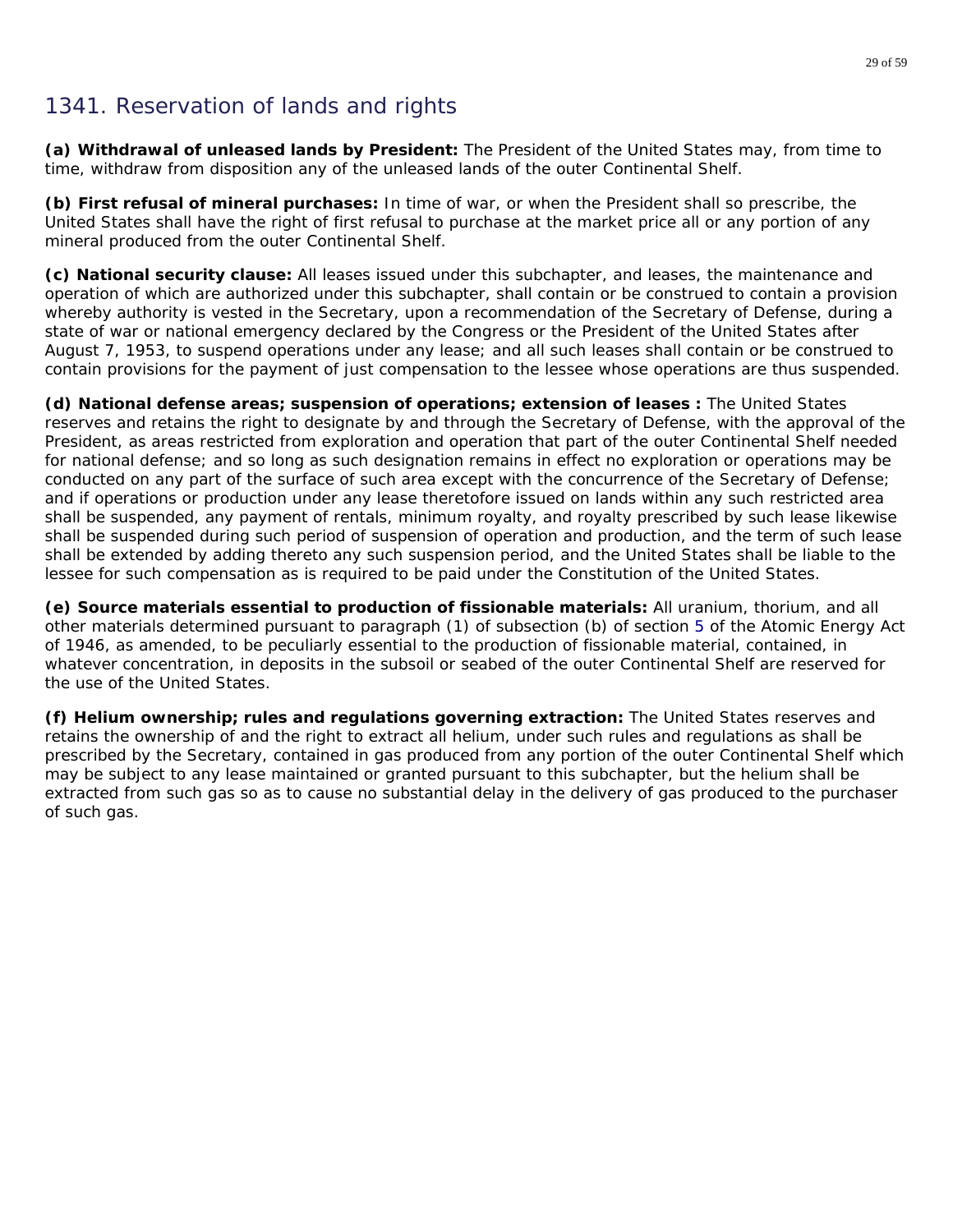### 1342. Prior claims as unaffected

Nothing herein contained shall affect such rights, if any, as may have been acquired under any law of the United States by any person in lands subject to this subchapter and such rights, if any, shall be governed by the law in effect at the time they may have been acquired: Provided, however, That nothing herein contained is intended or shall be construed as a finding, interpretation, or construction by the Congress that the law under which such rights may be claimed in fact applies to the lands subject to this subchapter or authorizes or compels the granting of such rights in such lands, and that the determination of the applicability or effect of such law shall be unaffected by anything herein contained.

### 1343. Repealed. Pub. L. 105–362, title IX, 901(l)(1), Nov. 10, 1998, 112 Stat. 3290

Section, acts Aug. 7, 1953, ch. 345, 15, 67 Stat. 470; Pub. L. 95–372, title II, 207, Sept. 18, 1978, 92 Stat. 648; Pub. L. 99–367, 2(a), July 31, 1986, 100 Stat. 774, related to Secretary's annual report to Congress concerning outer Continental Shelf leasing and production program and promotion of competition in leasing.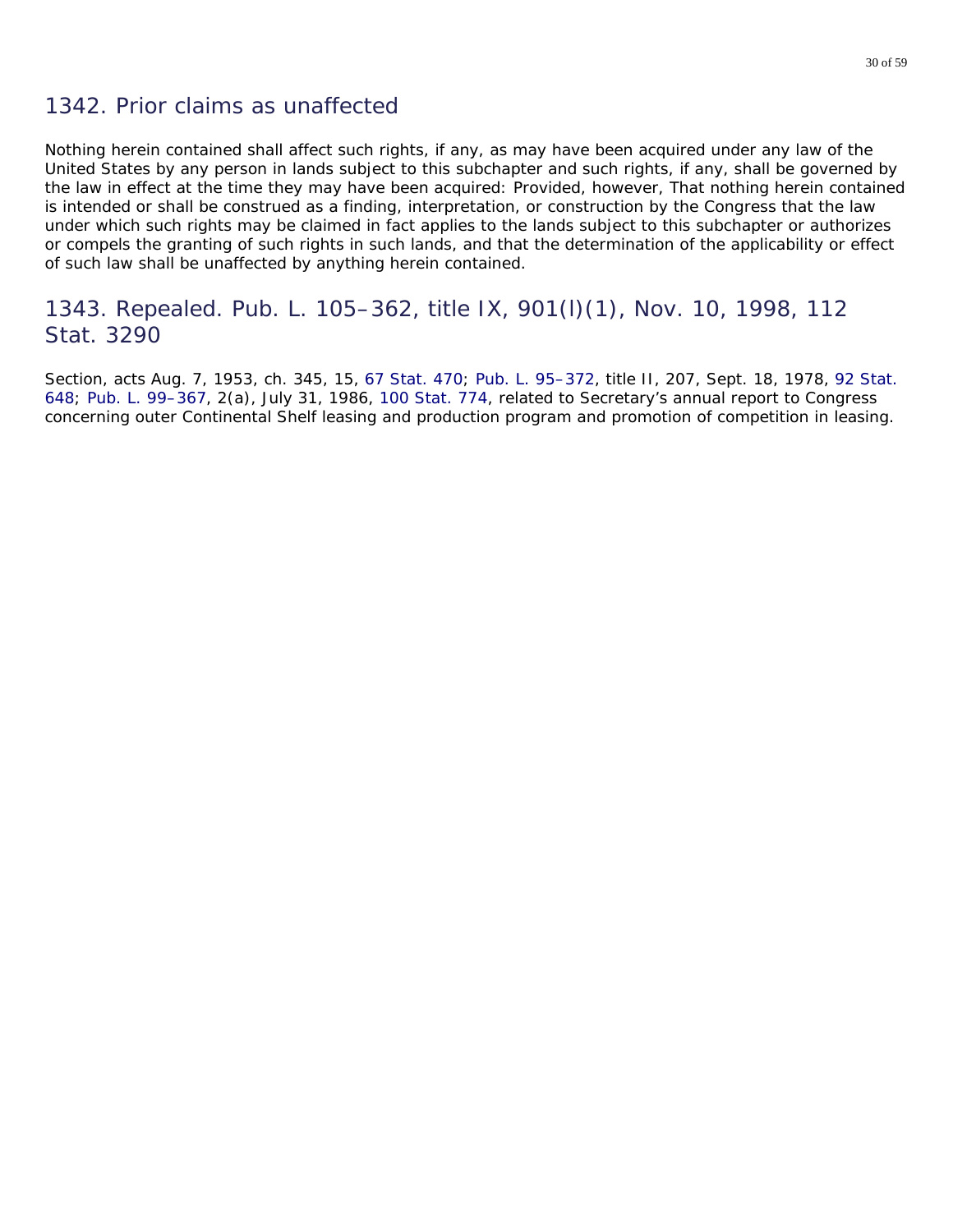## 1344. Outer Continental Shelf leasing program

**(a) Schedule of proposed oil and gas lease sales:** The Secretary, pursuant to procedures set forth in subsections (c) and (d) of this section, shall prepare and periodically revise, and maintain an oil and gas leasing program to implement the policies of this subchapter. The leasing program shall consist of a schedule of proposed lease sales indicating, as precisely as possible, the size, timing, and location of leasing activity which he determines will best meet national energy needs for the five-year period following its approval or reapproval. Such leasing program shall be prepared and maintained in a manner consistent with the following principles:

**(1)** Management of the outer Continental Shelf shall be conducted in a manner which considers economic, social, and environmental values of the renewable and nonrenewable resources contained in the outer Continental Shelf, and the potential impact of oil and gas exploration on other resource values of the outer Continental Shelf and the marine, coastal, and human environments.

**(2)** Timing and location of exploration, development, and production of oil and gas among the oiland gas-bearing physiographic regions of the outer Continental Shelf shall be based on a consideration of—

**(A)** existing information concerning the geographical, geological, and ecological characteristics of such regions;

**(B)** an equitable sharing of developmental benefits and environmental risks among the various regions;

**(C)** the location of such regions with respect to, and the relative needs of, regional and national energy markets;

**(D)** the location of such regions with respect to other uses of the sea and seabed, including fisheries, navigation, existing or proposed sealanes, potential sites of deepwater ports, and other anticipated uses of the resources and space of the outer Continental Shelf;

**(E)** the interest of potential oil and gas producers in the development of oil and gas resources as indicated by exploration or nomination;

**(F)** laws, goals, and policies of affected States which have been specifically identified by the Governors of such States as relevant matters for the Secretary's consideration;

**(G)** the relative environmental sensitivity and marine productivity of different areas of the outer Continental Shelf; and

**(H)** relevant environmental and predictive information for different areas of the outer Continental Shelf.

**(3)** The Secretary shall select the timing and location of leasing, to the maximum extent practicable, so as to obtain a proper balance between the potential for environmental damage, the potential for the discovery of oil and gas, and the potential for adverse impact on the coastal zone.

**(4)** Leasing activities shall be conducted to assure receipt of fair market value for the lands leased and the rights conveyed by the Federal Government.

**(b) Estimates of appropriations and staff required for management of leasing program:** The leasing program shall include estimates of the appropriations and staff required to—

**(1)** obtain resource information and any other information needed to prepare the leasing program required by this section;

**(2)** analyze and interpret the exploratory data and any other information which may be compiled under the authority of this subchapter;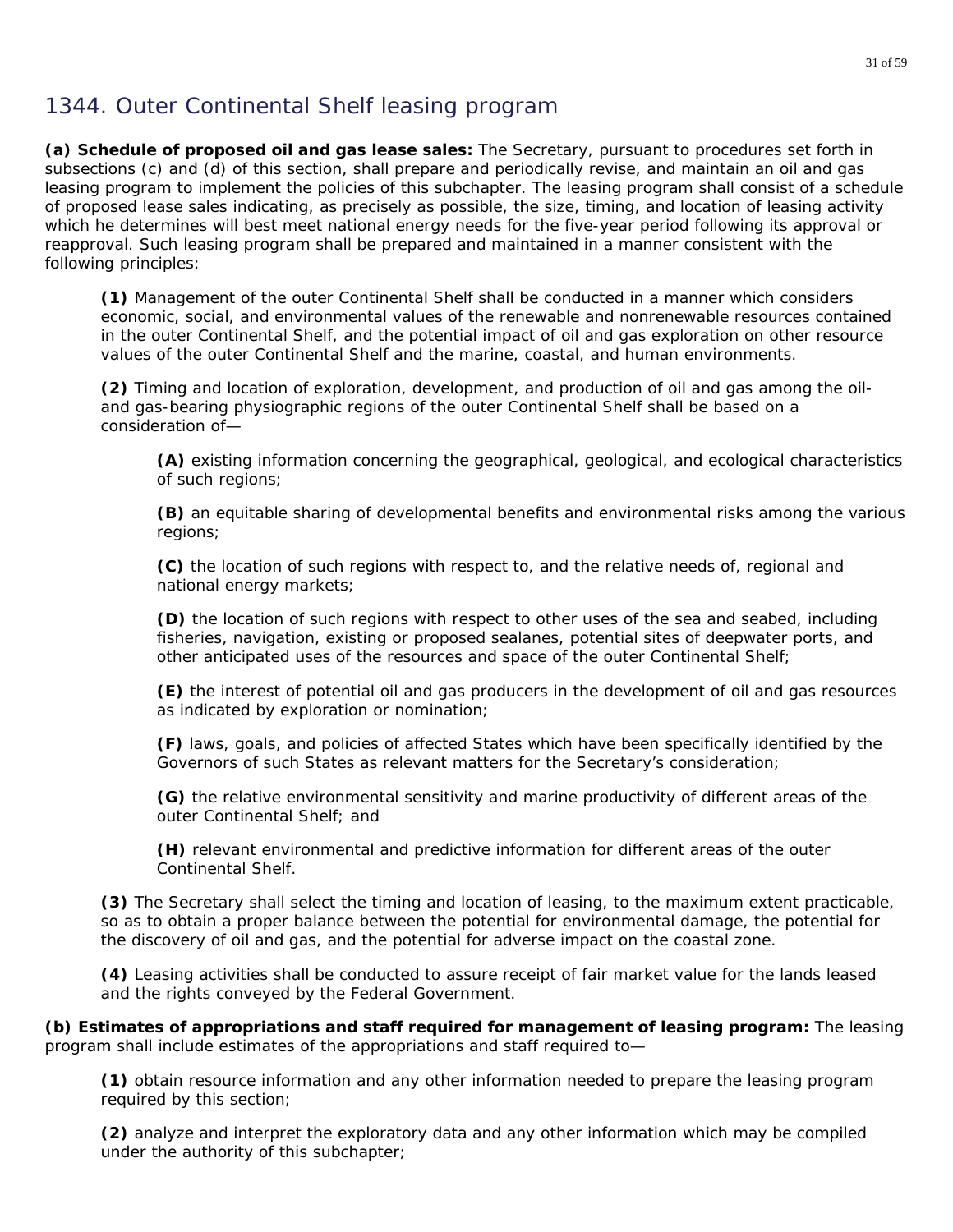**(3)** conduct environmental studies and prepare any environmental impact statement required in accordance with this subchapter and with section 4332 (2)(C) of title 42; and

**(4)** supervise operations conducted pursuant to each lease in the manner necessary to assure due diligence in the exploration and development of the lease area and compliance with the requirements of applicable law and regulations, and with the terms of the lease.

#### **(c) Suggestions from Federal agencies and affected State and local governments; submission of proposed program to Governors of affected States and Congress; publication in Federal Register**

**(1)** During the preparation of any proposed leasing program under this section, the Secretary shall invite and consider suggestions for such program from any interested Federal agency, including the Attorney General, in consultation with the Federal Trade Commission, and from the Governor of any State which may become an affected State under such proposed program. The Secretary may also invite or consider any suggestions from the executive of any affected local government in such an affected State, which have been previously submitted to the Governor of such State, and from any other person.

**(2)** After such preparation and at least sixty days prior to publication of a proposed leasing program in the Federal Register pursuant to paragraph (3) of this subsection, the Secretary shall submit a copy of such proposed program to the Governor of each affected State for review and comment. The Governor may solicit comments from those executives of local governments in his State which he, in his discretion, determines will be affected by the proposed program. If any comment by such Governor is received by the Secretary at least fifteen days prior to submission to the Congress pursuant to such paragraph (3) and includes a request for any modification of such proposed program, the Secretary shall reply in writing, granting or denying such request in whole or in part, or granting such request in such modified form as the Secretary considers appropriate, and stating his reasons therefor. All such correspondence between the Secretary and the Governor of any affected State, together with any additional information and data relating thereto, shall accompany such proposed program when it is submitted to the Congress.

**(3)** Within nine months after September 18, 1978, the Secretary shall submit a proposed leasing program to the Congress, the Attorney General, and the Governors of affected States, and shall publish such proposed program in the Federal Register. Each Governor shall, upon request, submit a copy of the proposed leasing program to the executive of any local government affected by the proposed program.

#### **(d) Comments by Attorney General on anticipated effect on competition; comments by State or local governments; submission of program to President and Congress; issuance of leases in accordance with program**

**(1)** Within ninety days after the date of publication of a proposed leasing program, the Attorney General may, after consultation with the Federal Trade Commission, submit comments on the anticipated effects of such proposed program upon competition. Any State, local government, or other person may submit comments and recommendations as to any aspect of such proposed program.

**(2)** At least sixty days prior to approving a proposed leasing program, the Secretary shall submit it to the President and the Congress, together with any comments received. Such submission shall indicate why any specific recommendation of the Attorney General or a State or local government was not accepted.

**(3)** After the leasing program has been approved by the Secretary, or after eighteen months following September 18, 1978, whichever first occurs, no lease shall be issued unless it is for an area included in the approved leasing program and unless it contains provisions consistent with the approved leasing program, except that leasing shall be permitted to continue until such program is approved and for so long thereafter as such program is under judicial or administrative review pursuant to the provisions of this subchapter.

**(e) Review, revision, and reapproval of program:** The Secretary shall review the leasing program approved under this section at least once each year. He may revise and reapprove such program, at any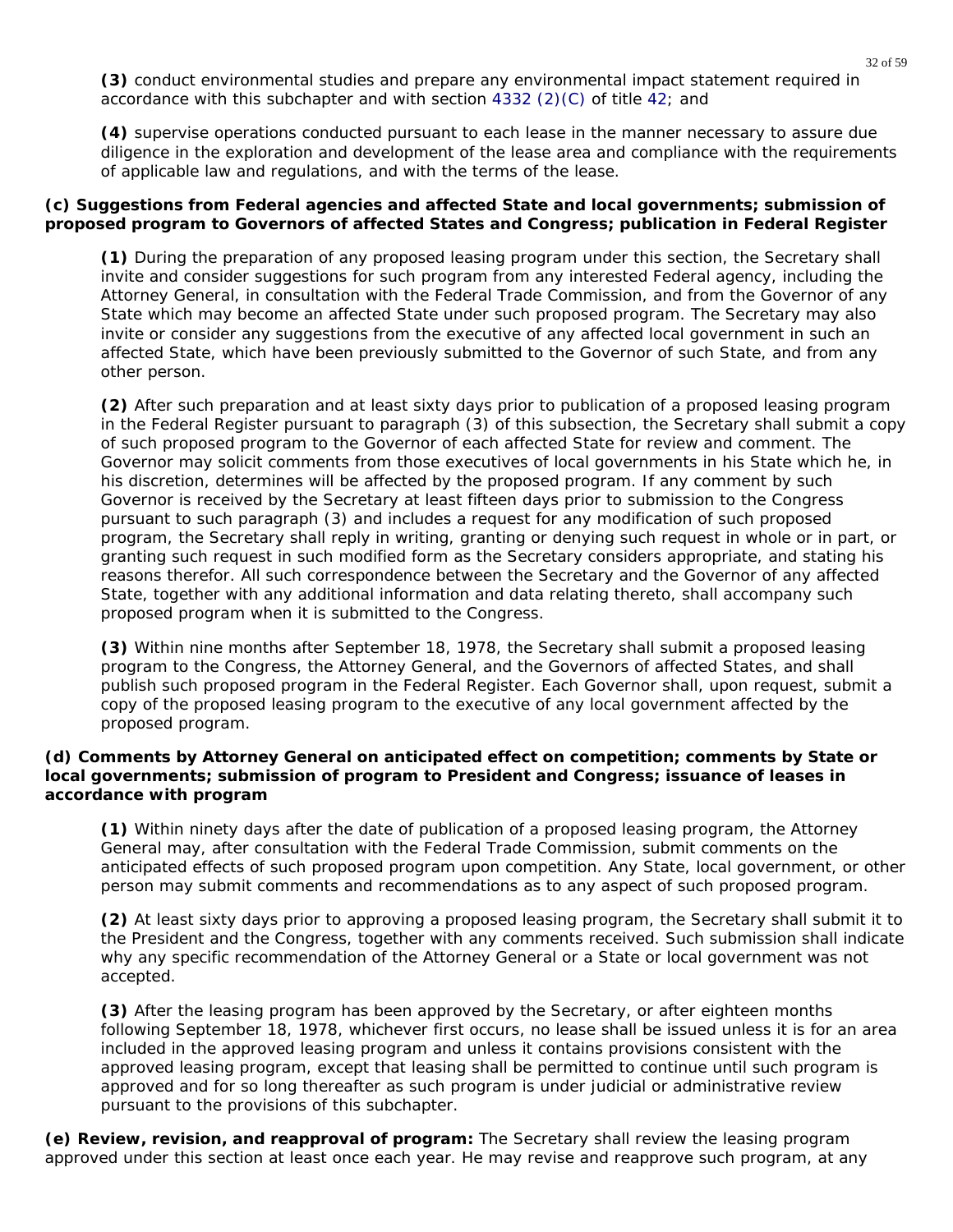time, and such revision and reapproval, except in the case of a revision which is not significant, shall be in the same manner as originally developed.

**(f) Procedural regulations for management of program:** The Secretary shall, by regulation, establish procedures for—

**(1)** receipt and consideration of nominations for any area to be offered for lease or to be excluded from leasing;

**(2)** public notice of and participation in development of the leasing program;

**(3)** review by State and local governments which may be impacted by the proposed leasing;

**(4)** periodic consultation with State and local governments, oil and gas lessees and permittees, and representatives of other individuals or organizations engaged in activity in or on the outer Continental Shelf, including those involved in fish and shellfish recovery, and recreational activities; and

**(5)** consideration of the coastal zone management program being developed or administered by an affected coastal State pursuant to section 1454 or section 1455 of title 16. Such procedures shall be applicable to any significant revision or reapproval of the leasing program.

#### **(g) Information from public and private sources; confidentiality of classified or privileged data:**

The Secretary may obtain from public sources, or purchase from private sources, any survey, data, report, or other information (including interpretations of such data, survey, report, or other information) which may be necessary to assist him in preparing any environmental impact statement and in making other evaluations required by this subchapter. Data of a classified nature provided to the Secretary under the provisions of this subsection shall remain confidential for such period of time as agreed to by the head of the department or agency from whom the information is requested. The Secretary shall maintain the confidentiality of all privileged or proprietary data or information for such period of time as is provided for in this subchapter, established by regulation, or agreed to by the parties.

**(h) Information from all Federal departments and agencies; confidentiality of privileged or proprietary information:** The heads of all Federal departments and agencies shall provide the Secretary with any nonprivileged or nonproprietary information he requests to assist him in preparing the leasing program and may provide the Secretary with any privileged or proprietary information he requests to assist him in preparing the leasing program. Privileged or proprietary information provided to the Secretary under the provisions of this subsection shall remain confidential for such period of time as agreed to by the head of the department or agency from whom the information is requested. In addition, the Secretary shall utilize

the existing capabilities and resources of such Federal departments and agencies by appropriate agreement.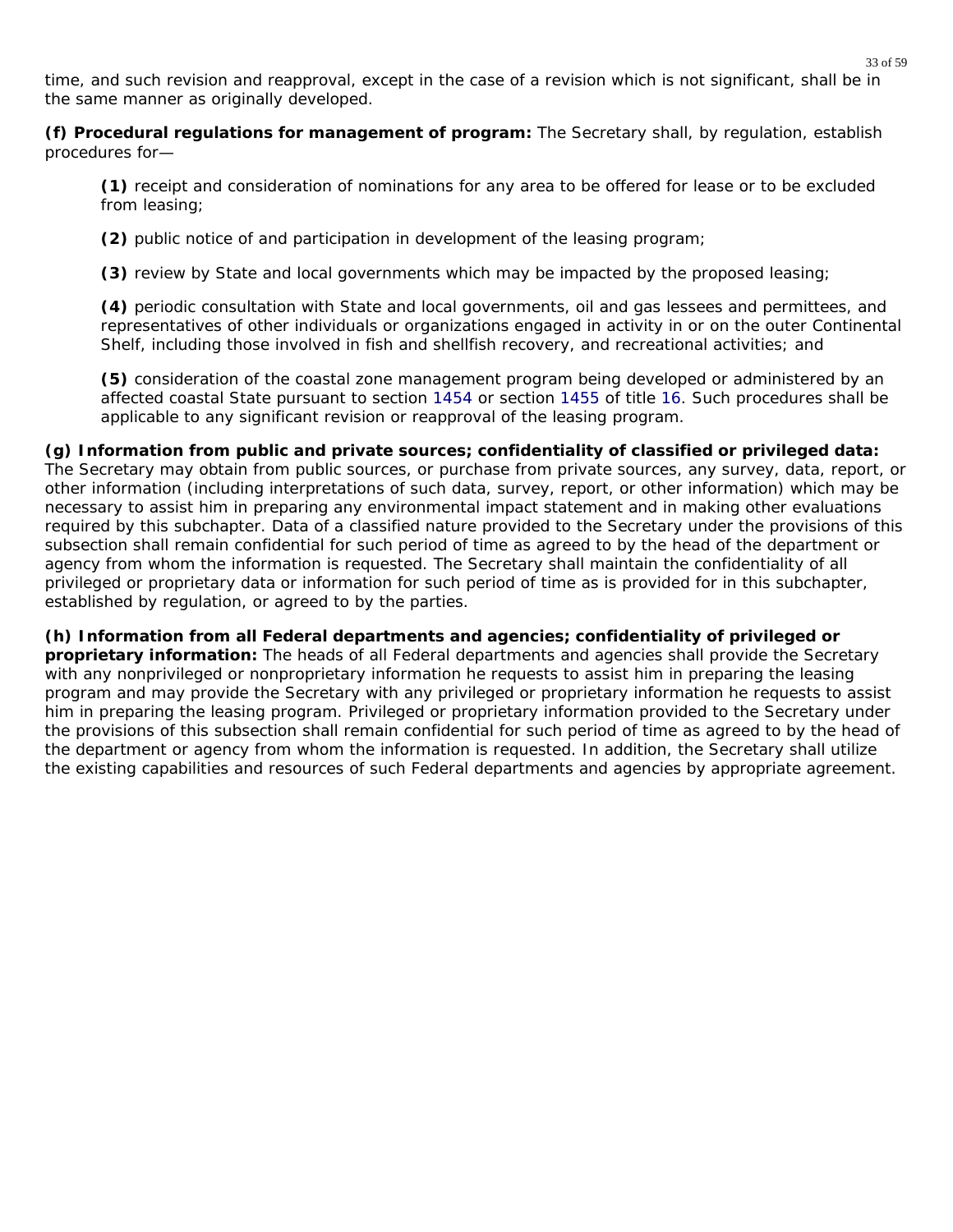### 1345. Coordination and consultation with affected State and local governments

**(a) Recommendations regarding size, time, or location of proposed lease sales:** Any Governor of any affected State or the executive of any affected local government in such State may submit recommendations to the Secretary regarding the size, timing, or location of a proposed lease sale or with respect to a proposed development and production plan. Prior to submitting recommendations to the Secretary, the executive of any affected local government in any affected State must forward his recommendations to the Governor of such State.

**(b) Time for submission of recommendations:** Such recommendations shall be submitted within sixty days after notice of such proposed lease sale or after receipt of such development and production plan.

**(c) Acceptance or rejection of recommendations:** The Secretary shall accept recommendations of the Governor and may accept recommendations of the executive of any affected local government if he determines, after having provided the opportunity for consultation, that they provide for a reasonable balance between the national interest and the well-being of the citizens of the affected State. For purposes of this subsection, a determination of the national interest shall be based on the desirability of obtaining oil and gas supplies in a balanced manner and on the findings, purposes, and policies of this subchapter. The Secretary shall communicate to the Governor, in writing, the reasons for his determination to accept or reject such Governor's recommendations, or to implement any alternative means identified in consultation with the Governor to provide for a reasonable balance between the national interest and the well-being of the citizens of the affected State.

**(d) Finality of acceptance or rejection of recommendations:** The Secretary's determination that recommendations provide, or do not provide, for a reasonable balance between the national interest and the well-being of the citizens of the affected State shall be final and shall not, alone, be a basis for invalidation of a proposed lease sale or a proposed development and production plan in any suit or judicial review pursuant to section 1349 of this title, unless found to be arbitrary or capricious.

**(e) Cooperative agreements:** The Secretary is authorized to enter into cooperative agreements with affected States for purposes which are consistent with this subchapter and other applicable Federal law. Such agreements may include, but need not be limited to, the sharing of information (in accordance with the provisions of section 1352 of this title), the joint utilization of available expertise, the facilitating of permitting procedures, joint planning and review, and the formation of joint surveillance and monitoring arrangements to carry out applicable Federal and State laws, regulations, and stipulations relevant to outer Continental Shelf operations both onshore and offshore.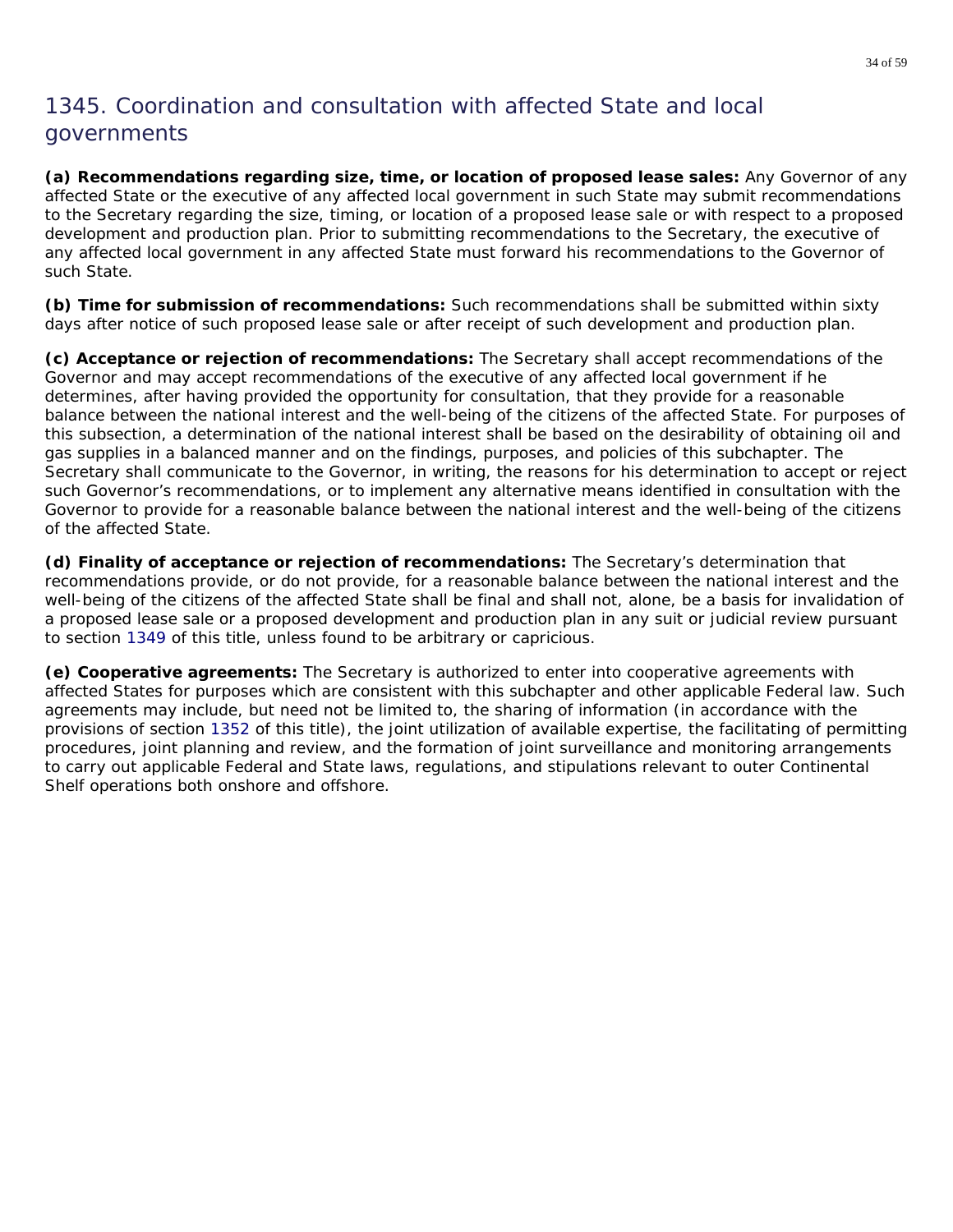## 1346. Environmental studies

#### **(a) Information for assessment and management of impacts on environment; time for study; impacts on marine biota from pollution or large spills**

**(1)** The Secretary shall conduct a study of any area or region included in any oil and gas lease sale or other lease in order to establish information needed for assessment and management of environmental impacts on the human, marine, and coastal environments of the outer Continental Shelf and the coastal areas which may be affected by oil and gas or other mineral development in such area or region.

**(2)** Each study required by paragraph (1) of this subsection shall be commenced not later than six months after September 18, 1978, with respect to any area or region where a lease sale has been held or announced by publication of a notice of proposed lease sale before September 18, 1978, and not later than six months prior to the holding of a lease sale with respect to any area or region where no lease sale has been held or scheduled before September 18, 1978. In the case of an agreement under section 1337 (k)(2) of this title, each study required by paragraph (1) of this subsection shall be commenced not later than 6 months prior to commencing negotiations for such agreement or the entering into the memorandum of agreement as the case may be. The Secretary may utilize information collected in any study prior to September 18, 1978.

**(3)** In addition to developing environmental information, any study of an area or region, to the extent practicable, shall be designed to predict impacts on the marine biota which may result from chronic low level pollution or large spills associated with outer Continental Shelf production, from the introduction of drill cuttings and drilling muds in the area, and from the laying of pipe to serve the offshore production area, and the impacts of development offshore on the affected and coastal areas.

**(b) Additional studies subsequent to leasing and development of area:** Subsequent to the leasing and developing of any area or region, the Secretary shall conduct such additional studies to establish environmental information as he deems necessary and shall monitor the human, marine, and coastal environments of such area or region in a manner designed to provide time-series and data trend information which can be used for comparison with any previously collected data for the purpose of identifying any significant changes in the quality and productivity of such environments, for establishing trends in the areas studied and monitored, and for designing experiments to identify the causes of such changes.

**(c) Procedural regulations for conduct of studies; cooperation with affected States; utilization of information from Federal, State and local governments and agencies:** The Secretary shall, by regulation, establish procedures for carrying out his duties under this section, and shall plan and carry out such duties in full cooperation with affected States. To the extent that other Federal agencies have prepared environmental impact statements, are conducting studies, or are monitoring the affected human, marine, or coastal environment, the Secretary may utilize the information derived therefrom in lieu of directly conducting such activities. The Secretary may also utilize information obtained from any State or local government, or from any person, for the purposes of this section. For the purpose of carrying out his responsibilities under this section, the Secretary may by agreement utilize, with or without reimbursement, the services, personnel, or facilities of any Federal, State, or local government agency.

**(d) Consideration of relevant environmental information in developing regulations, lease conditions and operating orders:** The Secretary shall consider available relevant environmental information in making decisions (including those relating to exploration plans, drilling permits, and development and production plans), in developing appropriate regulations and lease conditions, and in issuing operating orders.

**(e) Assessment of cumulative effects of activities on environment; submission to Congress:** As soon as practicable after the end of every 3 fiscal years, the Secretary shall submit to the Congress and make available to the general public an assessment of the cumulative effect of activities conducted under this subchapter on the human, marine, and coastal environments.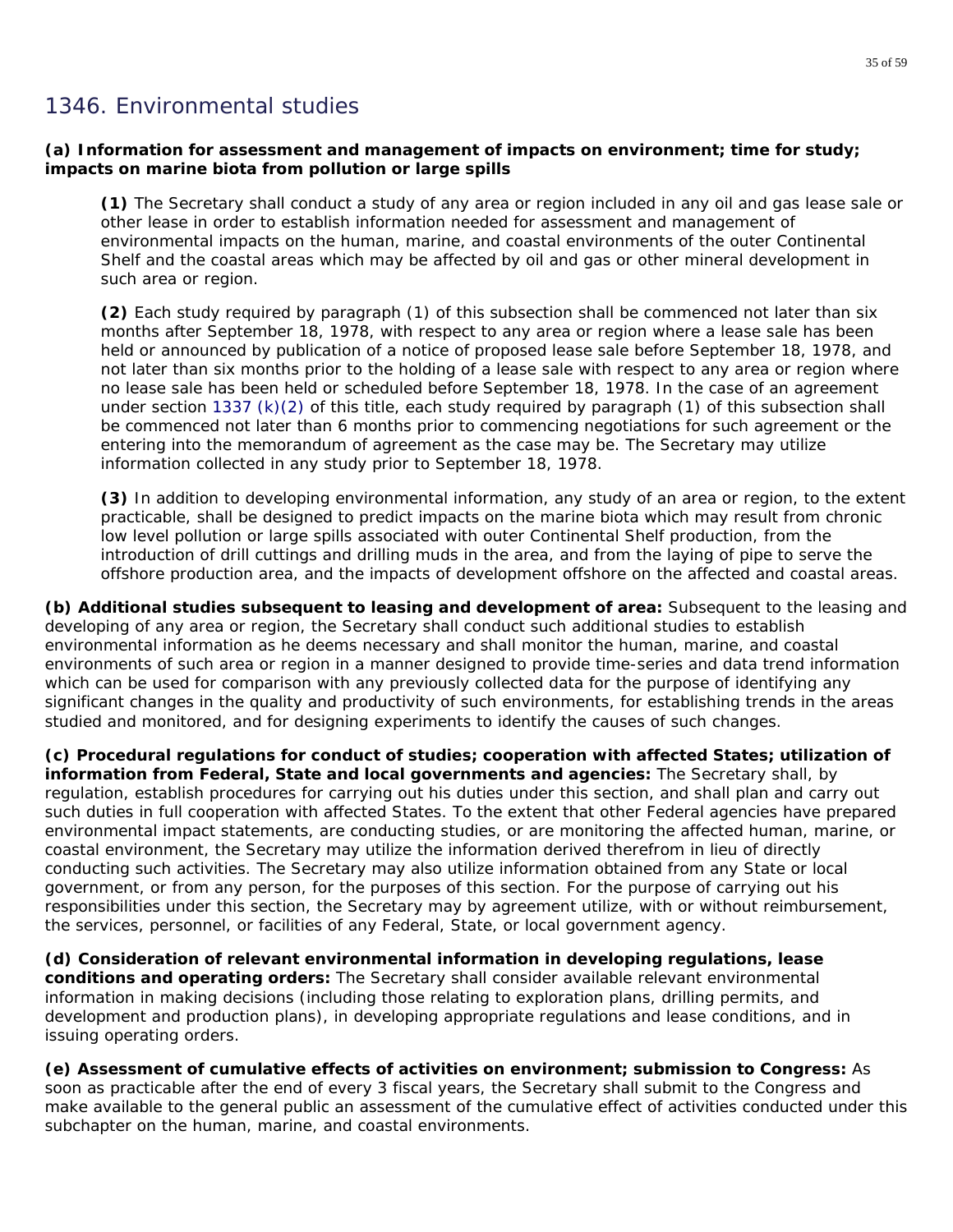**(f) Utilization of capabilities of Department of Commerce:** In executing his responsibilities under this section, the Secretary shall, to the maximum extent practicable, enter into appropriate arrangements to utilize on a reimbursable basis the capabilities of the Department of Commerce. In carrying out such arrangements, the Secretary of Commerce is authorized to enter into contracts or grants with any person, organization, or entity with funds appropriated to the Secretary of the Interior pursuant to this subchapter.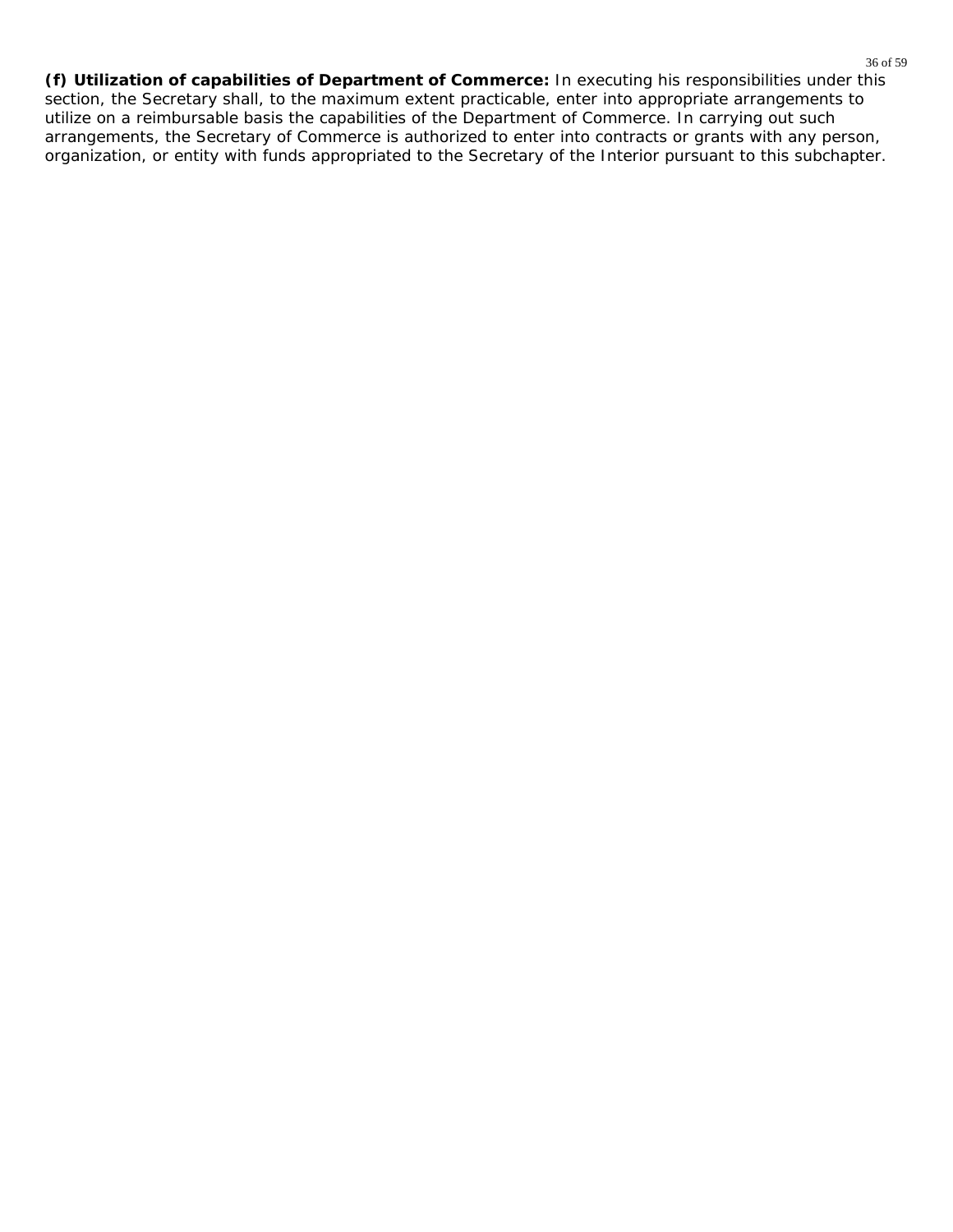## 1347. Safety and health regulations

**(a) Joint study of adequacy of existing safety and health regulations; submission to President and Congress:** Upon September 18, 1978, the Secretary and the Secretary of the Department in which the Coast Guard is operating shall, in consultation with each other and, as appropriate, with the heads of other Federal departments and agencies, promptly commence a joint study of the adequacy of existing safety and health regulations and of the technology, equipment, and techniques available for the exploration, development, and production of the minerals of the outer Continental Shelf. The results of such study shall be submitted to the President who shall submit a plan to the Congress of his proposals to promote safety and health in the exploration, development, and production of the minerals of the outer Continental Shelf.

**(b) Use of best available and safest economically feasible technologies:** In exercising their respective responsibilities for the artificial islands, installations, and other devices referred to in section 1333 (a)(1) of this title, the Secretary, and the Secretary of the Department in which the Coast Guard is operating, shall require, on all new drilling and production operations and, wherever practicable, on existing operations, the use of the best available and safest technologies which the Secretary determines to be economically feasible, wherever failure of equipment would have a significant effect on safety, health, or the environment, except where the Secretary determines that the incremental benefits are clearly insufficient to justify the incremental costs of utilizing such technologies.

**(c) Regulations applying to unregulated hazardous working conditions:** The Secretary of the Department in which the Coast Guard is operating shall promulgate regulations or standards applying to unregulated hazardous working conditions related to activities on the outer Continental Shelf when he determines such regulations or standards are necessary. The Secretary of the Department in which the Coast Guard is operating may from time to time modify any regulations, interim or final, dealing with hazardous working conditions on the outer Continental Shelf.

**(d) Application of other laws:** Nothing in this subchapter shall affect the authority provided by law to the Secretary of Labor for the protection of occupational safety and health, the authority provided by law to the Administrator of the Environmental Protection Agency for the protection of the environment, or the authority provided by law to the Secretary of Transportation with respect to pipeline safety.

**(e) Studies of underwater diving techniques and equipment:** The Secretary of Commerce, in cooperation with the Secretary of the Department in which the Coast Guard is operating, and the Director of the National Institute of Occupational Safety and Health, shall conduct studies of underwater diving techniques and equipment suitable for protection of human safety and improvement of diver performance. Such studies shall include, but need not be limited to, decompression and excursion table development and improvement and all aspects of diver physiological restraints and protective gear for exposure to hostile environments.

#### **(f) Coordination and consultation with Federal departments and agencies; availability to interested persons of compilation of safety regulations**

**(1)** In administering the provisions of this section, the Secretary shall consult and coordinate with the heads of other appropriate Federal departments and agencies for purposes of assuring that, to the maximum extent practicable, inconsistent or duplicative requirements are not imposed.

**(2)** The Secretary shall make available to any interested person a compilation of all safety and other regulations which are prepared and promulgated by any Federal department or agency and applicable to activities on the outer Continental Shelf. Such compilation shall be revised and updated annually.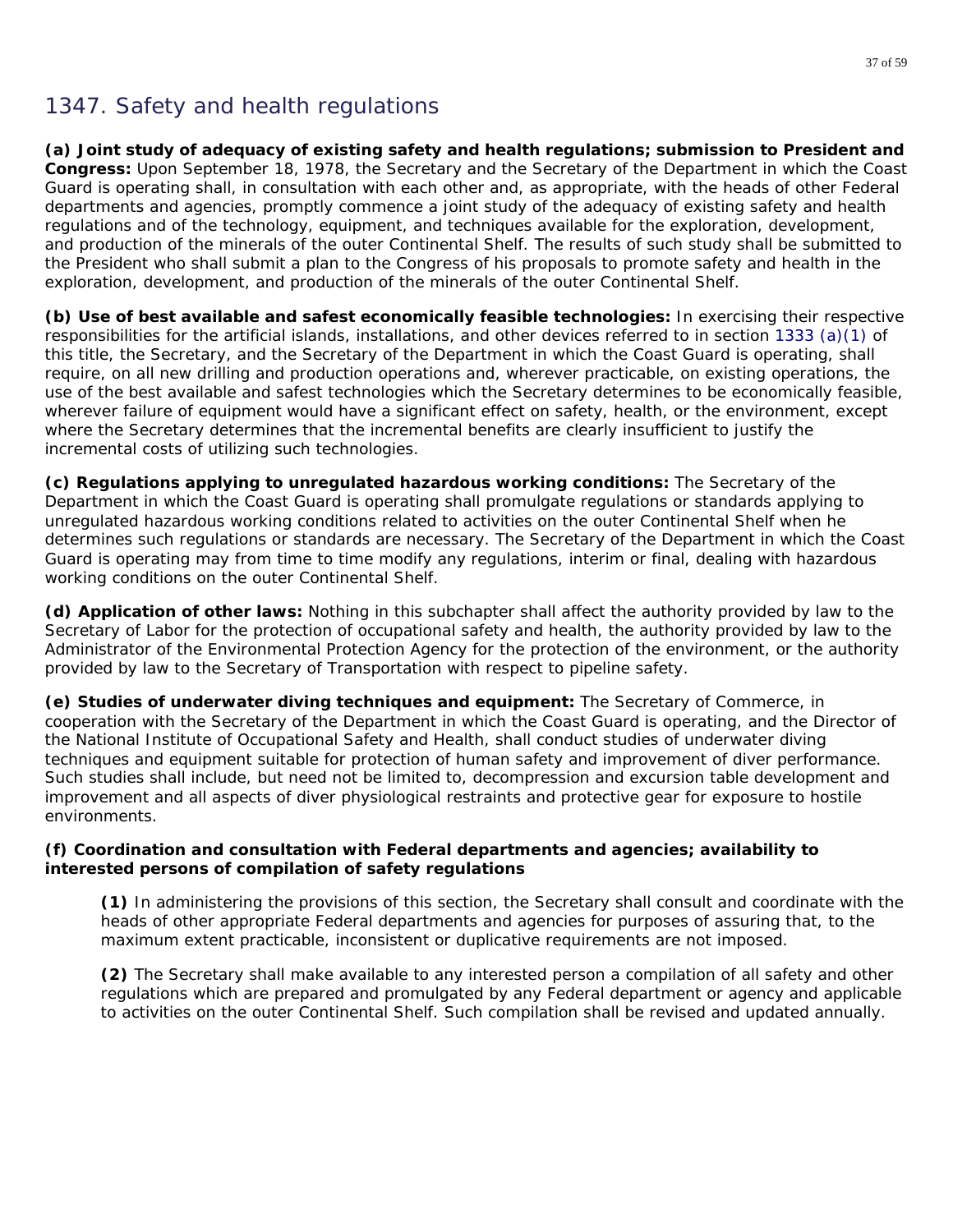## 1348. Enforcement of safety and environmental regulations

**(a) Utilization of Federal departments and agencies:** The Secretary, the Secretary of the Department in which the Coast Guard is operating, and the Secretary of the Army shall enforce safety and environmental regulations promulgated pursuant to this subchapter. Each such Federal department may by agreement utilize, with or without reimbursement, the services, personnel, or facilities of other Federal departments and agencies for the enforcement of their respective regulations.

**(b) Duties of holders of lease or permit:** It shall be the duty of any holder of a lease or permit under this subchapter to—

**(1)** maintain all places of employment within the lease area or within the area covered by such permit in compliance with occupational safety and health standards and, in addition, free from recognized hazards to employees of the lease holder or permit holder or of any contractor or subcontractor operating within such lease area or within the area covered by such permit on the outer Continental Shelf;

**(2)** maintain all operations within such lease area or within the area covered by such permit in compliance with regulations intended to protect persons, property, and the environment on the outer Continental Shelf; and

**(3)** allow prompt access, at the site of any operation subject to safety regulations, to any inspector, and to provide such documents and records which are pertinent to occupational or public health, safety, or environmental protection, as may be requested.

**(c) Onsite inspection of facilities:** The Secretary and the Secretary of the Department in which the Coast Guard is operating shall individually, or jointly if they so agree, promulgate regulations to provide for—

**(1)** scheduled onsite inspection, at least once a year, of each facility on the outer Continental Shelf which is subject to any environmental or safety regulation promulgated pursuant to this subchapter, which inspection shall include all safety equipment designed to prevent or ameliorate blowouts, fires, spillages, or other major accidents; and

**(2)** periodic onsite inspection without advance notice to the operator of such facility to assure compliance with such environmental or safety regulations.

#### **(d) Investigation and report on major fires, oil spills, death, or serious injury**

**(1)** The Secretary or the Secretary of the Department in which the Coast Guard is operating shall make an investigation and public report on each major fire and each major oil spillage occurring as a result of operations conducted pursuant to this subchapter, and may, in his discretion, make an investigation and report of lesser oil spillages. For purposes of this subsection, a major oil spillage is any spillage in one instance of more than two hundred barrels of oil during a period of thirty days. All holders of leases or permits issued or maintained under this subchapter shall cooperate with the appropriate Secretary in the course of any such investigation.

**(2)** The Secretary or the Secretary of the Department in which the Coast Guard is operating shall make an investigation and public report on any death or serious injury occurring as a result of operations conducted pursuant to this subchapter, and may, in his discretion, make an investigation and report of any injury. For purposes of this subsection, a serious injury is one resulting in substantial impairment of any bodily unit or function. All holders of leases or permits issued or maintained under this subchapter shall cooperate with the appropriate Secretary in the course of any such investigation.

**(e) Review of allegations of violations:** The Secretary, or, in the case of occupational safety and health, the Secretary of the Department in which the Coast Guard is operating, may review any allegation from any person of the existence of a violation of a safety regulation issued under this subchapter.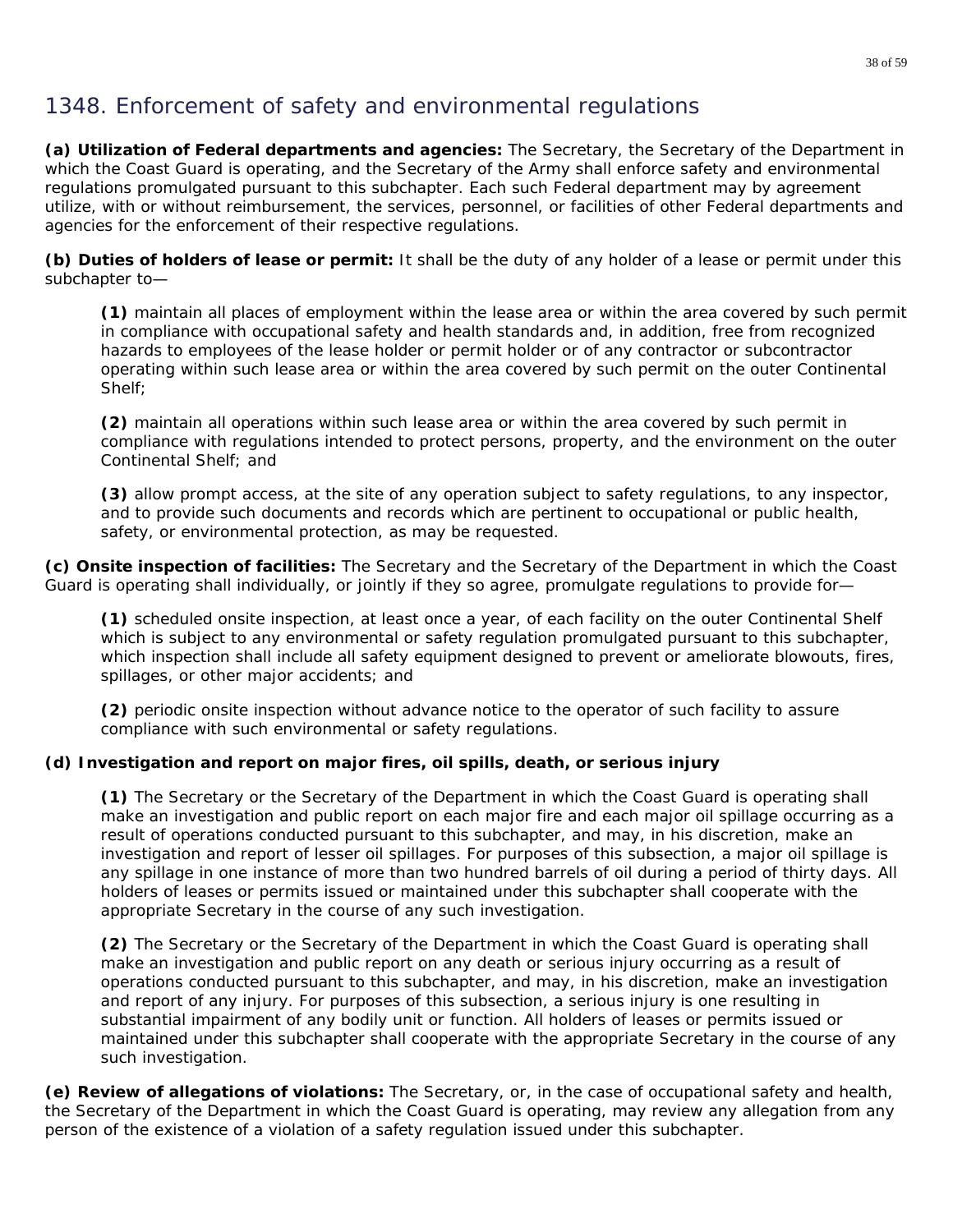**(f) Summoning of witnesses and production of evidence:** In any investigation conducted pursuant to this section, the Secretary or the Secretary of the Department in which the Coast Guard is operating shall have power to summon witnesses and to require the production of books, papers, documents, and any other evidence. Attendance of witnesses or the production of books, papers, documents, or any other evidence shall be compelled by a similar process, as in the district courts of the United States. Such Secretary, or his designee, shall administer all necessary oaths to any witnesses summoned before such investigation.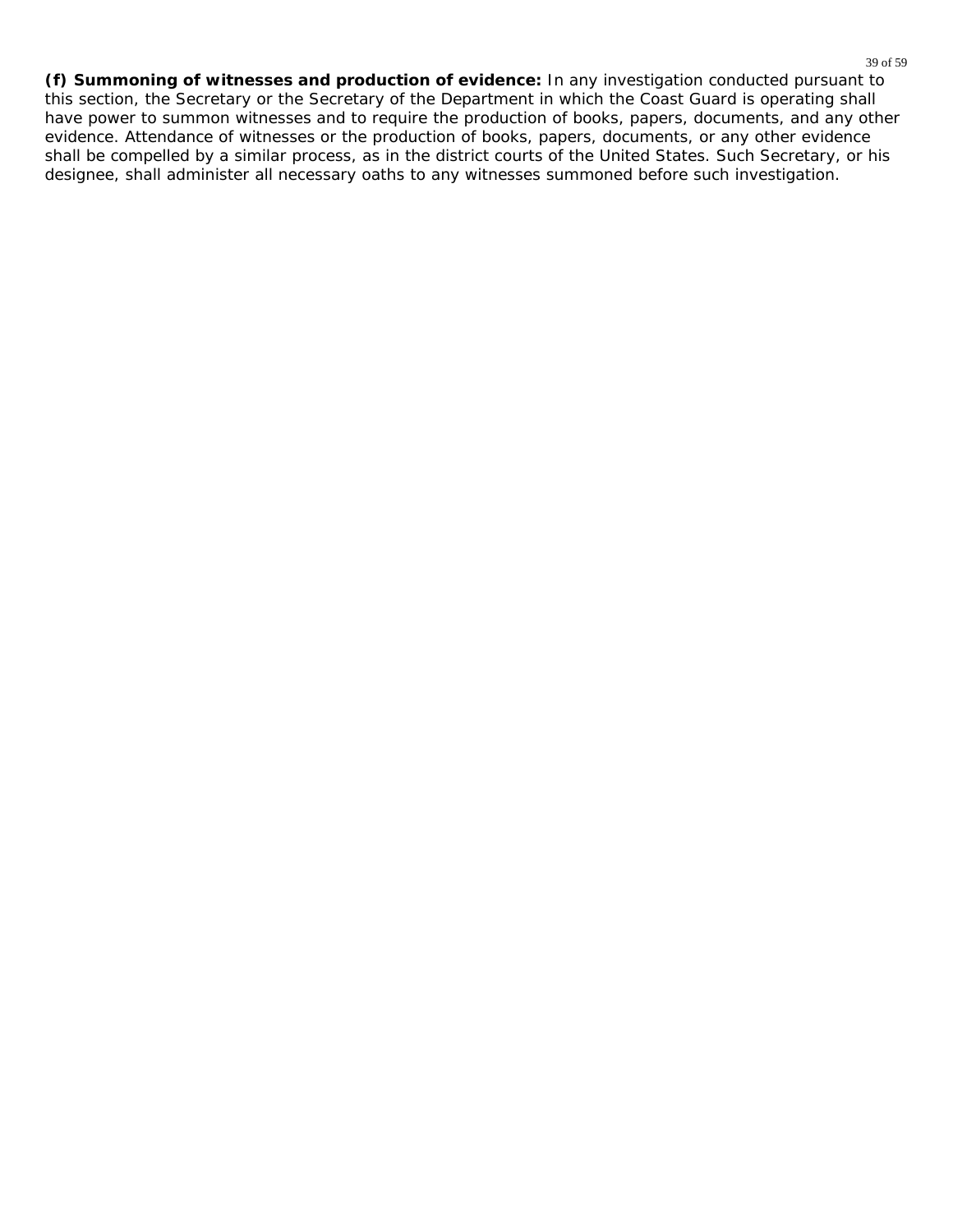## 1349. Citizens suits, jurisdiction and judicial review

#### **(a) Persons who may bring actions; persons against whom action may be brought; time of action; intervention by Attorney General; costs and fees; security**

**(1)** Except as provided in this section, any person having a valid legal interest which is or may be adversely affected may commence a civil action on his own behalf to compel compliance with this subchapter against any person, including the United States, and any other government instrumentality or agency (to the extent permitted by the eleventh amendment to the Constitution) for any alleged violation of any provision of this subchapter or any regulation promulgated under this subchapter, or of the terms of any permit or lease issued by the Secretary under this subchapter.

**(2)** Except as provided in paragraph (3) of this subsection, no action may be commenced under subsection (a)(1) of this section—

**(A)** prior to sixty days after the plaintiff has given notice of the alleged violation, in writing under oath, to the Secretary and any other appropriate Federal official, to the State in which the violation allegedly occurred or is occurring, and to any alleged violator; or

**(B)** if the Attorney General has commenced and is diligently prosecuting a civil action in a court of the United States or a State with respect to such matter, but in any such action in a court of the United States any person having a legal interest which is or may be adversely affected may intervene as a matter of right.

**(3)** An action may be brought under this subsection immediately after notification of the alleged violation in any case in which the alleged violation constitutes an imminent threat to the public health or safety or would immediately affect a legal interest of the plaintiff.

**(4)** In any action commenced pursuant to this section, the Attorney General, upon the request of the Secretary or any other appropriate Federal official, may intervene as a matter of right.

**(5)** A court, in issuing any final order in any action brought pursuant to subsection (a)(1) or subsection (c) of this section, may award costs of litigation, including reasonable attorney and expert witness fees, to any party, whenever such court determines such award is appropriate. The court may, if a temporary restraining order or preliminary injunction is sought, require the filing of a bond or equivalent security in a sufficient amount to compensate for any loss or damage suffered, in accordance with the Federal Rules of Civil Procedure.

**(6)** Except as provided in subsection (c) of this section, all suits challenging actions or decisions allegedly in violation of, or seeking enforcement of, the provisions of this subchapter, or any regulation promulgated under this subchapter, or the terms of any permit or lease issued by the Secretary under this subchapter, shall be undertaken in accordance with the procedures described in this subsection. Nothing in this section shall restrict any right which any person or class of persons may have under any other Act or common law to seek appropriate relief.

#### **(b) Jurisdiction and venue of actions**

**(1)** Except as provided in subsection (c) of this section, the district courts of the United States shall have jurisdiction of cases and controversies arising out of, or in connection with

**(A)** any operation conducted on the outer Continental Shelf which involves exploration, development, or production of the minerals, of the subsoil and seabed of the outer Continental Shelf, or which involves rights to such minerals, or

**(B)** the cancellation, suspension, or termination of a lease or permit under this subchapter. Proceedings with respect to any such case or controversy may be instituted in the judicial district in which any defendant resides or may be found, or in the judicial district of the State nearest the place the cause of action arose.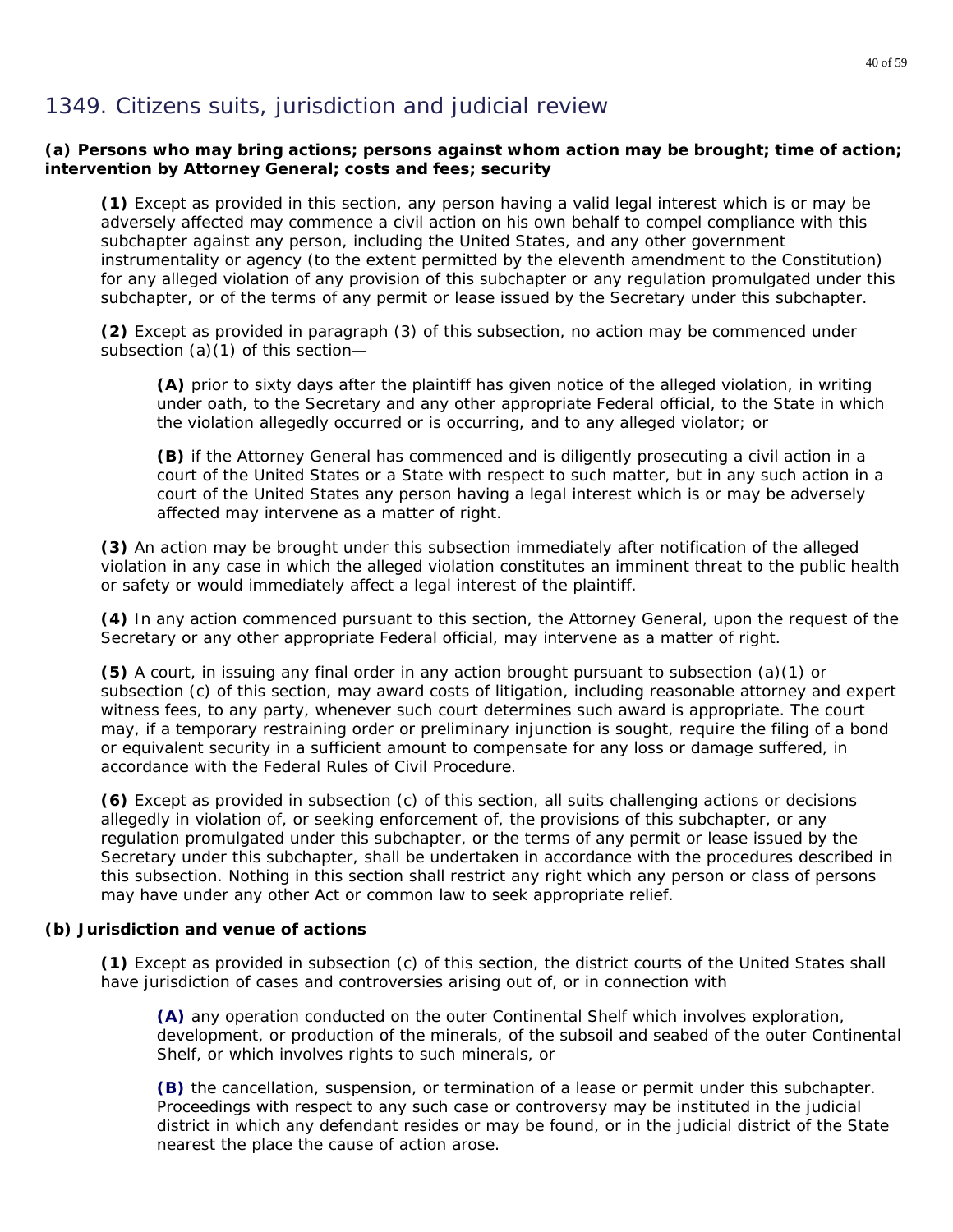**(2)** Any resident of the United States who is injured in any manner through the failure of any operator to comply with any rule, regulation, order, or permit issued pursuant to this subchapter may bring an action for damages (including reasonable attorney and expert witness fees) only in the judicial district having jurisdiction under paragraph (1) of this subsection.

#### **(c) Review of Secretary's approval of leasing program; review of approval, modification or disapproval of exploration or production plan; persons who may seek review; scope of review; certiorari to Supreme Court**

**(1)** Any action of the Secretary to approve a leasing program pursuant to section 1344 of this title shall be subject to judicial review only in the United States Court of Appeal for the District of Columbia.

**(2)** Any action of the Secretary to approve, require modification of, or disapprove any exploration plan or any development and production plan under this subchapter shall be subject to judicial review only in a United States court of appeals for a circuit in which an affected State is located.

**(3)** The judicial review specified in paragraphs (1) and (2) of this subsection shall be available only to a person who

**(A)** participated in the administrative proceedings related to the actions specified in such paragraphs,

**(B)** is adversely affected or aggrieved by such action,

**(C)** files a petition for review of the Secretary's action within sixty days after the date of such action, and

**(D)** promptly transmits copies of the petition to the Secretary and to the Attorney General.

**(4)** Any action of the Secretary specified in paragraph (1) or (2) shall only be subject to review pursuant to the provisions of this subsection, and shall be specifically excluded from citizen suits which are permitted pursuant to subsection (a) of this section.

**(5)** The Secretary shall file in the appropriate court the record of any public hearings required by this subchapter and any additional information upon which the Secretary based his decision, as required by section 2112 of title 28. Specific objections to the action of the Secretary shall be considered by the court only if the issues upon which such objections are based have been submitted to the Secretary during the administrative proceedings related to the actions involved.

**(6)** The court of appeals conducting a proceeding pursuant to this subsection shall consider the matter under review solely on the record made before the Secretary. The findings of the Secretary, if supported by substantial evidence on the record considered as a whole, shall be conclusive. The court may affirm, vacate, or modify any order or decision or may remand the proceedings to the Secretary for such further action as it may direct.

**(7)** Upon the filing of the record with the court, pursuant to paragraph (5), the jurisdiction of the court shall be exclusive and its judgment shall be final, except that such judgment shall be subject to review by the Supreme Court of the United States upon writ of certiorari.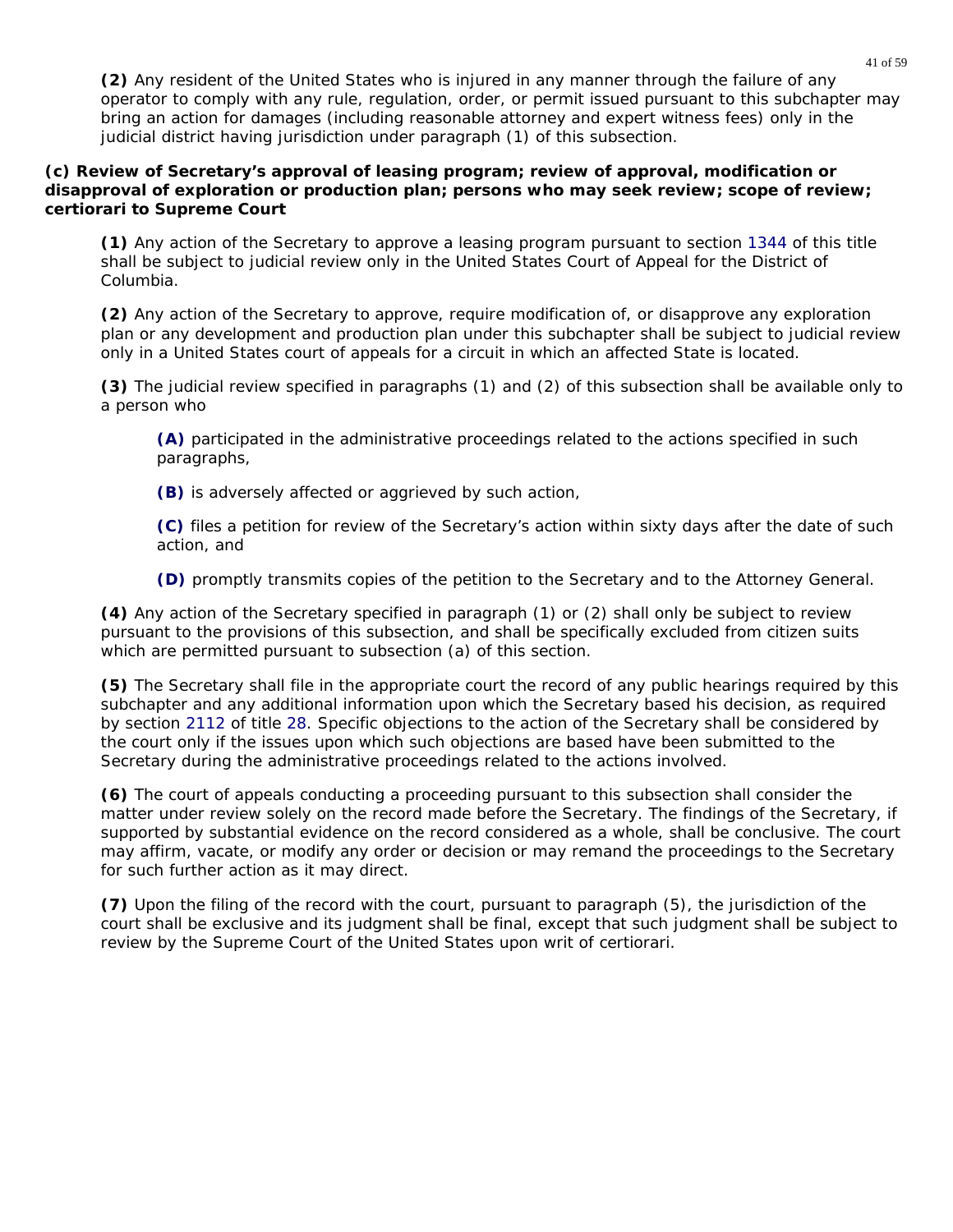### 1350. Remedies and penalties

**(a) Injunctions, restraining orders, etc.:** At the request of the Secretary, the Secretary of the Army, or the Secretary of the Department in which the Coast Guard is operating, the Attorney General or a United States attorney shall institute a civil action in the district court of the United States for the district in which the affected operation is located for a temporary restraining order, injunction, or other appropriate remedy to enforce any provision of this subchapter, any regulation or order issued under this subchapter, or any term of a lease, license, or permit issued pursuant to this subchapter.

#### **(b) Civil penalties; hearing**

**(1)** Except as provided in paragraph (2), if any person fails to comply with any provision of this subchapter, or any term of a lease, license, or permit issued pursuant to this subchapter, or any regulation or order issued under this subchapter, after notice of such failure and expiration of any reasonable period allowed for corrective action, such person shall be liable for a civil penalty of not more than \$20,000 for each day of the continuance of such failure. The Secretary may assess, collect, and compromise any such penalty. No penalty shall be assessed until the person charged with a violation has been given an opportunity for a hearing. The Secretary shall, by regulation at least every 3 years, adjust the penalty specified in this paragraph to reflect any increases in the Consumer Price Index (all items, United States city average) as prepared by the Department of Labor.

**(2)** If a failure described in paragraph (1) constitutes or constituted a threat of serious, irreparable, or immediate harm or damage to life (including fish and other aquatic life), property, any mineral deposit, or the marine, coastal, or human environment, a civil penalty may be assessed without regard to the requirement of expiration of a period allowed for corrective action.

#### **(c) Criminal penalties:** Any person who knowingly and willfully

**(1)** violates any provision of this subchapter, any term of a lease, license, or permit issued pursuant to this subchapter, or any regulation or order issued under the authority of this subchapter designed to protect health, safety, or the environment or conserve natural resources,

**(2)** makes any false statement, representation, or certification in any application, record, report, or other document filed or required to be maintained under this subchapter,

**(3)** falsifies, tampers with, or renders inaccurate any monitoring device or method of record required to be maintained under this subchapter, or

**(4)** reveals any data or information required to be kept confidential by this subchapter shall, upon conviction, be punished by a fine of not more than \$100,000, or by imprisonment for not more than ten years, or both. Each day that a violation under clause (1) of this subsection continues, or each day that any monitoring device or data recorder remains inoperative or inaccurate because of any activity described in clause (3) of this subsection, shall constitute a separate violation.

**(d) Liability of corporate officers and agents for violations by corporation:** Whenever a corporation or other entity is subject to prosecution under subsection (c) of this section, any officer or agent of such corporation or entity who knowingly and willfully authorized, ordered, or carried out the proscribed activity shall be subject to the same fines or imprisonment, or both, as provided for under subsection (c) of this section.

**(e) Concurrent and cumulative nature of penalties:** The remedies and penalties prescribed in this subchapter shall be concurrent and cumulative and the exercise of one shall not preclude the exercise of the others. Further, the remedies and penalties prescribed in this subchapter shall be in addition to any other remedies and penalties afforded by any other law or regulation.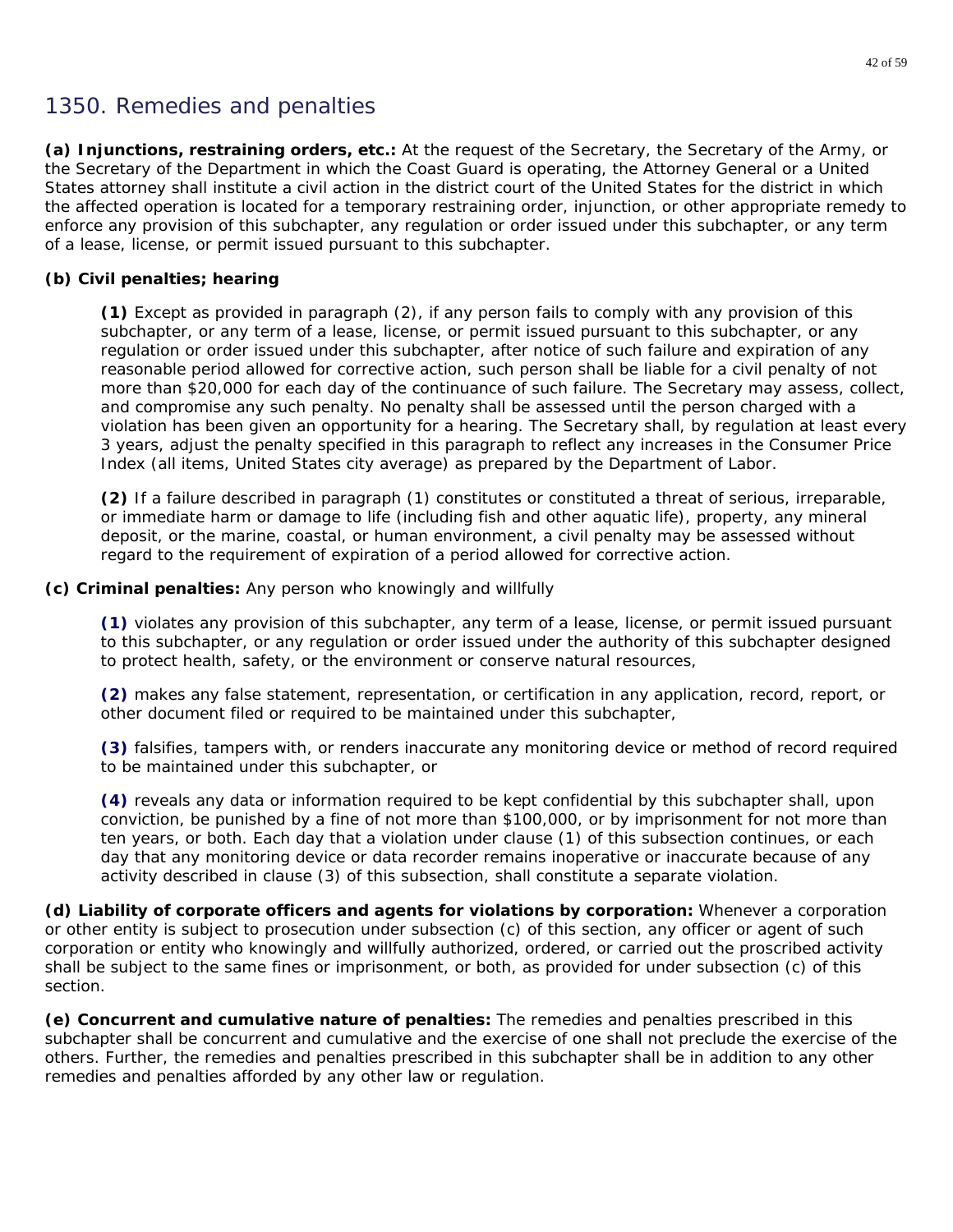## 1351. Oil and gas development and production

#### **(a) Development and production plans; submission to Secretary; statement of facilities and operation; submission to Governors of affected States and local governments**

**(1)** Prior to development and production pursuant to an oil and gas lease issued after September 18, 1978, in any area of the outer Continental Shelf, other than the Gulf of Mexico, or issued or maintained prior to September 18, 1978, in any area of the outer Continental Shelf, other than the Gulf of Mexico, with respect to which no oil or gas has been discovered in paying quantities prior to September 18, 1978, the lessee shall submit a development and production plan (hereinafter in this section referred to as a "plan") to the Secretary, for approval pursuant to this section.

**(2)** A plan shall be accompanied by a statement describing all facilities and operations, other than those on the outer Continental Shelf, proposed by the lessee and known by him (whether or not owned or operated by such lessee) which will be constructed or utilized in the development and production of oil or gas from the lease area, including the location and site of such facilities and operations, the land, labor, material, and energy requirements associated with such facilities and operations, and all environmental and safety safeguards to be implemented.

**(3)** Except for any privileged or proprietary information (as such term is defined in regulations issued by the Secretary), the Secretary, within ten days after receipt of a plan and statement, shall

**(A)** submit such plan and statement to the Governor of any affected State, and, upon request to the executive of any affected local government, and

**(B)** make such plan and statement available to any appropriate interstate regional entity and the public.

**(b) Development and production activities in accordance with plan as lease requirement:** After September 18, 1978, no oil and gas lease may be issued pursuant to this subchapter in any region of the outer Continental Shelf, other than the Gulf of Mexico, unless such lease requires that development and production activities be carried out in accordance with a plan which complies with the requirements of this section.

**(c) Scope and contents of plan:** A plan may apply to more than one oil and gas lease, and shall set forth, in the degree of detail established by regulations issued by the Secretary—

**(1)** the specific work to be performed;

**(2)** a description of all facilities and operations located on the outer Continental Shelf which are proposed by the lessee or known by him (whether or not owned or operated by such lessee) to be directly related to the proposed development, including the location and size of such facilities and operations, and the land, labor, material, and energy requirements associated with such facilities and operations;

**(3)** the environmental safeguards to be implemented on the outer Continental Shelf and how such safeguards are to be implemented;

**(4)** all safety standards to be met and how such standards are to be met;

**(5)** an expected rate of development and production and a time schedule for performance; and

**(6)** such other relevant information as the Secretary may by regulation require.

**(d) State concurrence in land or water zone use in coastal zone of State:** The Secretary shall not grant any license or permit for any activity described in detail in a plan and affecting any land use or water use in the coastal zone of a State with a coastal zone management program approved pursuant to section 306 of the Coastal Zone Management Act of 1972 (16 U.S.C. 1455), unless the State concurs or is conclusively presumed to concur with the consistency certification accompanying such plan pursuant to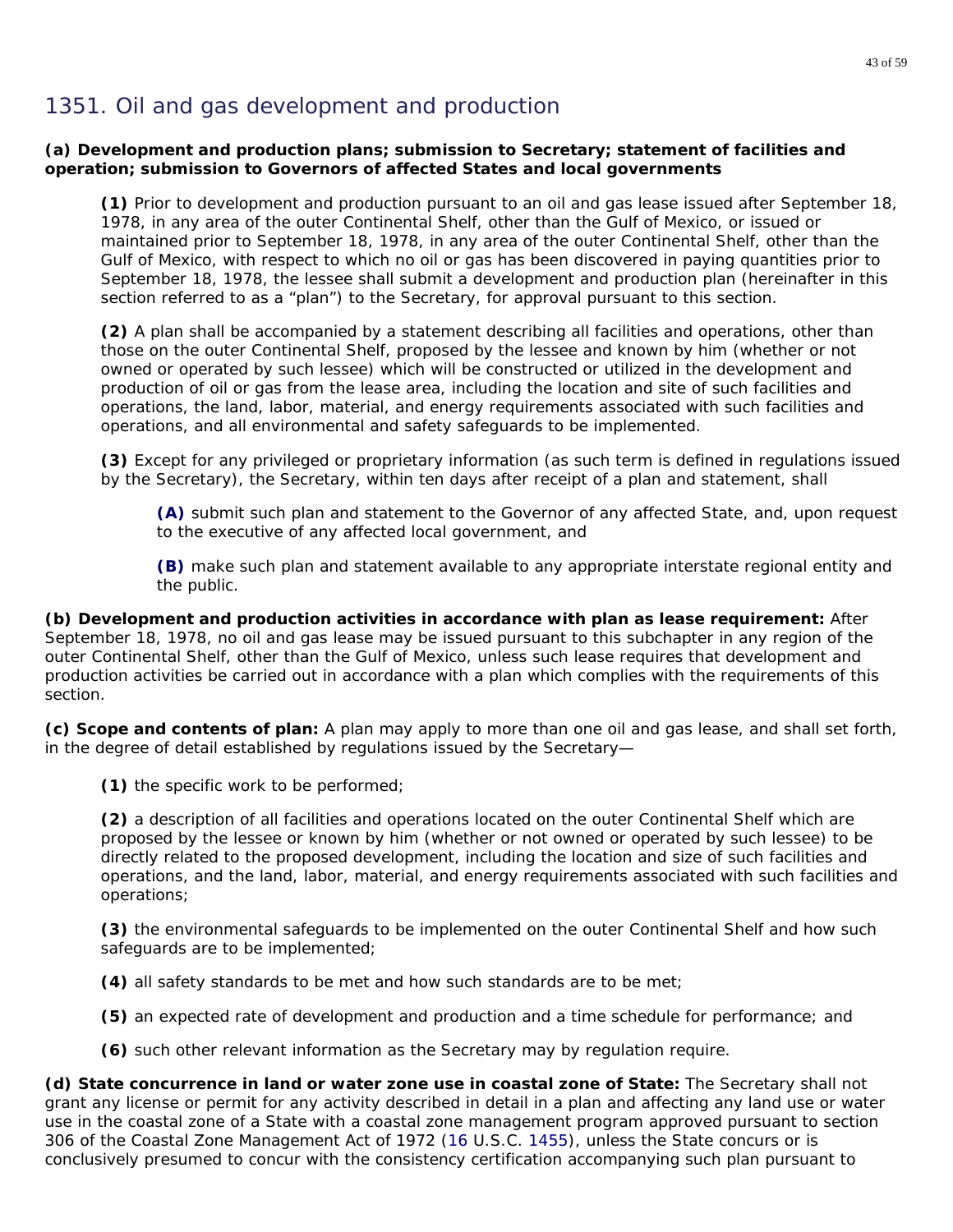section 307(c)(3)(B)(i) or (ii) of such Act [16 U.S.C. 1456 (c)(3)(B)(i) or (ii)], or the Secretary of Commerce makes the finding authorized by section  $307(c)(3)(B)(iii)$  of such Act [16 U.S.C. 1456 (c)(3)(B)(iii)].

#### **(e) Declaration of approval of development and production plan as major Federal action; submission of preliminary or final lease plans prior to commencement of National Environmental Policy provisions procedures**

**(1)** At least once the Secretary shall declare the approval of a development and production plan in any area or region (as defined by the Secretary) of the outer Continental Shelf, other than the Gulf of Mexico, to be a major Federal action.

**(2)** The Secretary may require lessees of tracts for which development and production plans have not been approved, to submit preliminary or final plans for their leases, prior to or immediately after a determination by the Secretary that the procedures under the National Environmental Policy Act of 1969 [42 U.S.C. 4321 et seq.] shall commence.

**(f) Plans considered major Federal actions; submission of draft environmental impact statement to Governors of affected States and local governments:** If approval of a development and production plan is found to be a major Federal action, the Secretary shall transmit the draft environmental impact statement to the Governor of any affected State, and upon request, to the executive of any local government, and shall make such draft available to any appropriate interstate regional entity and the public.

**(g) Plans considered nonmajor Federal actions; comments and recommendations from States:** If approval of a development and production plan is not found to be a major Federal action, the Governor of any affected State and the executive of any affected local government shall have sixty days from the date of receipt of the plan from the Secretary to submit comments and recommendations. Prior to submitting recommendations to the Secretary, the executive of any affected local government must forward his recommendations to the Governor of his State. Such comments and recommendations shall be made available to the public upon request. In addition, any interested person may submit comments and recommendations.

#### **(h) Approval, disapproval or modification of plan; reapplication; periodic review**

**(1)** After reviewing the record of any public hearing held with respect to the approval of a plan pursuant to the National Environmental Policy Act of 1969 [42 U.S.C. 4321 et seq.] or the comments and recommendations submitted under subsection (g) of this section, the Secretary shall, within sixty days after the release of the final environmental impact statement prepared pursuant to the National Environmental Policy Act of 1969 in accordance with subsection (e) of this section, or sixty days after the period provided for comment under subsection (g) of this section, approve, disapprove, or require modifications of the plan. The Secretary shall require modification of a plan if he determines that the lessee has failed to make adequate provision in such plan for safe operations on the lease area or for protection of the human, marine, or coastal environment, including compliance with the regulations prescribed by the Secretary pursuant to paragraph (8) of section 1334 (a) of this title. Any modification required by the Secretary which involves activities for which a Federal license or permit is required and which affects any land use or water use in the coastal zone of a State with a coastal zone management program approved pursuant to section 306 of the Coastal Zone Management Act of 1972 (16 U.S.C. 1455) must receive concurrence by such State with respect to the consistency certification accompanying such plan pursuant to section  $307(c)(3)(B)(i)$  or (ii) of such Act [16 U.S.C. 1456 (c)(3)(B)(i) or (ii)] unless the Secretary of Commerce makes the finding authorized by section  $307(c)(3)(B)(iii)$  of such Act [16 U.S.C. 1456 (c)(3)(B)(iii)]. The Secretary shall disapprove a plan—

**(A)** if the lessee fails to demonstrate that he can comply with the requirements of this subchapter or other applicable Federal law, including the regulations prescribed by the Secretary pursuant to paragraph (8) of section 1334 (a) of this title;

**(B)** if any of the activities described in detail in the plan for which a Federal license or permit is required and which affects any land use or water use in the coastal zone of a State with a coastal zone management program approved pursuant to section 306 of the Coastal Zone Management Act of 1972 (16 U.S.C. 1455) do not receive concurrence by such State with respect to the consistency certification accompanying such plan pursuant to section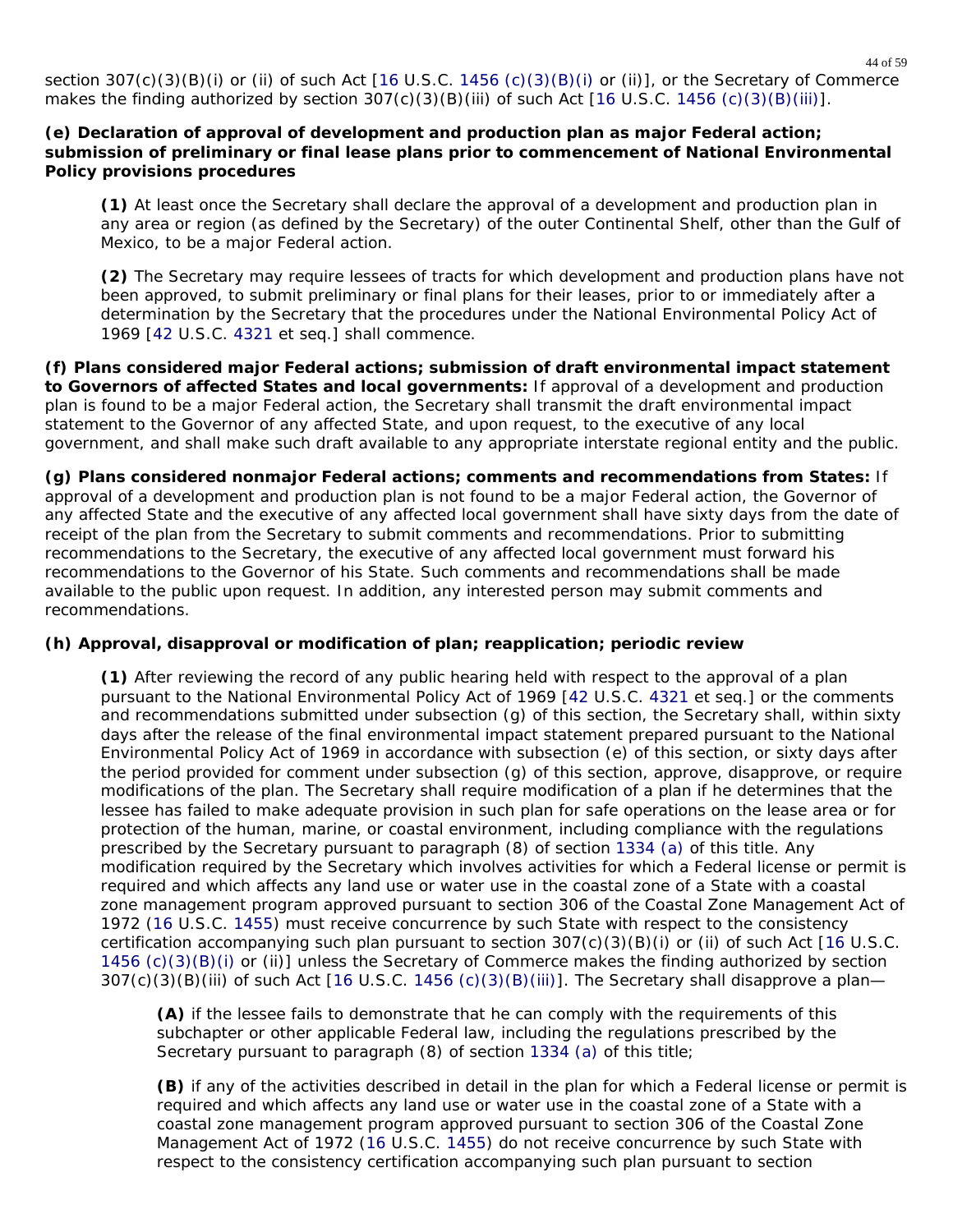$307(c)(3)(B)(i)$  or (ii) of such Act [16 U.S.C. 1456 (c)(3)(B)(i) or (ii)] and the Secretary of Commerce does not make the finding authorized by section  $307(c)(3)(B)(iii)$  of such Act [16] U.S.C. 1456 (c)(3)(B)(iii)];

**(C)** if operations threaten national security or national defense; or

**(D)** if the Secretary determines, because of exceptional geological conditions in the lease areas, exceptional resource values in the marine or coastal environment, or other exceptional circumstances, that

**(i)** implementation of the plan would probably cause serious harm or damage to life (including fish and other aquatic life), to property, to any mineral deposits (in areas leased or not leased), to the national security or defense, or to the marine, coastal or human environments,

**(ii)** the threat of harm or damage will not disappear or decrease to an acceptable extent within a reasonable period of time, and

**(iii)** the advantages of disapproving the plan outweigh the advantages of development and production.

#### **(2)**

**(A)** If a plan is disapproved—

**(i)** under subparagraph (A) of paragraph (1); or

**(ii)** under subparagraph (B) of paragraph (1) with respect to a lease issued after approval of a coastal zone management program pursuant to the Coastal Zone Management Act of 1972 (16 U.S.C. 1455), the lessee shall not be entitled to compensation because of such disapproval.

**(B)** If a plan is disapproved—

**(i)** under subparagraph (C) or (D) of paragraph (1); or

**(ii)** under subparagraph (B) of paragraph (1) with respect to a lease issued before approval of a coastal zone management program pursuant to the Coastal Zone Management Act of 1972 [16 U.S.C. 1451 et seq.], and such approval occurs after the lessee has submitted a plan to the Secretary, the term of the lease shall be duly extended, and at any time within five years after such disapproval, the lessee may reapply for approval of the same or a modified plan, and the Secretary shall approve, disapprove, or require modifications of such plan in accordance with this subsection.

**(C)** Upon expiration of the five-year period described in subparagraph (B) of this paragraph, or, in the Secretary's discretion, at an earlier time upon request of a lessee, if the Secretary has not approved a plan, the Secretary shall cancel the lease and the lessee shall be entitled to receive compensation in accordance with section 1334 (a)(2)(C) of this title. The Secretary may, at any time within the five-year period described in subparagraph (B) of this paragraph, require the lessee to submit a development and production plan for approval, disapproval, or modification. If the lessee fails to submit a required plan expeditiously and in good faith, the Secretary shall find that the lessee has not been duly diligent in pursuing his obligations under the lease, and shall immediately initiate procedures to cancel such lease, without compensation, under the provisions of section 1334 (c) of this title.

**(3)** The Secretary shall, from time to time, review each plan approved under this section. Such review shall be based upon changes in available information and other onshore or offshore conditions affecting or impacted by development and production pursuant to such plan. If the review indicates that the plan should be revised to meet the requirements of this subsection, the Secretary shall require such revision.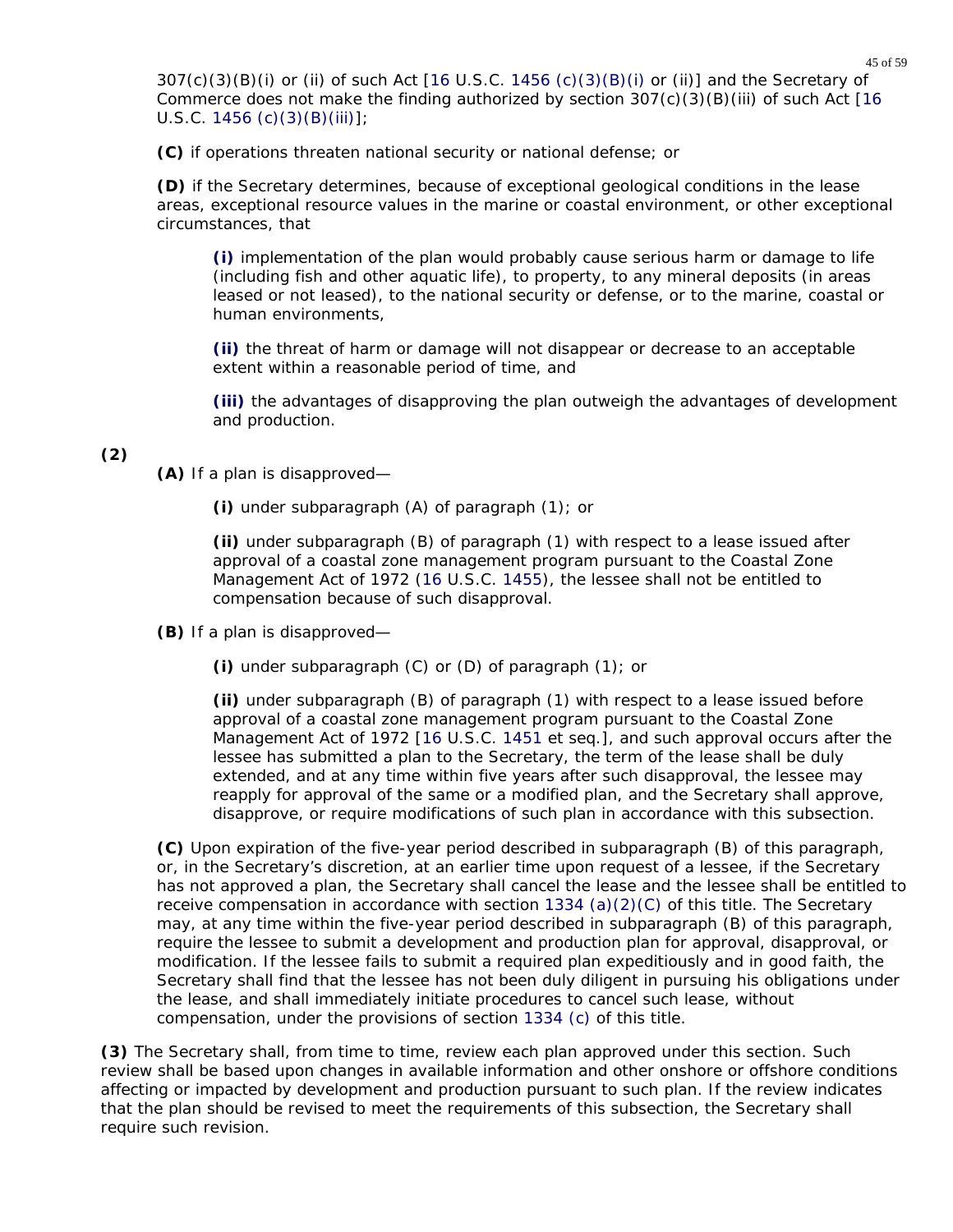**(i) Approval of revision of approved plan:** The Secretary may approve any revision of an approved plan proposed by the lessee if he determines that such revision will lead to greater recovery of oil and natural gas, improve the efficiency, safety, and environmental protection of the recovery operation, is the only means available to avoid substantial economic hardship to the lessee, or is otherwise not inconsistent with the provisions of this subchapter, to the extent such revision is consistent with protection of the human, marine, and coastal environments. Any revision of an approved plan which the Secretary determines is significant shall be reviewed in accordance with subsections (d) through (f) of this section.

**(j) Cancellation of lease on failure to submit plan or comply with approved plan:** Whenever the owner of any lease fails to submit a plan in accordance with regulations issued under this section, or fails to comply with an approved plan, the lease may be canceled in accordance with section 1334 (c) and (d) of this title. Termination of a lease because of failure to comply with an approved plan, including required modifications or revisions, shall not entitle a lessee to any compensation.

**(k) Production and transportation of natural gas; submission of plan to Federal Energy Regulatory Commission; impact statement:** If any development and production plan submitted to the Secretary pursuant to this section provides for the production and transportation of natural gas, the lessee shall contemporaneously submit to the Federal Energy Regulatory Commission that portion of such plan which relates to production of natural gas and the facilities for transportation of natural gas. The Secretary and the Federal Energy Regulatory Commission shall agree as to which of them shall prepare an environmental impact statement pursuant to the National Environmental Policy Act of 1969 [42 U.S.C. 4321 et seq.] applicable to such portion of such plan, or conduct studies as to the effect on the environment of implementing it. Thereafter, the findings and recommendations by the agency preparing such environmental impact statement or conducting such studies pursuant to such agreement shall be adopted by the other agency, and such other agency shall not independently prepare another environmental impact statement or duplicate such studies with respect to such portion of such plan, but the Federal Energy Regulatory Commission, in connection with its review of an application for a certificate of public convenience and necessity applicable to such transportation facilities pursuant to section 717f of title 15, may prepare such environmental studies or statement relevant to certification of such transportation facilities as have not been covered by an environmental impact statement or studies prepared by the Secretary. The Secretary, in consultation with the Federal Energy Regulatory Commission, shall promulgate rules to implement this subsection, but the Federal Energy Regulatory Commission shall retain sole authority with respect to rules and procedures applicable to the filing of any application with the Commission and to all aspects of the Commission's review of, and action on, any such application.

**(l) Application of provisions to leases in Gulf of Mexico:** The Secretary may require the provisions of this section to apply to an oil and gas lease issued or maintained under this subchapter, which is located in that area of the Gulf of Mexico which is adjacent to the State of Florida, as determined pursuant to section 1333 (a)(2) of this title.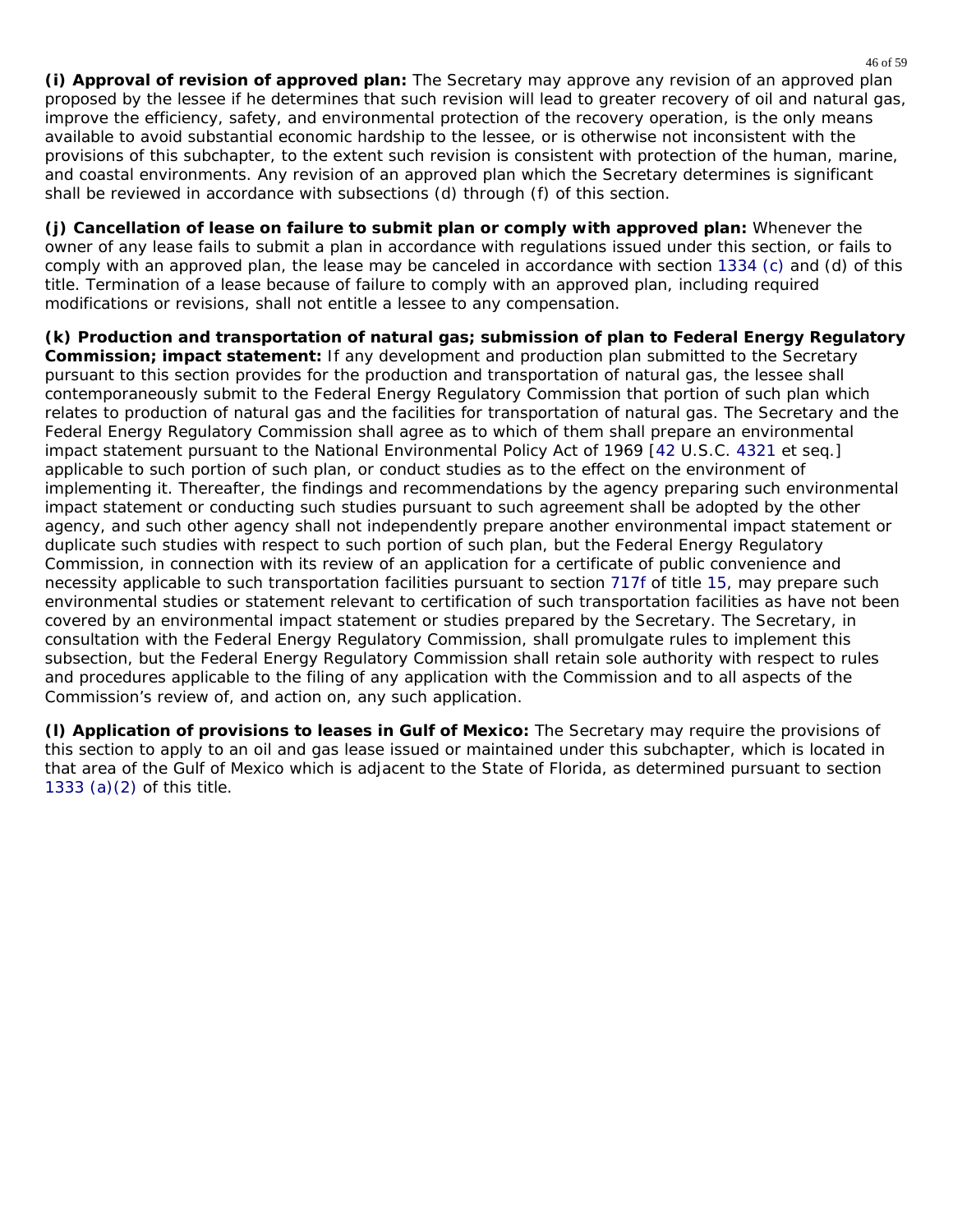## 1352. Oil and gas information program

**(a) Access to data and information obtained by lessee or permittee from oil or gas exploration, etc., data obtained by Federal department or agency from geological and geophysical explorations** 

#### **(1)**

**(A)** Any lessee or permittee conducting any exploration for, or development or production of, oil or gas pursuant to this subchapter shall provide the Secretary access to all data and information (including processed, analyzed, and interpreted information) obtained from such activity and shall provide copies of such data and information as the Secretary may request. Such data and information shall be provided in accordance with regulations which the Secretary shall prescribe.

**(B)** If an interpretation provided pursuant to subparagraph (A) of this paragraph is made in good faith by the lessee or permittee, such lessee or permittee shall not be held responsible for any consequence of the use of or reliance upon such interpretation.

**(C)** Whenever any data and information is provided to the Secretary, pursuant to subparagraph (A) of this paragraph—

**(i)** by a lessee, in the form and manner of processing which is utilized by such lessee in the normal conduct of his business, the Secretary shall pay the reasonable cost of reproducing such data and information;

**(ii)** by a lessee, in such other form and manner of processing as the Secretary may request, the Secretary shall pay the reasonable cost of processing and reproducing such data and information;

**(iii)** by a permittee, in the form and manner of processing which is utilized by such permittee in the normal conduct of his business, the Secretary shall pay such permittee the reasonable cost of reproducing such data and information for the Secretary and shall pay at the lowest rate available to any purchaser for processing such data and information the costs attributable to such processing; and

**(iv)** by a permittee, in such other form and manner of processing as the Secretary may request, the Secretary shall pay such permittee the reasonable cost of processing and reproducing such data and information for the Secretary, pursuant to such regulations as he may prescribe.

**(2)** Each Federal department and agency shall provide the Secretary with any data obtained by such Federal department or agency pursuant to section 1340 of this title, and any other information which may be necessary or useful to assist him in carrying out the provisions of this subchapter.

#### **(b) Processing, analyzing, and interpreting information; availability of summary of data to affected States and local government**

**(1)** Data and information provided to the Secretary pursuant to subsection (a) of this section shall be processed, analyzed, and interpreted by the Secretary for purposes of carrying out his duties under this subchapter.

**(2)** As soon as practicable after information provided to the Secretary pursuant to subsection (a) of this section is processed, analyzed, and interpreted, the Secretary shall make available to the affected States, and upon request, to any affected local government, a summary of data designed to assist them in planning for the onshore impacts of possible oil and gas development and production. Such summary shall include estimates of

- **(A)** the oil and gas reserves in areas leased or to be leased,
- **(B)** the size and timing of development if and when oil or gas, or both, is found,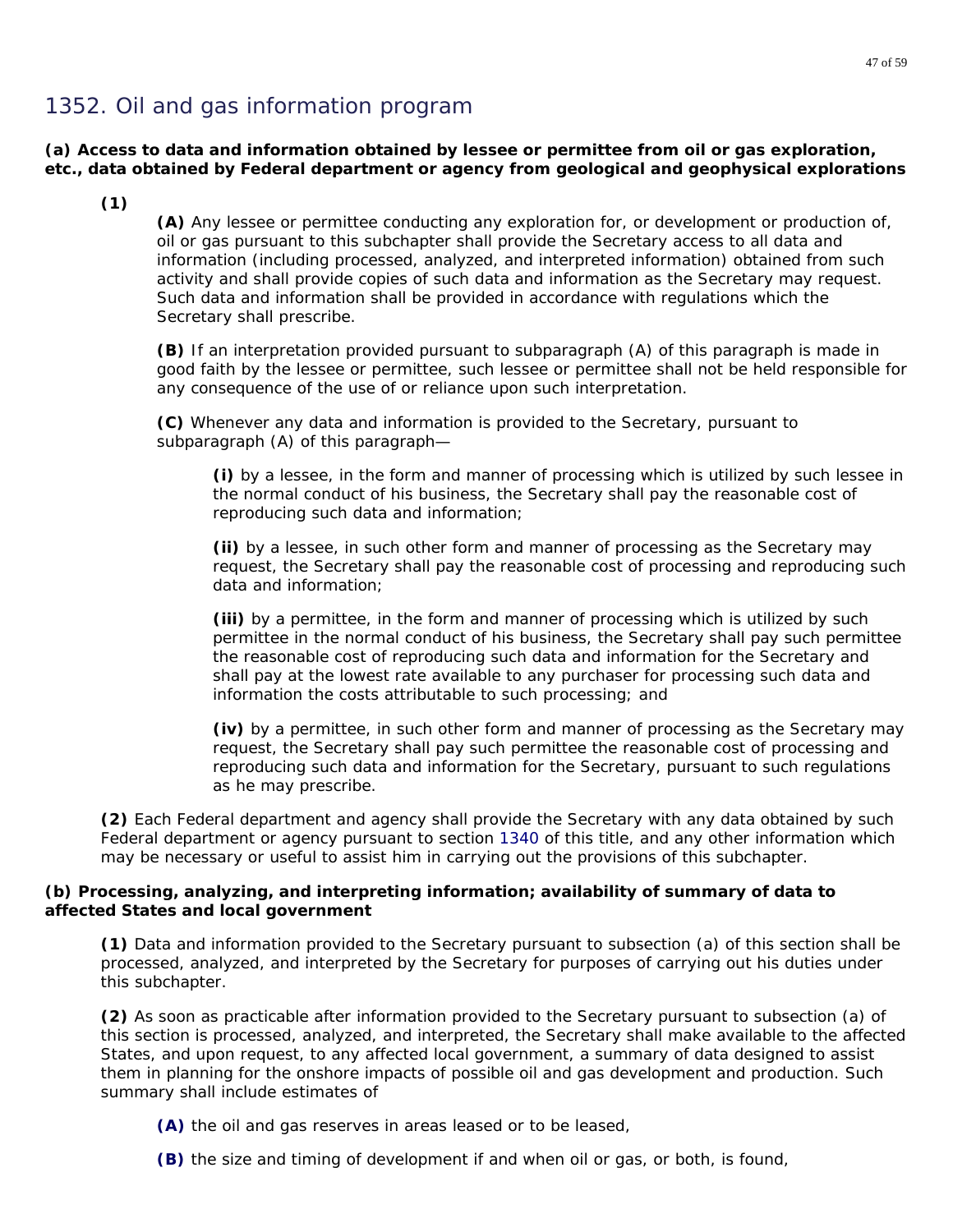**(C)** the location of pipelines, and

**(D)** the general location and nature of onshore facilities.

#### **(c) Confidentiality of information; regulations:** The Secretary shall prescribe regulations to

**(1)** assure that the confidentiality of privileged or proprietary information received by the Secretary under this section will be maintained, and

**(2)** set forth the time periods and conditions which shall be applicable to the release of such information. Such regulations shall include a provision that no such information will be transmitted to any affected State unless the lessee, or the permittee and all persons to whom such permittee has sold such information under promise of confidentiality, agree to such transmittal.

#### **(d) Transmittal of information to affected State; protection of competitive position**

**(1)** The Secretary shall transmit to any affected State—

**(A)** an index, and upon request copies of, all relevant actual or proposed programs, plans, reports, environmental impact statements, tract nominations (including negative nominations) and other lease sale information, any similar type of relevant information, and all modifications and revisions thereof and comments thereon, prepared or obtained by the Secretary pursuant to this subchapter, but no information transmitted by the Secretary under this subsection shall identify any particular tract with the name or names of any particular party so as not to compromise the competitive position of any party or parties participating in the nominations;

**(B)**

**(i)** the summary of data prepared by the Secretary pursuant to subsection (b)(2) of this section, and

**(ii)** any other processed, analyzed, or interpreted data prepared by the Secretary pursuant to subsection (b)(1) of this section, unless the Secretary determines that transmittal of such data prepared pursuant to subsection (b)(1) of this section would unduly damage the competitive position of the lessee or permittee who provided the Secretary with the information which the Secretary had processed, analyzed, or interpreted; and

**(C)** any relevant information received by the Secretary pursuant to subsection (a) of this section, subject to any applicable requirements as to confidentiality which are set forth in regulations prescribed under subsection (c) of this section.

**(2)** Notwithstanding the provisions of any regulation required pursuant to the second sentence of subsection (c) of this section, the Governor of any affected State may designate an appropriate State official to inspect, at a regional location which the Secretary shall designate, any privileged information received by the Secretary regarding any activity adjacent to such State, except that no such inspection shall take place prior to the sale of a lease covering the area in which such activity was conducted. Knowledge obtained by such State during such inspection shall be subject to applicable requirements as to confidentiality which are set forth in regulations prescribed under subsection (c) of this section.

**(e) Agreement with State to waive defenses and hold United States harmless from failure to maintain confidentiality of information:** Prior to transmitting any privileged information to any State, or granting such State access to such information, the Secretary shall enter into a written agreement with the Governor of such State in which such State agrees, as a condition precedent to receiving or being granted access to such information, to waive the defenses set forth in subsection (f)(2) of this section, and to hold the United States harmless from any violations of the regulations prescribed pursuant to subsection (c) of this section that the State or its employees may commit.

**(f) Civil action against United States or State for failure to maintain confidentiality of information; certain defenses unavailable**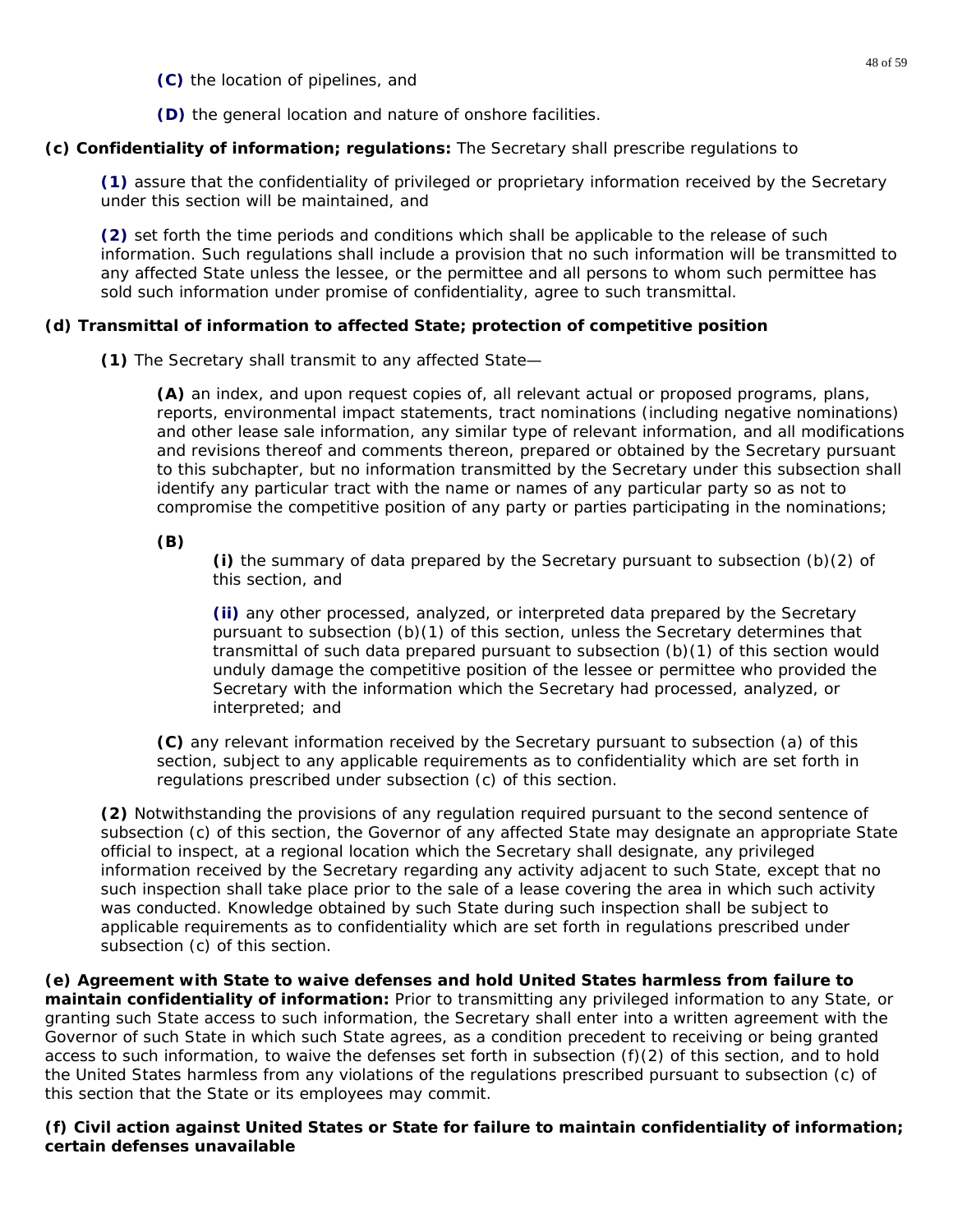**(1)** Whenever any employee of the Federal Government or of any State reveals information in violation of the regulations prescribed pursuant to subsection (c) of this section, the lessee or permittee who supplied such information to the Secretary or to any other Federal official, and any person to whom such lessee or permittee has sold such information under promise of confidentiality, may commence a civil action for damages in the appropriate district court of the United States against the Federal Government or such State, as the case may be.

**(2)** In any action commenced against the Federal Government or a State pursuant to paragraph (1) of this subsection, the Federal Government or such State, as the case may be, may not raise as a defense

**(A)** any claim of sovereign immunity, or

**(B)** any claim that the employee who revealed the privileged information which is the basis of such suit was acting outside the scope of his employment in revealing such information.

**(g) Preemption of State law by Federal law:** Any provision of State or local law which provides for public access to any privileged information received or obtained by any person pursuant to this subchapter is expressly preempted by the provisions of this section, to the extent that it applies to such information.

**(h) Failure by State to comply with regulations; withholding of information:** If the Secretary finds that any State cannot or does not comply with the regulations issued under subsection (c) of this section, he shall thereafter withhold transmittal and deny inspection of privileged information to such State until he finds that such State can and will comply with such regulations.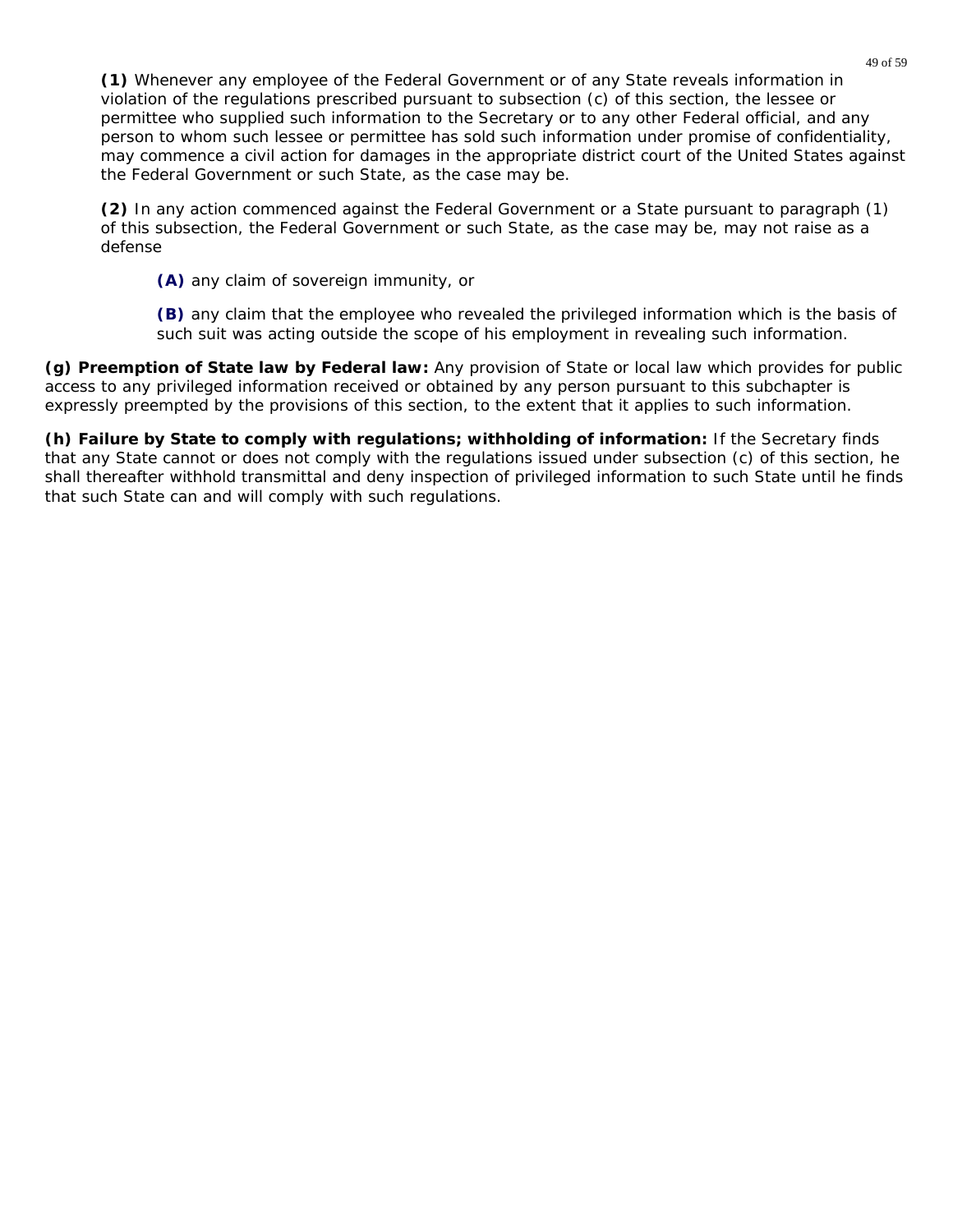## 1353. Federal purchase and disposition of oil and gas

#### **(a) Payment of royalties or net profit shares in oil and gas; purchase of oil and gas by United States; transfer of title to Federal agencies**

**(1)** Except as may be necessary to comply with the provisions of sections 1335 and 1336 of this title, all royalties or net profit shares, or both, accruing to the United States under any oil and gas lease issued or maintained in accordance with this subchapter, shall, on demand of the Secretary, be paid in oil or gas.

**(2)** The United States shall have the right to purchase not to exceed 162/3 per centum by volume of the oil and gas produced pursuant to a lease issued or maintained in accordance with this subchapter, at the regulated price, or, if no regulated price applies, at the fair market value at the well head of the oil and gas saved, removed, or sold, except that any oil or gas obtained by the United States as royalty or net profit share shall be credited against the amount that may be purchased under this subsection.

**(3)** Title to any royalty, net profit share, or purchased oil or gas may be transferred, upon request, by the Secretary to the Secretary of Defense, to the Administrator of the General Services Administration, or to the Secretary of Energy, for disposal within the Federal Government.

#### **(b) Sale of oil by United States to public; disposition of oil to small refiners; application of other laws**

**(1)** The Secretary, except as provided in this subsection, may offer to the public and sell by competitive bidding for not more than its regulated price, or, if no regulated price applies, not less than its fair market value, any part of the oil

**(A)** obtained by the United States pursuant to any lease as royalty or net profit share, or

**(B)** purchased by the United States pursuant to subsection (a)(2) of this section.

**(2)** Whenever, after consultation with the Secretary of Energy, the Secretary determines that small refiners do not have access to adequate supplies of oil at equitable prices, the Secretary may dispose of any oil which is taken as a royalty or net profit share accruing or reserved to the United States pursuant to any lease issued or maintained under this subchapter, or purchased by the United States pursuant to subsection (a)(2) of this section, by conducting a lottery for the sale of such oil, or may equitably allocate such oil among the competitors for the purchase of such oil, at the regulated price, or if no regulated price applies, at its fair market value. The Secretary shall limit participation in any allocation or lottery sale to assure such access and shall publish notice of such allocation or sale, and the terms thereof, at least thirty days in advance. Such notice shall include qualifications for participation, the amount of oil to be sold, and any limitation in the amount of oil which any participant may be entitled to purchase.

**(3)** The Secretary may only sell or otherwise dispose of oil described in paragraph (1) of this subsection in accordance with any provision of law, or regulations issued in accordance with such provisions, which provide for the Secretary of Energy to allocate, transfer, exchange, or sell oil in amounts or at prices determined by such provision of law or regulations.

#### **(c) Sale of gas by United States to public**

**(1)** Except as provided in paragraph (2) of this subsection, the Secretary, pursuant to such terms as he determines, may offer to the public and sell by competitive bidding for not more than its regulated price, or, if no regulated price applies, not less than its fair market value any part of the gas

**(A)** obtained by the United States pursuant to a lease as royalty or net profit share, or

**(B)** purchased by the United States pursuant to subsection (a)(2) of this section.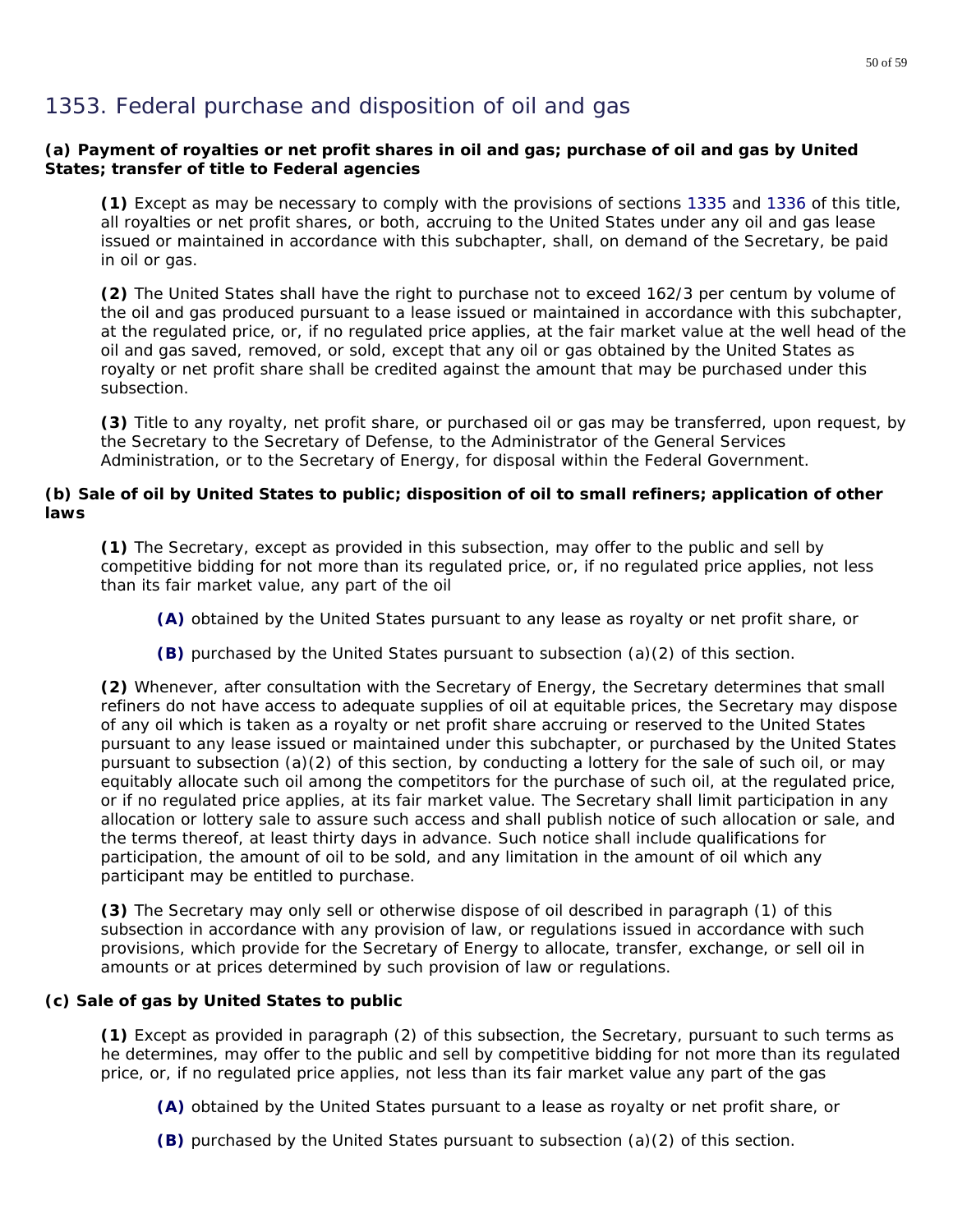**(2)** Whenever, after consultation with and advice from the Secretary of Energy, the Federal Energy Regulatory Commission determines that an emergency shortage of natural gas is threatening to cause severe economic or social dislocation in any region of the United States and that such region can be serviced in a practical, feasible, and efficient manner by royalty, net profit share, or purchased gas obtained pursuant to the provisions of this section, the Secretary of the Interior may allocate or conduct a lottery for the sale of such gas, and shall limit participation in any allocation or lottery sale of such gas to any person servicing such region, but he shall not sell any such gas for more than its regulated price, or, if no regulated price applies, less than its fair market value. Prior to selling or allocating any gas pursuant to this subsection, the Secretary shall consult with the Federal Energy Regulatory Commission.

**(d) Purchase by lessee of Federal oil or gas for which no bids received:** The lessee shall take any Federal oil or gas for which no acceptable bids are received, as determined by the Secretary, and which is not transferred pursuant to subsection (a)(3) of this section, and shall pay to the United States a cash amount equal to the regulated price, or, if no regulated price applies, the fair market value of the oil or gas so obtained.

**(e) Definitions:** As used in this section—

**(1)** the term "regulated price" means the highest price—

**(A)** at which oil may be sold pursuant to the Emergency Petroleum Allocation Act of 1973 [15 U.S.C. 751 et seq.] and any rule or order issued under such Act;

**(B)** at which natural gas may be sold to natural-gas companies pursuant to the Natural Gas Act [15 U.S.C. 717 et seq.], any other Act, regulations governing natural gas pricing, or any rule or order issued under any such Act or any such regulations; or

**(C)** at which either Federal oil or gas may be sold under any other provision of law or rule or order thereunder which sets a price (or manner for determining a price) for oil or gas; and

**(2)** the term "small refiner" has the meaning given such term by Small Business Administration Standards 128.3–8(d) and (g), as in effect on September 18, 1978, or as there-after revised or amended.

**(f) Purchase of oil and gas in time of war:** Nothing in this section shall prohibit the right of the United States to purchase any oil or gas produced on the outer Continental Shelf as provided by section 1341 (b) of this title.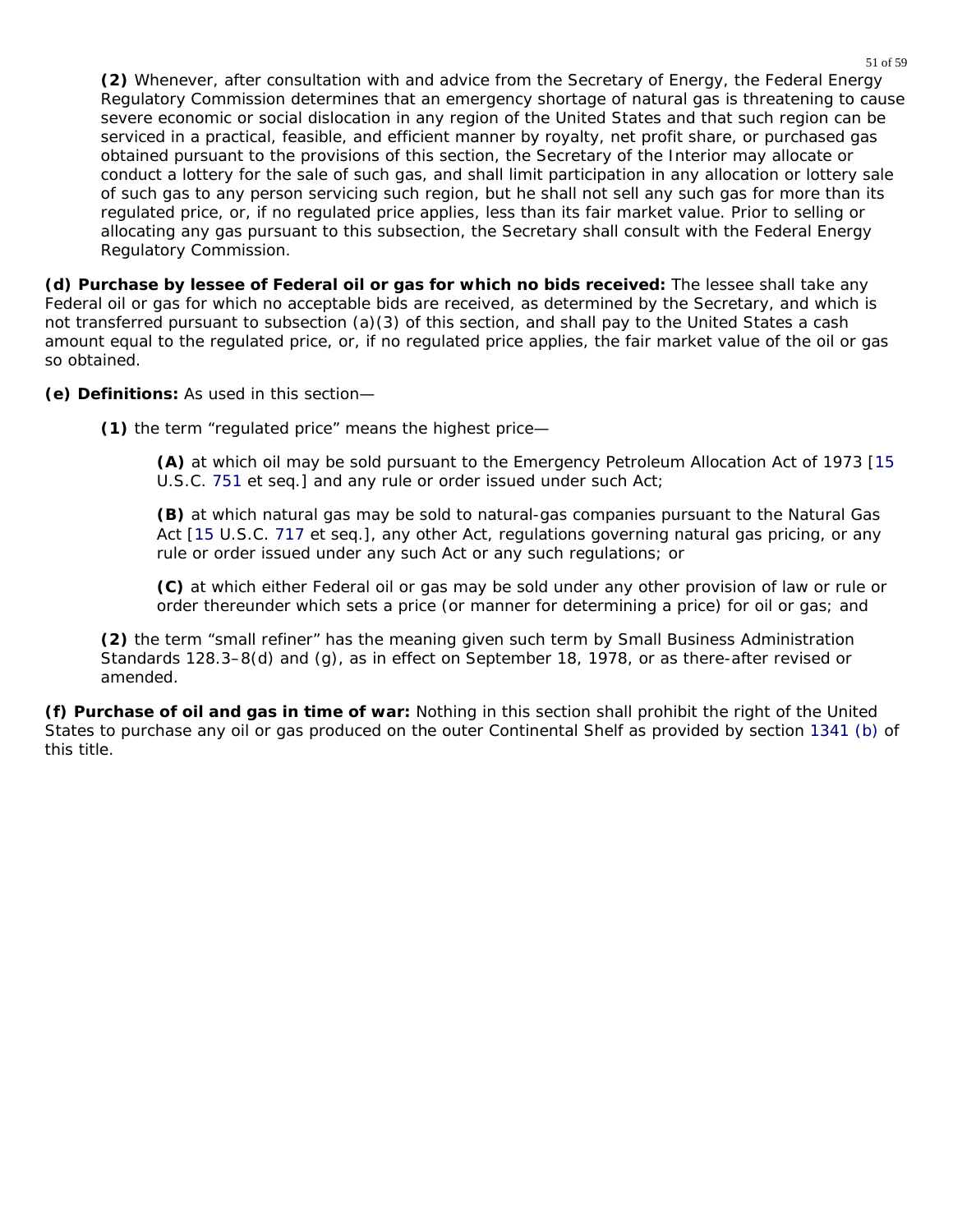# 1354. Limitations on export of oil or gas

**(a) Application of Export Administration provisions:** Except as provided in subsection (d) of this section, any oil or gas produced from the outer Continental Shelf shall be subject to the requirements and provisions of the Export Administration Act of 1969.

**(b) Condition precedent to exportation; express finding by President of no increase in reliance on imported oil or gas:** Before any oil or gas subject to this section may be exported under the requirements and provisions of the Export Administration Act of 1969, the President shall make and publish an express finding that such exports will not increase reliance on imported oil or gas, are in the national interest, and are in accord with the provisions of the Export Administration Act of 1969.

**(c) Report of findings by President to Congress; joint resolution of disagreement with findings of President:** The President shall submit reports to the Congress containing findings made under this section, and after the date of receipt of such report Congress shall have a period of sixty calendar days, thirty days of which Congress must have been in session, to consider whether exports under the terms of this section are in the national interest. If the Congress within such time period passes a concurrent resolution of disapproval stating disagreement with the President's finding concerning the national interest, further exports made pursuant to such Presidential findings shall cease.

**(d) Exchange or temporary exportation of oil and gas for convenience or efficiency of** 

**transportation:** The provisions of this section shall not apply to any oil or gas which is either exchanged in similar quantity for convenience or increased efficiency of transportation with persons or the government of a foreign state, or which is temporarily exported for convenience or increased efficiency of transportation across parts of an adjacent foreign state and reenters the United States, or which is exchanged or exported pursuant to an existing international agreement.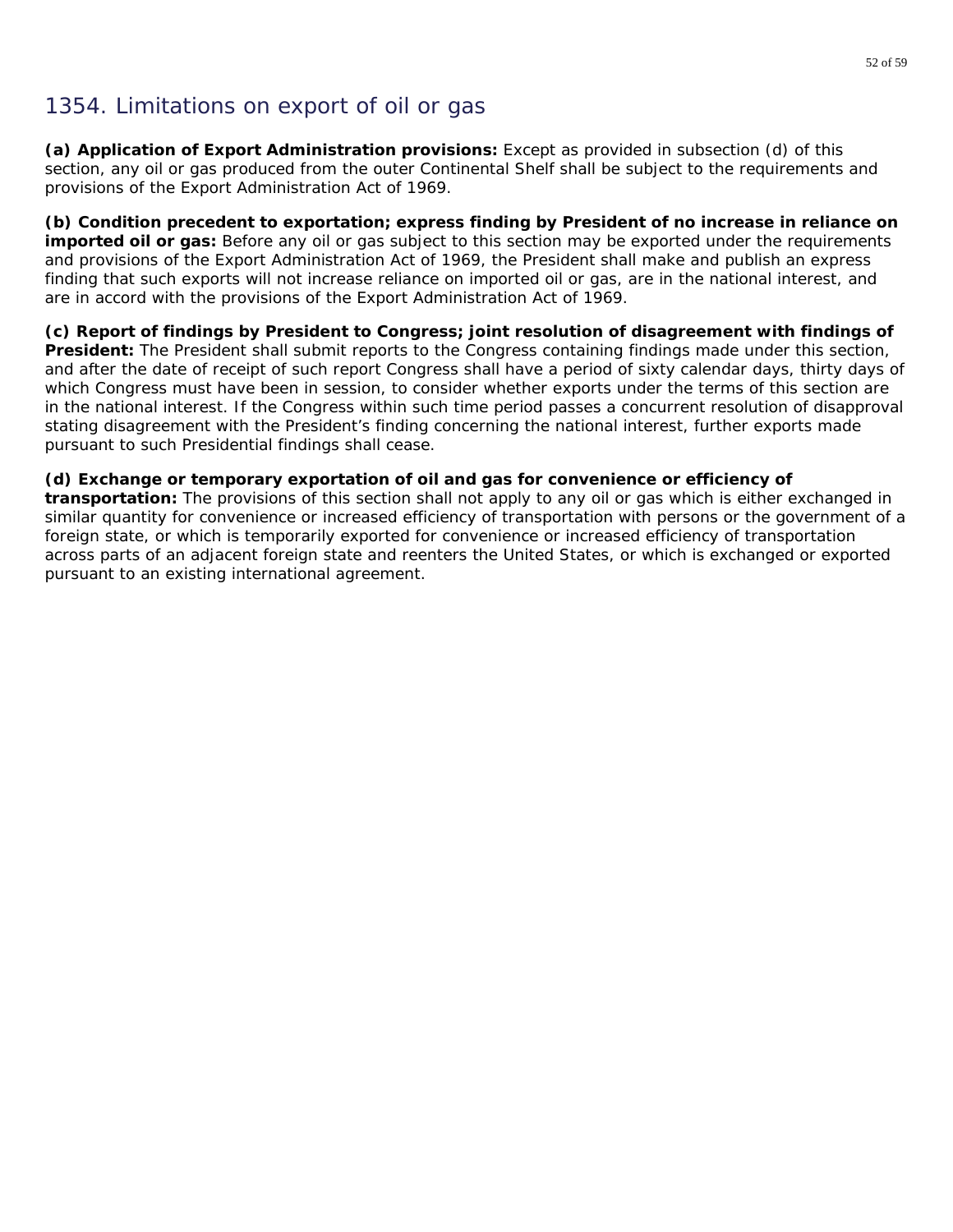### 1355. Restrictions on employment of former officers or employees of Department of the Interior

No full-time officer or employee of the Department of the Interior who directly or indirectly discharged duties or responsibilities under this subchapter, and who was at any time during the twelve months preceding the termination of his employment with the Department compensated under the Executive Schedule or compensated at or above the annual rate of basic pay for grade GS–16 of the General Schedule shall—

**(1)** within two years after his employment with the Department has ceased—

**(A)** knowingly act as agent or attorney for, or otherwise represent, any other person (except the United States) in any formal or informal appearance before;

**(B)** with the intent to influence, make any oral or written communication on behalf of any other person (except the United States) to; or

**(C)** knowingly aid or assist in representing any other person (except the United States) in any formal or informal appearance before,

any department, agency, or court of the United States, or any officer or employee thereof, in connection with any judicial or other proceeding, application, request for a ruling or other determination, regulation, order, lease, permit, rulemaking, or other particular matter involving a specific party or parties in which the United States is a party or has a direct and substantial interest which was actually pending under his official responsibility as an officer or employee within a period of one year prior to the termination of such responsibility or in which he participated personally and substantially as an officer or employee; or

**(2)** within one year after his employment with the Department has ceased—

**(A)** knowingly act as agent or attorney for, or otherwise represent, any other person (except the United States) in any formal or informal appearance before; or

**(B)** with the intent to influence, make any oral or written communication on behalf of any other person (except the United States) to,

the Department of the Interior, or any officer or employee thereof, in connection with any judicial, rulemaking, regulation, order, lease, permit, regulation, or other particular matter which is pending before the Department of the Interior or in which the Department has a direct and substantial interest.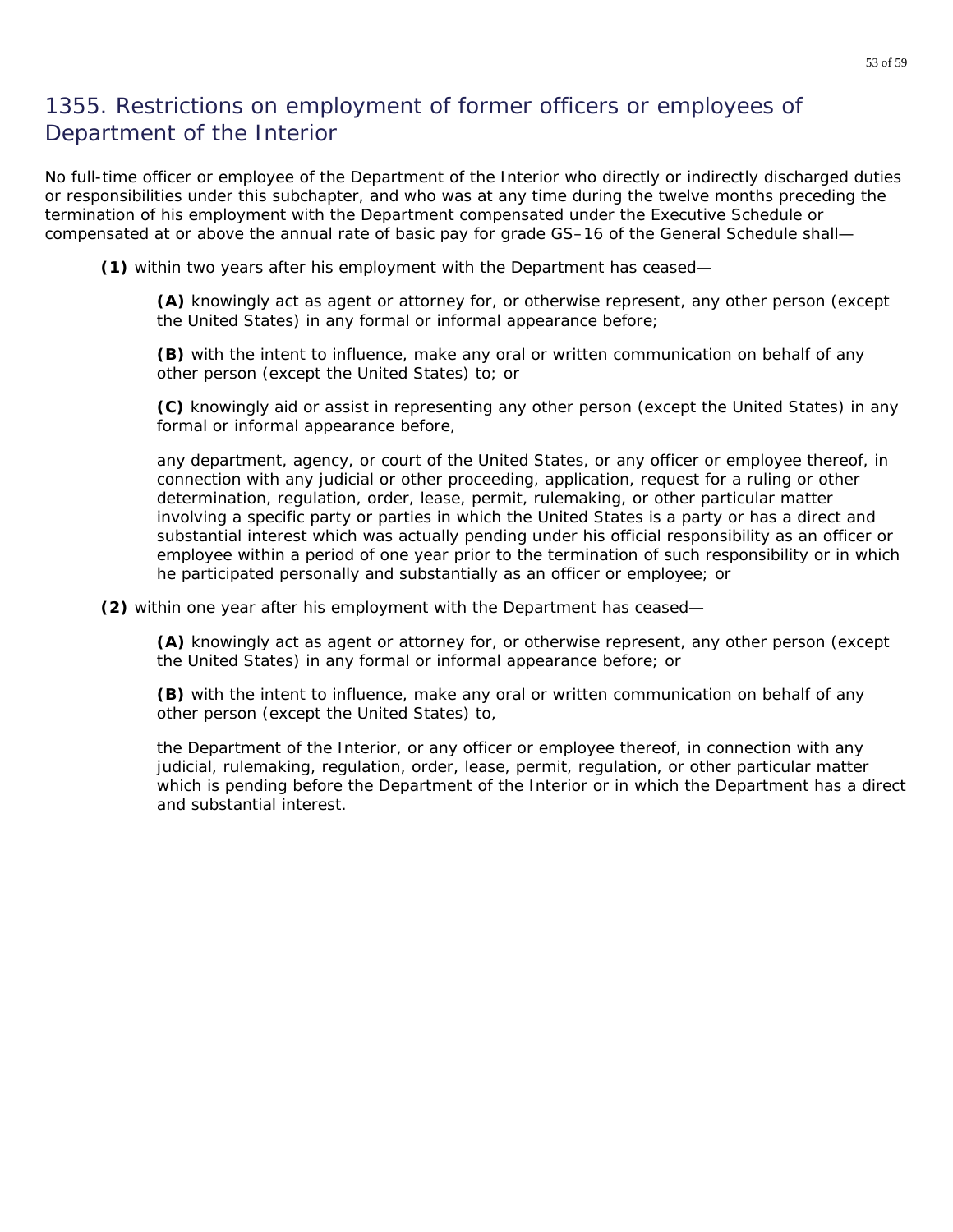## 1356. Documentary, registry and manning requirements

**(a) Regulations:** Within six months after September 18, 1978, the Secretary of the Department in which the Coast Guard is operating shall issue regulations which require that any vessel, rig, platform, or other vehicle or structure—

**(1)** which is used at any time after the one-year period beginning on the effective date of such regulations for activities pursuant to this subchapter and which is built or rebuilt at any time after such one-year period, when required to be documented by the laws of the United States, be documented under the laws of the United States;

**(2)** which is used for activities pursuant to this subchapter, comply, except as provided in subsection (b) of this section, with such minimum standards of design, construction, alteration, and repair as the Secretary or the Secretary of the Department in which the Coast Guard is operating establishes; and

**(3)** which is used at any time after the one-year period beginning on the effective date of such regulations for activities pursuant to this subchapter, be manned or crewed, except as provided in subsection (c) of this section, by citizens of the United States or aliens lawfully admitted to the United States for permanent residence.

**(b) Exceptions from design, construction, alteration, and repair requirements:** The regulations issued under subsection (a)(2) of this section shall not apply to any vessel, rig, platform, or other vehicle or structure built prior to September 18, 1978, until such time after such date as such vehicle or structure is rebuilt.

**(c) Exceptions from manning requirements:** The regulations issued under subsection (a)(3) of this section shall not apply—

**(1)** to any vessel, rig, platform, or other vehicle or structure if—

**(A)** specific contractual provisions or national registry manning requirements in effect on September 18, 1978, provide to the contrary;

**(B)** there are not a sufficient number of citizens of the United States, or aliens lawfully admitted to the United States for permanent residence, qualified and available for such work; or

**(C)** the President makes a specific finding, with respect to the particular vessel, rig, platform, or other vehicle or structure, that application would not be consistent with the national interest; and

**(2)** to any vessel, rig, platform, or other vehicle or structure, over 50 percent of which is owned by citizens of a foreign nation or with respect to which the citizens of a foreign nation have the right effectively to control, except to the extent and to the degree that the President determines that the government of such foreign nation or any of its political subdivisions has implemented, by statute, regulation, policy, or practice, a national manning requirement for equipment engaged in the exploration, development, or production of oil and gas in its offshore areas.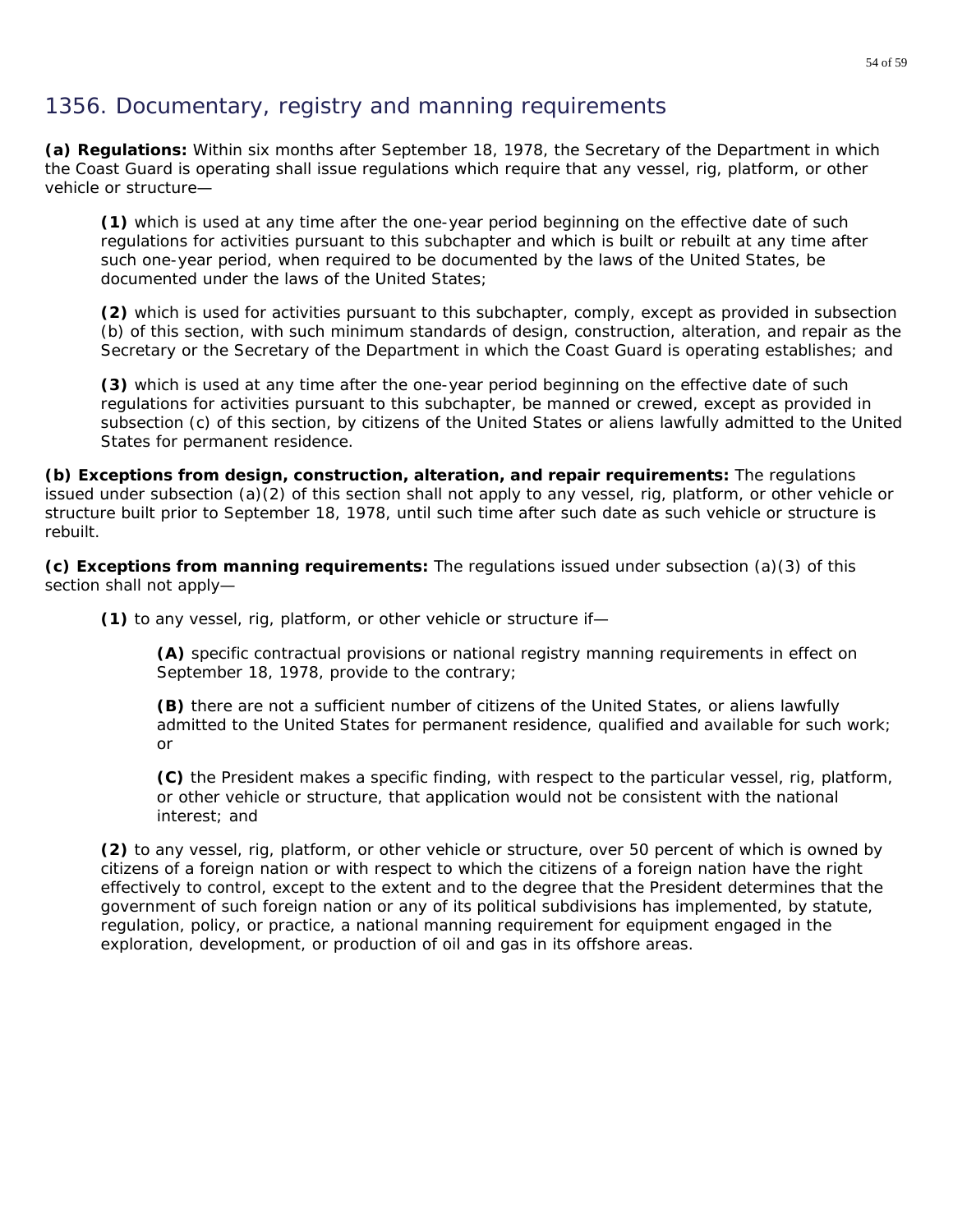### 1356a. Coastal impact assistance program

#### **(a) Definitions:** In this section:

**(1) Coastal political subdivision:** The term "coastal political subdivision" means a political subdivision of a coastal State any part of which political subdivision is—

**(A)** within the coastal zone (as defined in section 304 of the Coastal Zone Management Act of 1972 (16 U.S.C. 1453)) of the coastal State as of August 8, 2005; and

**(B)** not more than 200 nautical miles from the geographic center of any leased tract.

**(2) Coastal population:** The term "coastal population" means the population, as determined by the most recent official data of the Census Bureau, of each political subdivision any part of which lies within the designated coastal boundary of a State (as defined in a State's coastal zone management program under the Coastal Zone Management Act of 1972 (16 U.S.C. 1451 et seq.)).

**(3) Coastal State:** The term "coastal State" has the meaning given the term in section 304 of the Coastal Zone Management Act of 1972 (16 U.S.C. 1453).

**(4) Coastline:** The term "coastline" has the meaning given the term "coast line" in section 1301 of this title.

**(5) Distance:** The term "distance" means the minimum great circle distance, measured in statute miles.

**(6) Leased tract:** The term "leased tract" means a tract that is subject to a lease under section 1335 or 1337 of this title for the purpose of drilling for, developing, and producing oil or natural gas resources.

**(7) Leasing moratoria:** The term "leasing moratoria" means the prohibitions on preleasing, leasing, and related activities on any geographic area of the outer Continental Shelf as contained in sections 107 through 109 of division E of the Consolidated Appropriations Act, 2005 (Public Law 108–447; 118 Stat. 3063).

**(8) Political subdivision:** The term "political subdivision" means the local political jurisdiction immediately below the level of State government, including counties, parishes, and boroughs.

#### **(9) Producing State**

**(A) In general:** The term "producing State" means a coastal State that has a coastal seaward boundary within 200 nautical miles of the geographic center of a leased tract within any area of the outer Continental Shelf.

**(B) Exclusion:** The term "producing State" does not include a producing State, a majority of the coastline of which is subject to leasing moratoria, unless production was occurring on January 1, 2005, from a lease within 10 nautical miles of the coastline of that State.

#### **(10) Qualified Outer Continental Shelf revenues**

**(A) In general:** The term "qualified Outer Continental Shelf revenues" means all amounts received by the United States from each leased tract or portion of a leased tract—

**(i)** lying—

**(I)** seaward of the zone covered by section 1337 (g) of this title; or

**(II)** within that zone, but to which section 1337 (g) of this title does not apply; and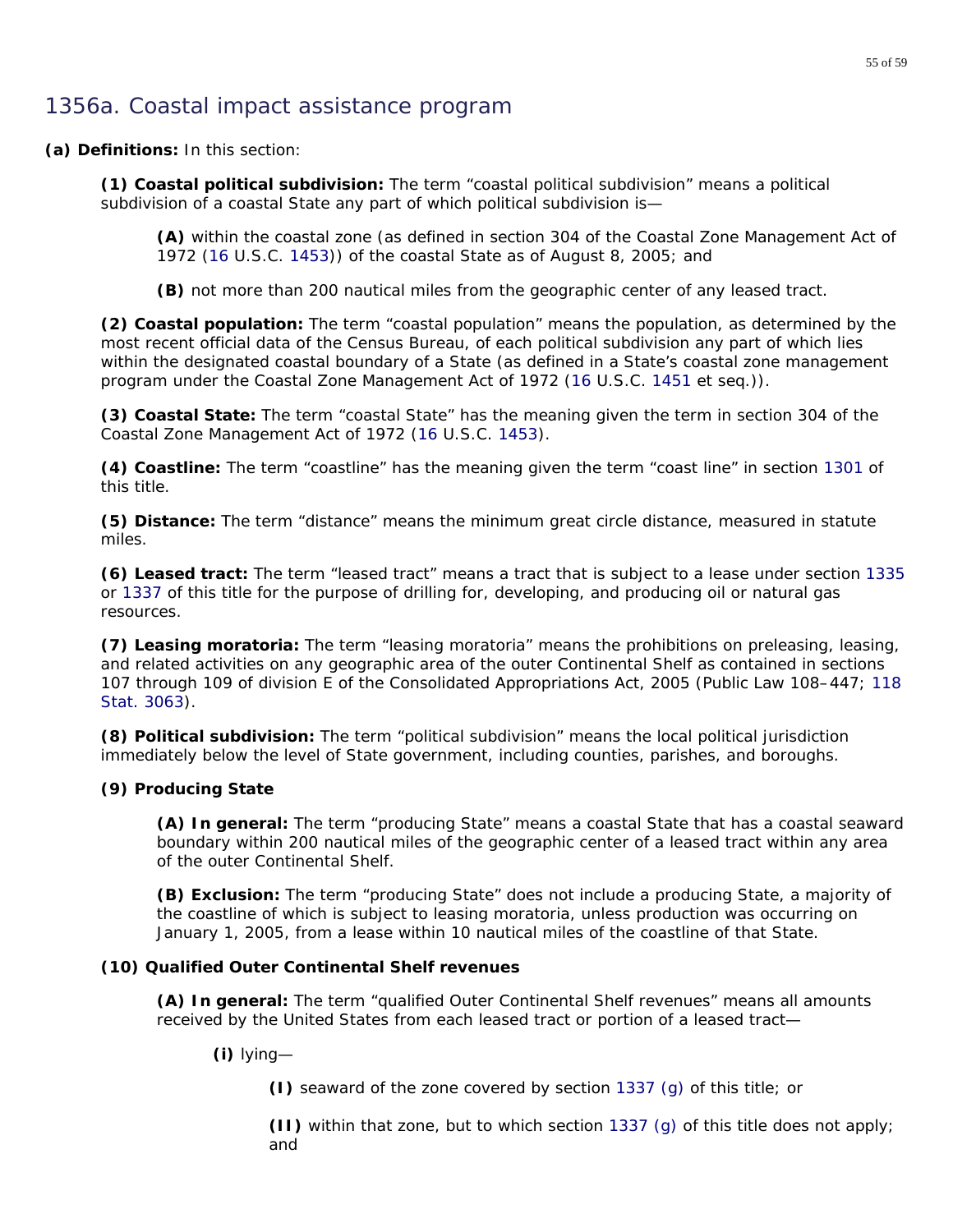**(ii)** the geographic center of which lies within a distance of 200 nautical miles from any part of the coastline of any coastal State.

**(B) Inclusions:** The term "qualified Outer Continental Shelf revenues" includes bonus bids, rents, royalties (including payments for royalty taken in kind and sold), net profit share payments, and related late-payment interest from natural gas and oil leases issued under this subchapter.

**(C) Exclusion:** The term "qualified Outer Continental Shelf revenues" does not include any revenues from a leased tract or portion of a leased tract that is located in a geographic area subject to a leasing moratorium on January 1, 2005, unless the lease was in production on January 1, 2005.

#### **(b) Payments to producing States and coastal political subdivisions**

**(1) In general:** The Secretary shall, without further appropriation, disburse to producing States and coastal political subdivisions in accordance with this section \$250,000,000 for each of fiscal years 2007 through 2010.

**(2) Disbursement:** In each fiscal year, the Secretary shall disburse to each producing State for which the Secretary has approved a plan under subsection (c) of this section, and to coastal political subdivisions under paragraph (4), such funds as are allocated to the producing State or coastal political subdivision, respectively, under this section for the fiscal year.

#### **(3) Allocation among producing States**

**(A) In general:** Except as provided in subparagraph (C) and subject to subparagraph (D), the amounts available under paragraph (1) shall be allocated to each producing State based on the ratio that—

**(i)** the amount of qualified outer Continental Shelf revenues generated off the coastline of the producing State; bears to

**(ii)** the amount of qualified outer Continental Shelf revenues generated off the coastline of all producing States.

#### **(B) Amount of outer Continental Shelf revenues:** For purposes of subparagraph (A)—

**(i)** the amount of qualified outer Continental Shelf revenues for each of fiscal years 2007 and 2008 shall be determined using qualified outer Continental Shelf revenues received for fiscal year 2006; and

**(ii)** the amount of qualified outer Continental Shelf revenues for each of fiscal years 2009 and 2010 shall be determined using qualified outer Continental Shelf revenues received for fiscal year 2008.

**(C) Multiple producing States:** In a case in which more than one producing State is located within 200 nautical miles of any portion of a leased tract, the amount allocated to each producing State for the leased tract shall be inversely proportional to the distance between—

**(i)** the nearest point on the coastline of the producing State; and

**(ii)** the geographic center of the leased tract.

**(D) Minimum allocation:** The amount allocated to a producing State under subparagraph (A) shall be at least 1 percent of the amounts available under paragraph (1).

#### **(4) Payments to coastal political subdivisions**

**(A) In general:** The Secretary shall pay 35 percent of the allocable share of each producing State, as determined under paragraph (3) to the coastal political subdivisions in the producing State.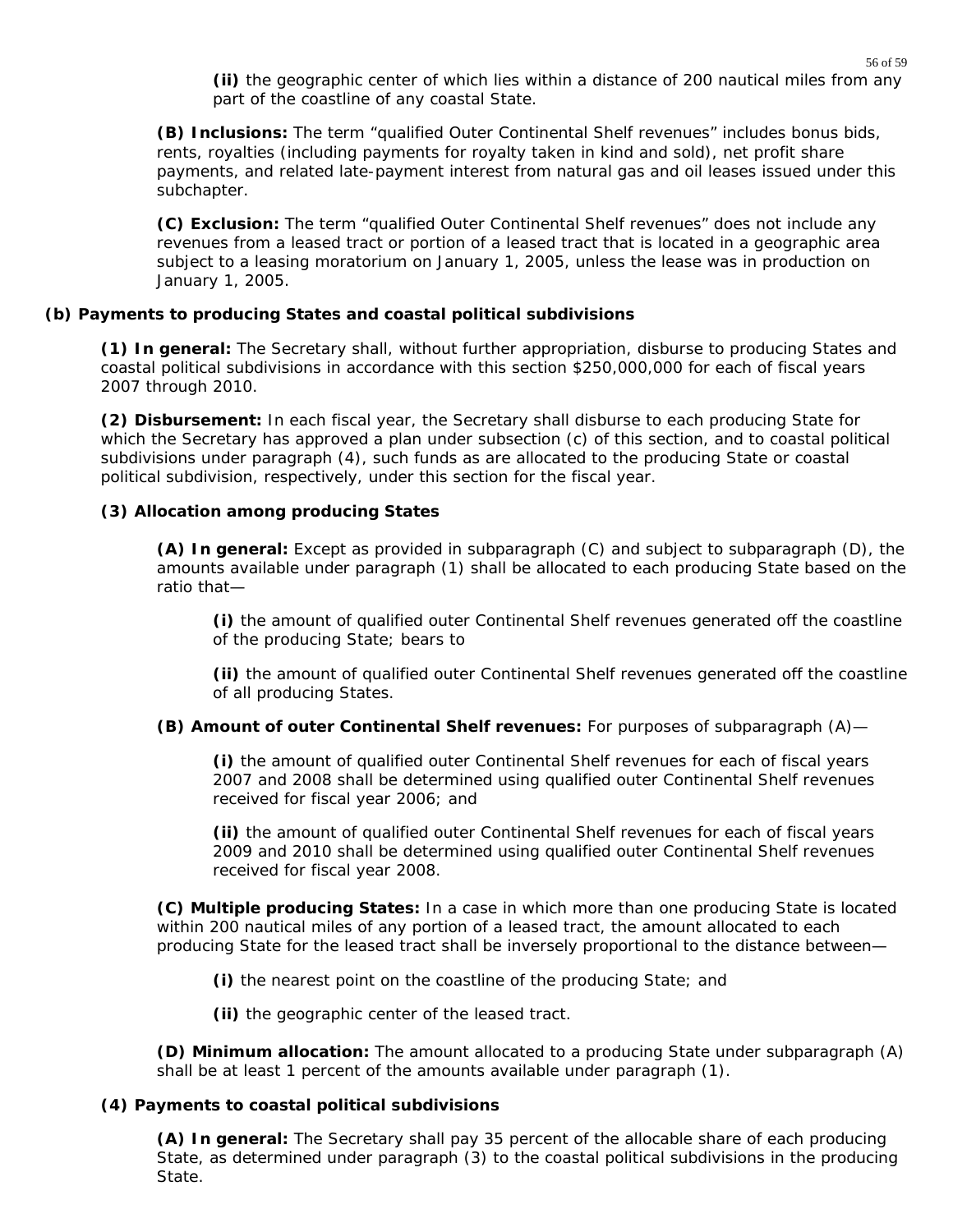**(B) Formula:** Of the amount paid by the Secretary to coastal political subdivisions under subparagraph (A)—

**(i)** 25 percent shall be allocated to each coastal political subdivision in the proportion that—

**(I)** the coastal population of the coastal political subdivision; bears to

**(II)** the coastal population of all coastal political subdivisions in the producing State;

**(ii)** 25 percent shall be allocated to each coastal political subdivision in the proportion that—

**(I)** the number of miles of coastline of the coastal political subdivision; bears to

**(II)** the number of miles of coastline of all coastal political subdivisions in the producing State; and

**(iii)** 50 percent shall be allocated in amounts that are inversely proportional to the respective distances between the points in each coastal political subdivision that are closest to the geographic center of each leased tract, as determined by the Secretary.

**(C) Exception for the State of Louisiana:** For the purposes of subparagraph (B)(ii), the coastline for coastal political subdivisions in the State of Louisiana without a coastline shall be considered to be 1/3 the average length of the coastline of all coastal political subdivisions with a coastline in the State of Louisiana.

**(D) Exception for the State of Alaska:** For the purposes of carrying out subparagraph (B)(iii) in the State of Alaska, the amounts allocated shall be divided equally among the two coastal political subdivisions that are closest to the geographic center of a leased tract.

**(E) Exclusion of certain leased tracts:** For purposes of subparagraph (B)(iii), a leased tract or portion of a leased tract shall be excluded if the tract or portion of a leased tract is located in a geographic area subject to a leasing moratorium on January 1, 2005, unless the lease was in production on that date.

#### **(5) No approved plan**

**(A) In general:** Subject to subparagraph (B) and except as provided in subparagraph (C), in a case in which any amount allocated to a producing State or coastal political subdivision under paragraph (4) or (5) is not disbursed because the producing State does not have in effect a plan that has been approved by the Secretary under subsection (c) of this section, the Secretary shall allocate the undisbursed amount equally among all other producing States.

**(B) Retention of allocation:** The Secretary shall hold in escrow an undisbursed amount described in subparagraph (A) until such date as the final appeal regarding the disapproval of a plan submitted under subsection (c) of this section is decided.

**(C) Waiver:** The Secretary may waive subparagraph (A) with respect to an allocated share of a producing State and hold the allocable share in escrow if the Secretary determines that the producing State is making a good faith effort to develop and submit, or update, a plan in accordance with subsection (c) of this section.

#### **(c) Coastal impact assistance plan**

#### **(1) Submission of State plans**

**(A) In general:** Not later than July 1, 2008, the Governor of a producing State shall submit to the Secretary a coastal impact assistance plan.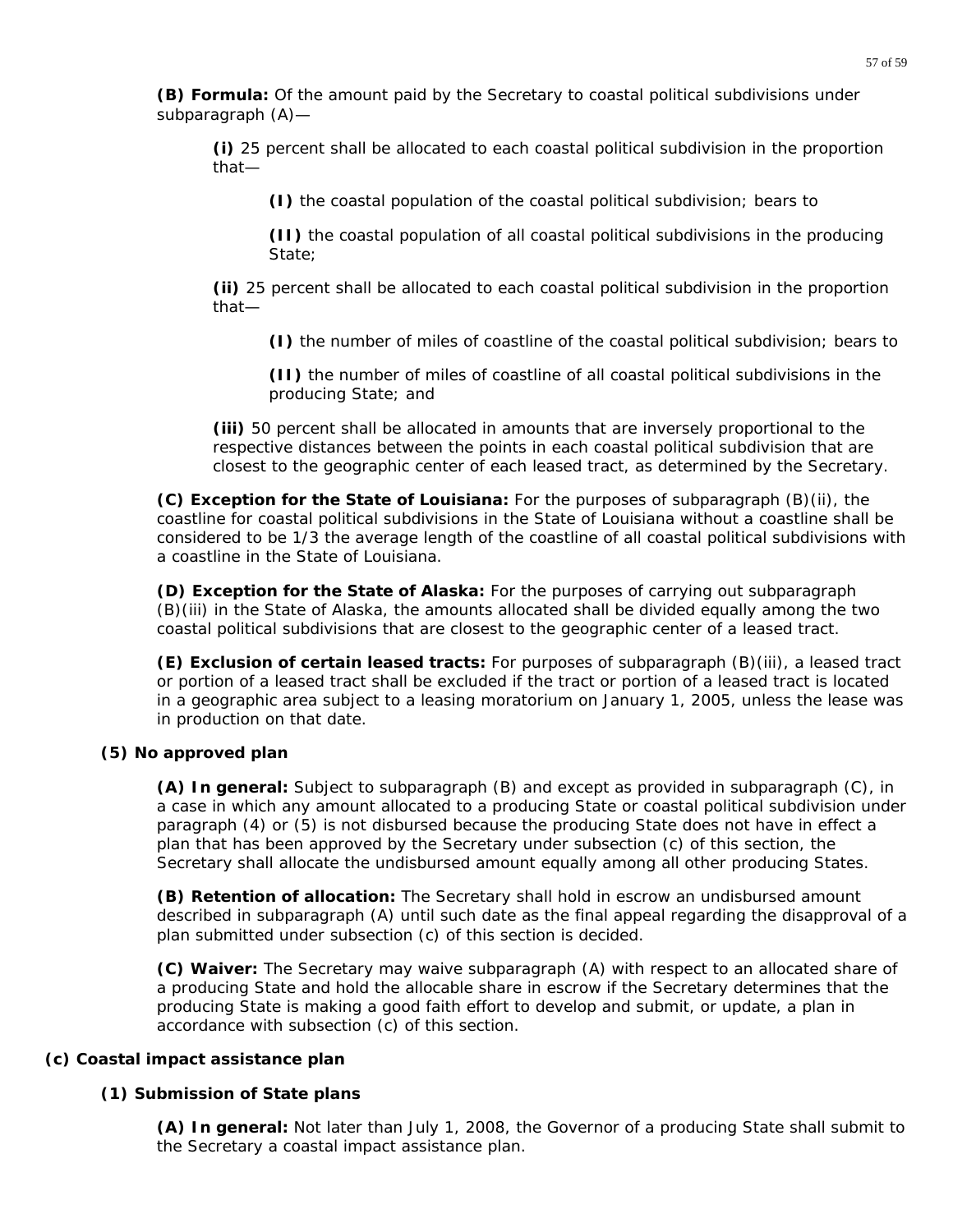**(B) Public participation:** In carrying out subparagraph (A), the Governor shall solicit local input and provide for public participation in the development of the plan.

#### **(2) Approval**

**(A) In general:** The Secretary shall approve a plan of a producing State submitted under paragraph (1) before disbursing any amount to the producing State, or to a coastal political subdivision located in the producing State, under this section.

**(B) Components:** The Secretary shall approve a plan submitted under paragraph (1) if—

**(i)** the Secretary determines that the plan is consistent with the uses described in subsection (d) of this section; and

**(ii)** the plan contains—

**(I)** the name of the State agency that will have the authority to represent and act on behalf of the producing State in dealing with the Secretary for purposes of this section;

**(II)** a program for the implementation of the plan that describes how the amounts provided under this section to the producing State will be used;

**(III)** for each coastal political subdivision that receives an amount under this section—

**(aa)** the name of a contact person; and

**(bb)** a description of how the coastal political subdivision will use amounts provided under this section;

**(IV)** a certification by the Governor that ample opportunity has been provided for public participation in the development and revision of the plan; and

**(V)** a description of measures that will be taken to determine the availability of assistance from other relevant Federal resources and programs.

**(3) Amendment:** Any amendment to a plan submitted under paragraph (1) shall be—

**(A)** developed in accordance with this subsection; and

**(B)** submitted to the Secretary for approval or disapproval under paragraph (4).

**(4) Procedure:** Not later than 90 days after the date on which a plan or amendment to a plan is submitted under paragraph (1) or (3), the Secretary shall approve or disapprove the plan or amendment.

#### **(d) Authorized uses**

**(1) In general:** A producing State or coastal political subdivision shall use all amounts received under this section, including any amount deposited in a trust fund that is administered by the State or coastal political subdivision and dedicated to uses consistent with this section, in accordance with all applicable Federal and State laws, only for one or more of the following purposes:

**(A)** Projects and activities for the conservation, protection, or restoration of coastal areas, including wetland.

**(B)** Mitigation of damage to fish, wildlife, or natural resources.

**(C)** Planning assistance and the administrative costs of complying with this section.

**(D)** Implementation of a federally-approved marine, coastal, or comprehensive conservation management plan.